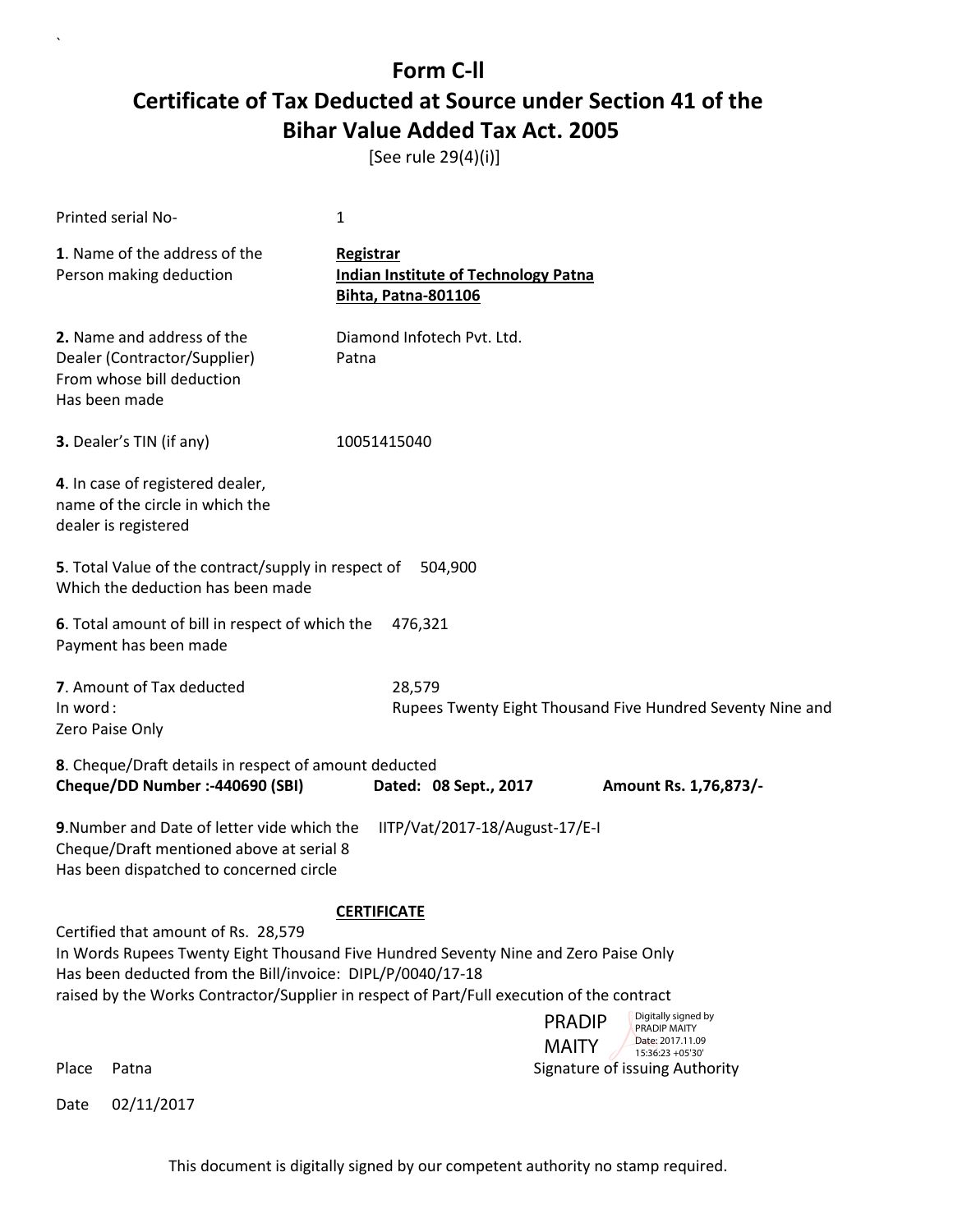[See rule 29(4)(i)]

 $\ddot{\phantom{0}}$ 

|          | <b>Printed serial No-</b>                                                                                                                                                                                                               | 2                                                                                      |                                                                                        |
|----------|-----------------------------------------------------------------------------------------------------------------------------------------------------------------------------------------------------------------------------------------|----------------------------------------------------------------------------------------|----------------------------------------------------------------------------------------|
|          | 1. Name of the address of the<br>Person making deduction                                                                                                                                                                                | Registrar<br><b>Indian Institute of Technology Patna</b><br><b>Bihta, Patna-801106</b> |                                                                                        |
|          | 2. Name and address of the<br>Dealer (Contractor/Supplier)<br>From whose bill deduction<br>Has been made                                                                                                                                | Appu steel Furniture<br>MIG-61, Kankarbagh, Patna-20                                   |                                                                                        |
|          | 3. Dealer's TIN (if any)                                                                                                                                                                                                                | 10126968018                                                                            |                                                                                        |
|          | 4. In case of registered dealer,<br>name of the circle in which the<br>dealer is registered                                                                                                                                             |                                                                                        |                                                                                        |
|          | 5. Total Value of the contract/supply in respect of<br>Which the deduction has been made                                                                                                                                                | 96.400                                                                                 |                                                                                        |
|          | 6. Total amount of bill in respect of which the<br>Payment has been made                                                                                                                                                                | 84.400                                                                                 |                                                                                        |
| In word: | 7. Amount of Tax deducted                                                                                                                                                                                                               | 12,000                                                                                 | Rupees Twelve Thousand and Zero Paise Only                                             |
|          | 8. Cheque/Draft details in respect of amount deducted<br>Cheque/DD Number :- 440690 (SBI)                                                                                                                                               | Dated: 08 Sept., 2017                                                                  | Amount Rs. 1,76,873/-                                                                  |
|          | 9. Number and Date of letter vide which the<br>Cheque/Draft mentioned above at serial 8<br>Has been dispatched to concerned circle                                                                                                      | IITP/Vat/2017-18/August-17/E-I                                                         |                                                                                        |
|          | Certified that amount of Rs. 12,000<br>In Words Rupees Twelve Thousand and Zero Paise Only<br>Has been deducted from the Bill/invoice: 465<br>raised by the Works Contractor/Supplier in respect of Part/Full execution of the contract | <b>CERTIFICATE</b>                                                                     | Digitally signed by<br><b>PRADIP</b><br>PRADIP MAITY                                   |
| Place    | Patna                                                                                                                                                                                                                                   |                                                                                        | Date: 2017.11.09<br><b>MAITY</b><br>15:36:42 +05'30'<br>Signature of issuing Authority |
| Date     | 02/11/2017                                                                                                                                                                                                                              |                                                                                        |                                                                                        |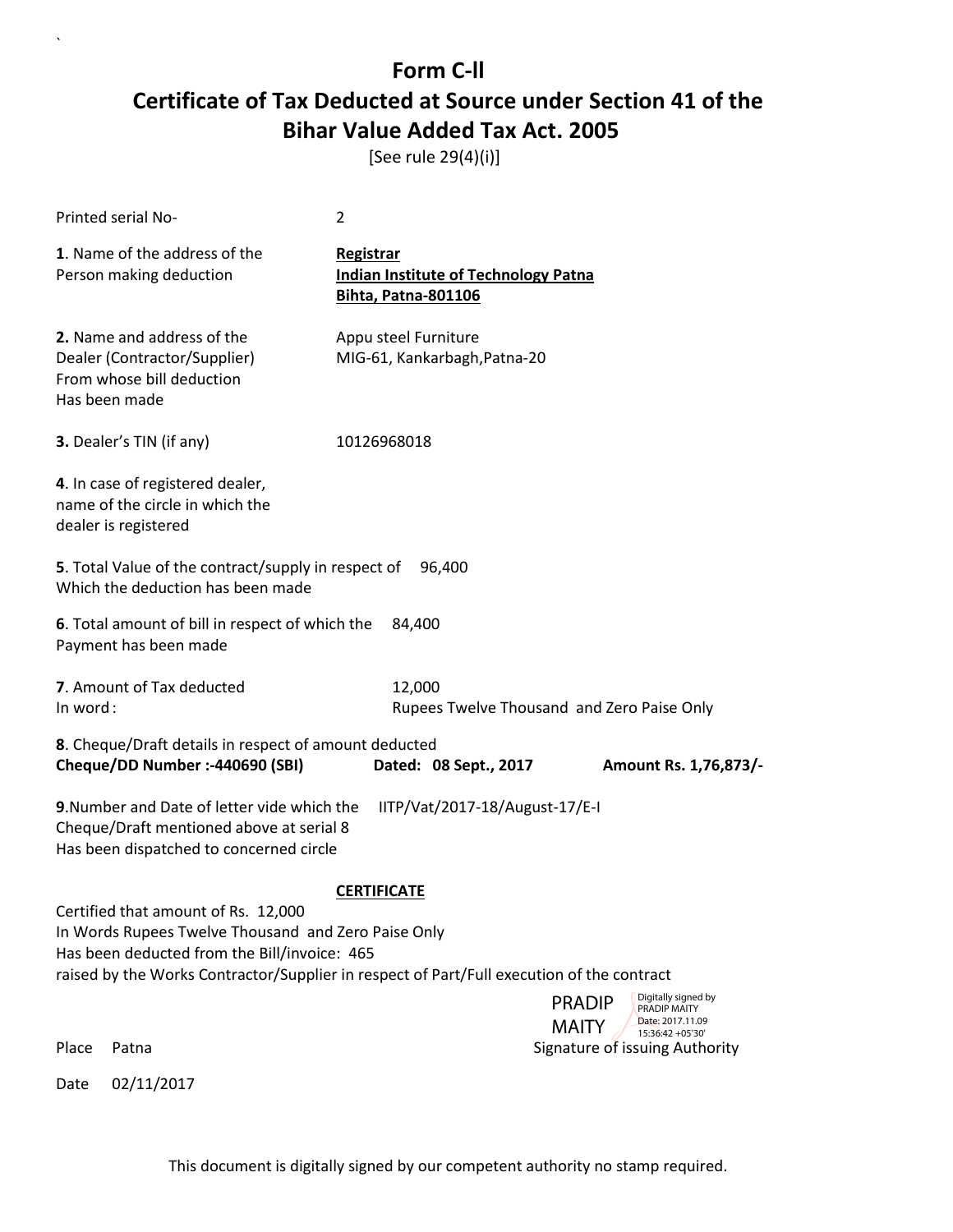[See rule 29(4)(i)]

| Printed serial No-                                                                                                                                                   | 3                                                                                         |  |
|----------------------------------------------------------------------------------------------------------------------------------------------------------------------|-------------------------------------------------------------------------------------------|--|
| 1. Name of the address of the<br>Person making deduction                                                                                                             | Registrar<br><b>Indian Institute of Technology Patna</b><br><b>Bihta, Patna-801106</b>    |  |
| 2. Name and address of the<br>Dealer (Contractor/Supplier)<br>From whose bill deduction<br>Has been made                                                             | M/S hubnet Computers<br>Patna                                                             |  |
| 3. Dealer's TIN (if any)                                                                                                                                             | 10156529089                                                                               |  |
| 4. In case of registered dealer,<br>name of the circle in which the<br>dealer is registered                                                                          |                                                                                           |  |
| 5. Total Value of the contract/supply in respect of<br>Which the deduction has been made                                                                             | 13,239.00                                                                                 |  |
| 6. Total amount of bill in respect of which the<br>Payment has been made                                                                                             | 12,750.00                                                                                 |  |
| 7. Amount of Tax deducted<br>In word:                                                                                                                                | 489.00<br>Rupees Four Hundred Eighty Nine and Zero Paise Only                             |  |
| 8. Cheque/Draft details in respect of amount deducted<br>Cheque/DD Number :- 440690 (SBI)<br>Dated: 08 Sept., 2017<br>Amount Rs. 1,76,873/-                          |                                                                                           |  |
| 9. Number and Date of letter vide which the<br>IITP/Vat/2017-18/August-17/E-I<br>Cheque/Draft mentioned above at serial 8<br>Has been dispatched to concerned circle |                                                                                           |  |
|                                                                                                                                                                      | <b>CERTIFICATE</b>                                                                        |  |
| Certified that amount of Rs. 489.00<br>In Words Rupees Four Hundred Eighty Nine and Zero Paise Only<br>Has been deducted from the Bill/invoice: 401,413,596,605      | raised by the Works Contractor/Supplier in respect of Part/Full execution of the contract |  |
|                                                                                                                                                                      | Digitally signed by<br><b>PRADIP</b><br><b>PRADIP MAITY</b><br>Date: 2017.11.09           |  |
| Place<br>Patna                                                                                                                                                       | <b>MAITY</b><br>15:36:52 +05'30'<br>Signature of issuing Authority                        |  |
| 02/11/2017<br>Date                                                                                                                                                   |                                                                                           |  |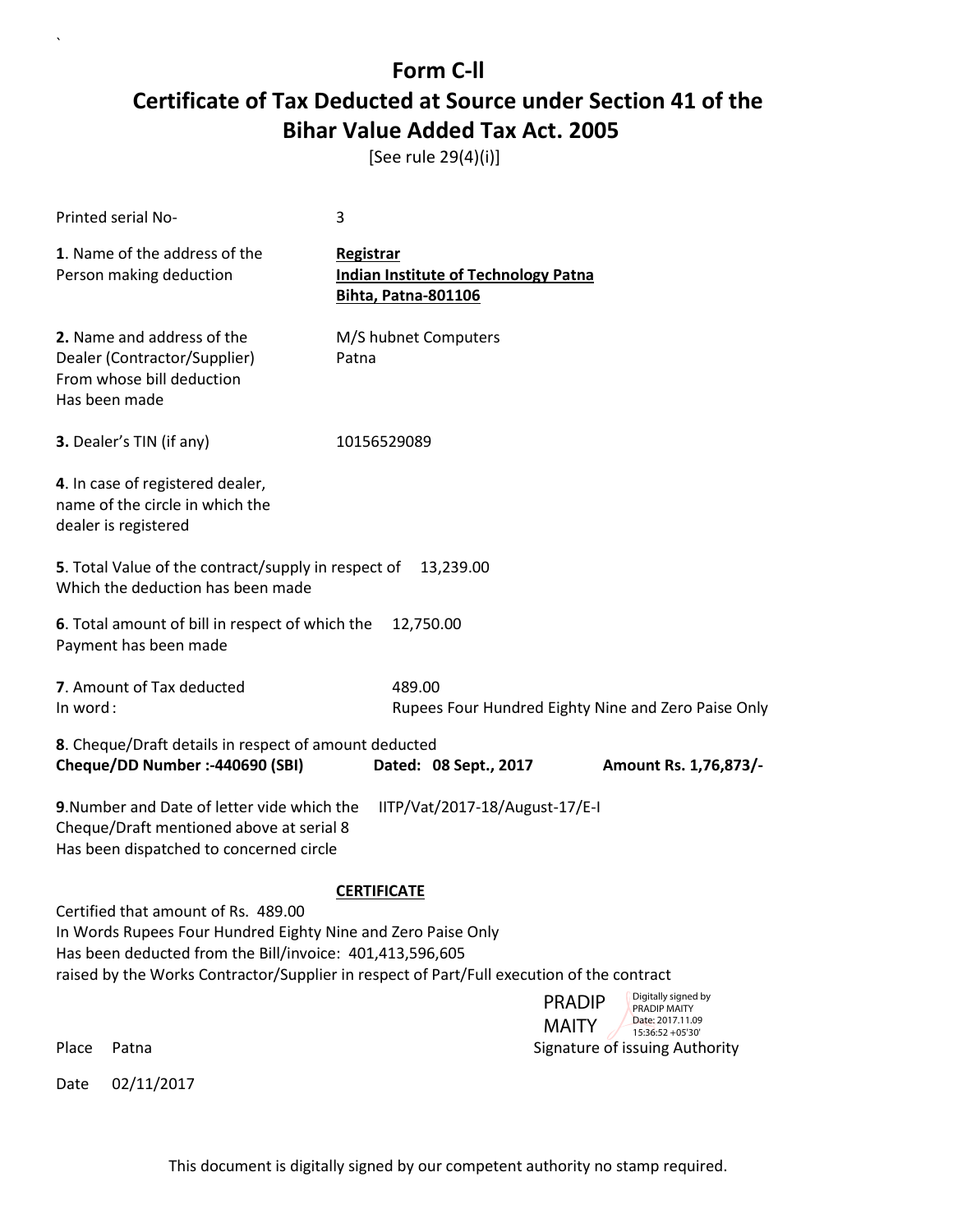[See rule 29(4)(i)]

| <b>Printed serial No-</b>                                                                                                                                                                                                                               | 4                                                                                             |  |  |
|---------------------------------------------------------------------------------------------------------------------------------------------------------------------------------------------------------------------------------------------------------|-----------------------------------------------------------------------------------------------|--|--|
| 1. Name of the address of the<br>Person making deduction                                                                                                                                                                                                | <b>Registrar</b><br><b>Indian Institute of Technology Patna</b><br><b>Bihta, Patna-801106</b> |  |  |
| 2. Name and address of the<br>Dealer (Contractor/Supplier)<br>From whose bill deduction<br>Has been made                                                                                                                                                | M/s Sajawat<br>Patna                                                                          |  |  |
| 3. Dealer's TIN (if any)                                                                                                                                                                                                                                | 10151790014                                                                                   |  |  |
| 4. In case of registered dealer,<br>name of the circle in which the<br>dealer is registered                                                                                                                                                             |                                                                                               |  |  |
| 5. Total Value of the contract/supply in respect of<br>Which the deduction has been made                                                                                                                                                                | 17,250                                                                                        |  |  |
| 6. Total amount of bill in respect of which the<br>15,000<br>Payment has been made                                                                                                                                                                      |                                                                                               |  |  |
| 7. Amount of Tax deducted<br>In word:                                                                                                                                                                                                                   | 2,250<br>Rupees Two Thousand Two Hundred Fifty and Zero Paise Only                            |  |  |
| 8. Cheque/Draft details in respect of amount deducted<br>Cheque/DD Number :- 440690 (SBI)                                                                                                                                                               | Dated: 08 Sept., 2017<br>Amount Rs. 1,76,873/-                                                |  |  |
| 9. Number and Date of letter vide which the<br>IITP/Vat/2017-18/August-17/E-I<br>Cheque/Draft mentioned above at serial 8<br>Has been dispatched to concerned circle                                                                                    |                                                                                               |  |  |
| <b>CERTIFICATE</b>                                                                                                                                                                                                                                      |                                                                                               |  |  |
| Certified that amount of Rs. 2,250<br>In Words Rupees Two Thousand Two Hundred Fifty and Zero Paise Only<br>Has been deducted from the Bill/invoice: 54(A)<br>raised by the Works Contractor/Supplier in respect of Part/Full execution of the contract |                                                                                               |  |  |
|                                                                                                                                                                                                                                                         | Digitally signed by<br><b>PRADIP</b><br>PRADIP MAITY<br>Date: 2017.11.09                      |  |  |
| Place<br>Patna                                                                                                                                                                                                                                          | <b>MAITY</b><br>15:37:06 +05'30'<br>Signature of issuing Authority                            |  |  |
| 02/11/2017<br>Date                                                                                                                                                                                                                                      |                                                                                               |  |  |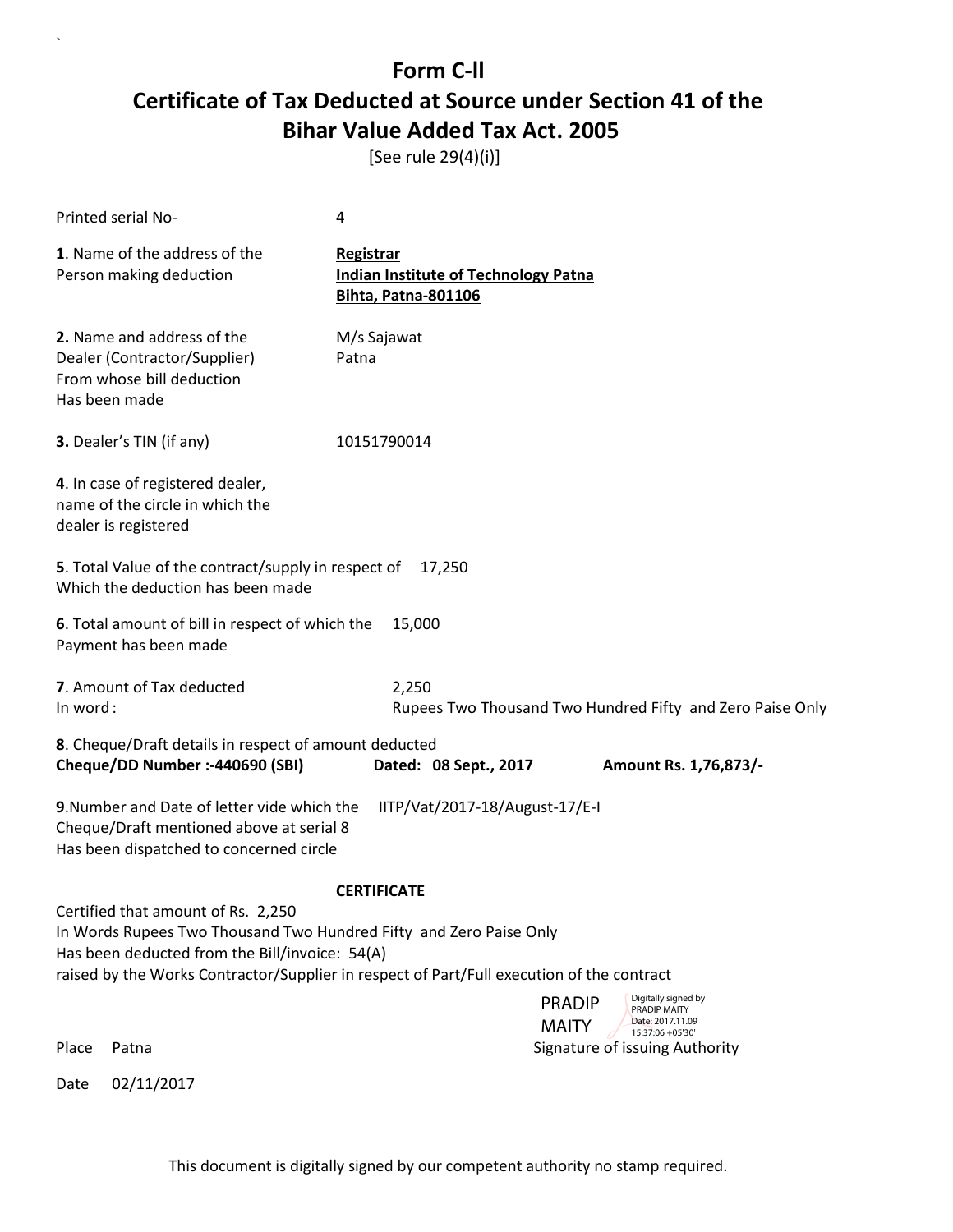[See rule 29(4)(i)]

| Printed serial No-                                                                                                                                                                                                                      | 5                                                                                      |                                                                                        |
|-----------------------------------------------------------------------------------------------------------------------------------------------------------------------------------------------------------------------------------------|----------------------------------------------------------------------------------------|----------------------------------------------------------------------------------------|
| 1. Name of the address of the<br>Person making deduction                                                                                                                                                                                | Registrar<br><b>Indian Institute of Technology Patna</b><br><b>Bihta, Patna-801106</b> |                                                                                        |
| 2. Name and address of the<br>Dealer (Contractor/Supplier)<br>From whose bill deduction<br>Has been made                                                                                                                                | Sharda Enterprises<br>Patna                                                            |                                                                                        |
| 3. Dealer's TIN (if any)                                                                                                                                                                                                                | 10134061088                                                                            |                                                                                        |
| 4. In case of registered dealer,<br>name of the circle in which the<br>dealer is registered                                                                                                                                             |                                                                                        |                                                                                        |
| 5. Total Value of the contract/supply in respect of<br>Which the deduction has been made                                                                                                                                                | 16,112                                                                                 |                                                                                        |
| 6. Total amount of bill in respect of which the<br>Payment has been made                                                                                                                                                                | 15,200                                                                                 |                                                                                        |
| 7. Amount of Tax deducted<br>In word:                                                                                                                                                                                                   | 912                                                                                    | Rupees Nine Hundred Twelve and Zero Paise Only                                         |
| 8. Cheque/Draft details in respect of amount deducted<br>Cheque/DD Number :- 440690 (SBI)                                                                                                                                               | Dated: 08 Sept., 2017                                                                  | Amount Rs. 1,76,873/-                                                                  |
| 9. Number and Date of letter vide which the<br>Cheque/Draft mentioned above at serial 8<br>Has been dispatched to concerned circle                                                                                                      | IITP/Vat/2017-18/August-17/E-I                                                         |                                                                                        |
| Certified that amount of Rs. 912<br>In Words Rupees Nine Hundred Twelve and Zero Paise Only<br>Has been deducted from the Bill/invoice: 79<br>raised by the Works Contractor/Supplier in respect of Part/Full execution of the contract | <b>CERTIFICATE</b>                                                                     |                                                                                        |
|                                                                                                                                                                                                                                         |                                                                                        | Digitally signed by<br><b>PRADIP</b><br><b>PRADIP MAITY</b>                            |
| Place<br>Patna                                                                                                                                                                                                                          |                                                                                        | Date: 2017.11.09<br><b>MAITY</b><br>15:39:11 +05'30'<br>Signature of issuing Authority |
| 02/11/2017<br>Date                                                                                                                                                                                                                      |                                                                                        |                                                                                        |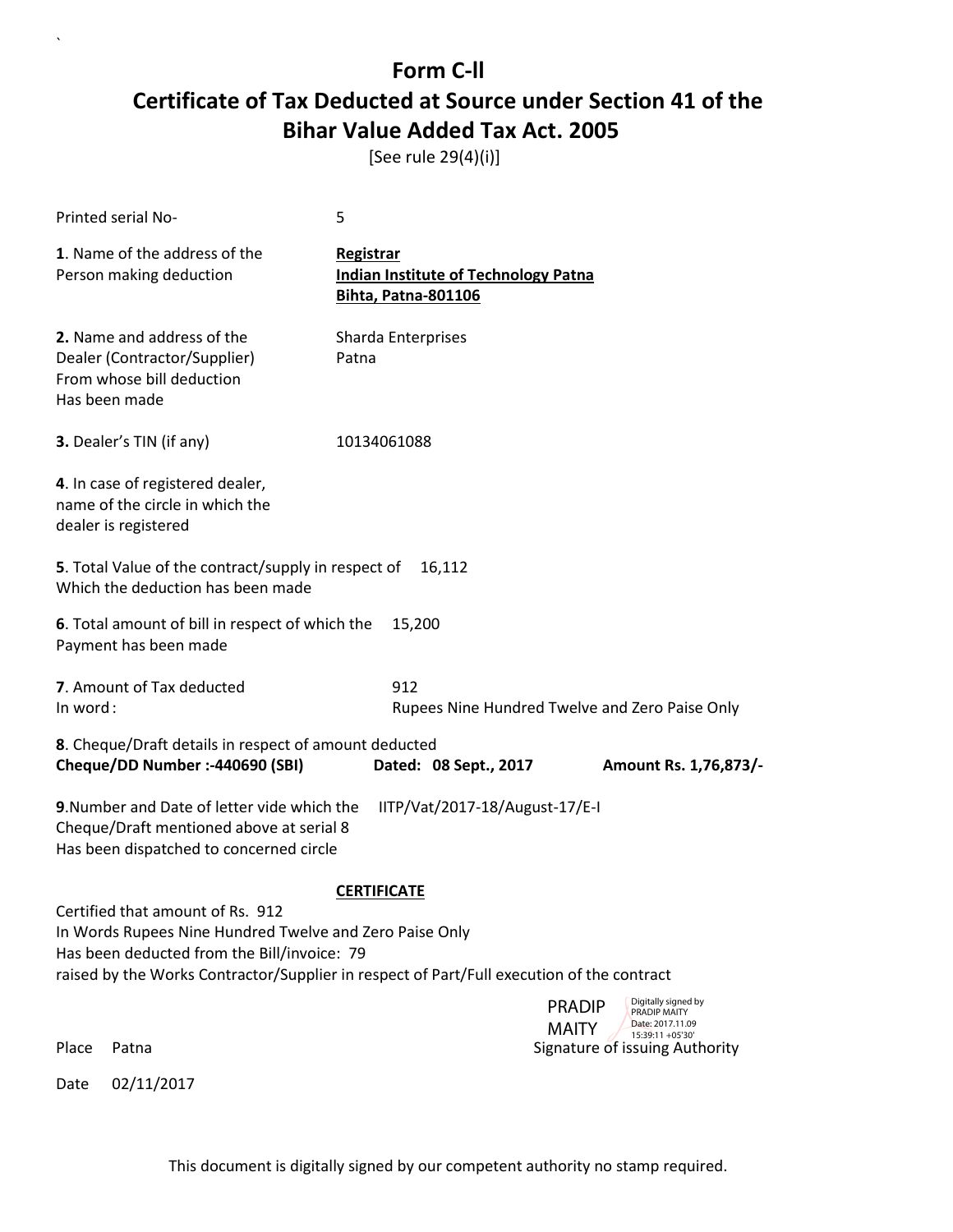[See rule 29(4)(i)]

|                                                                                                                                                                                                                                                                                       | <b>Printed serial No-</b>                                                                                                          | 6                                                                                      |                                                                        |
|---------------------------------------------------------------------------------------------------------------------------------------------------------------------------------------------------------------------------------------------------------------------------------------|------------------------------------------------------------------------------------------------------------------------------------|----------------------------------------------------------------------------------------|------------------------------------------------------------------------|
|                                                                                                                                                                                                                                                                                       | 1. Name of the address of the<br>Person making deduction                                                                           | Registrar<br><b>Indian Institute of Technology Patna</b><br><b>Bihta, Patna-801106</b> |                                                                        |
| Has been made                                                                                                                                                                                                                                                                         | 2. Name and address of the<br>Dealer (Contractor/Supplier)<br>From whose bill deduction                                            | Sky net<br>162, Patliputra Colony, Patna-13                                            |                                                                        |
|                                                                                                                                                                                                                                                                                       | 3. Dealer's TIN (if any)                                                                                                           | 10151248075                                                                            |                                                                        |
|                                                                                                                                                                                                                                                                                       | 4. In case of registered dealer,<br>name of the circle in which the<br>dealer is registered                                        |                                                                                        |                                                                        |
|                                                                                                                                                                                                                                                                                       | 5. Total Value of the contract/supply in respect of<br>Which the deduction has been made                                           | 19,617.00                                                                              |                                                                        |
|                                                                                                                                                                                                                                                                                       | 6. Total amount of bill in respect of which the<br>Payment has been made                                                           | 18,507.00                                                                              |                                                                        |
| In word:                                                                                                                                                                                                                                                                              | 7. Amount of Tax deducted                                                                                                          | 1,110.00                                                                               | Rupees One Thousand One Hundred Ten and Zero Paise Only                |
|                                                                                                                                                                                                                                                                                       | 8. Cheque/Draft details in respect of amount deducted<br>Cheque/DD Number :- 440690 (SBI)                                          | Dated: 08 Sept., 2017                                                                  | Amount Rs. 1,76,873/-                                                  |
|                                                                                                                                                                                                                                                                                       |                                                                                                                                    |                                                                                        |                                                                        |
|                                                                                                                                                                                                                                                                                       | 9. Number and Date of letter vide which the<br>Cheque/Draft mentioned above at serial 8<br>Has been dispatched to concerned circle | IITP/Vat/2017-18/August-17/E-I                                                         |                                                                        |
|                                                                                                                                                                                                                                                                                       |                                                                                                                                    | <b>CERTIFICATE</b>                                                                     |                                                                        |
| Certified that amount of Rs. 1,110.00<br>In Words Rupees One Thousand One Hundred Ten and Zero Paise Only<br>Has been deducted from the Bill/invoice: 2321.2326,2374,2396,2397,2416,2425<br>raised by the Works Contractor/Supplier in respect of Part/Full execution of the contract |                                                                                                                                    |                                                                                        |                                                                        |
|                                                                                                                                                                                                                                                                                       |                                                                                                                                    | <b>PRADIP</b>                                                                          | Digitally signed by<br><b>PRADIP MAITY</b>                             |
| Place                                                                                                                                                                                                                                                                                 | Patna                                                                                                                              | <b>MAITY</b>                                                                           | Date: 2017.11.09<br>15:39:22 +05'30'<br>Signature of issuing Authority |
| Date                                                                                                                                                                                                                                                                                  | 02/11/2017                                                                                                                         |                                                                                        |                                                                        |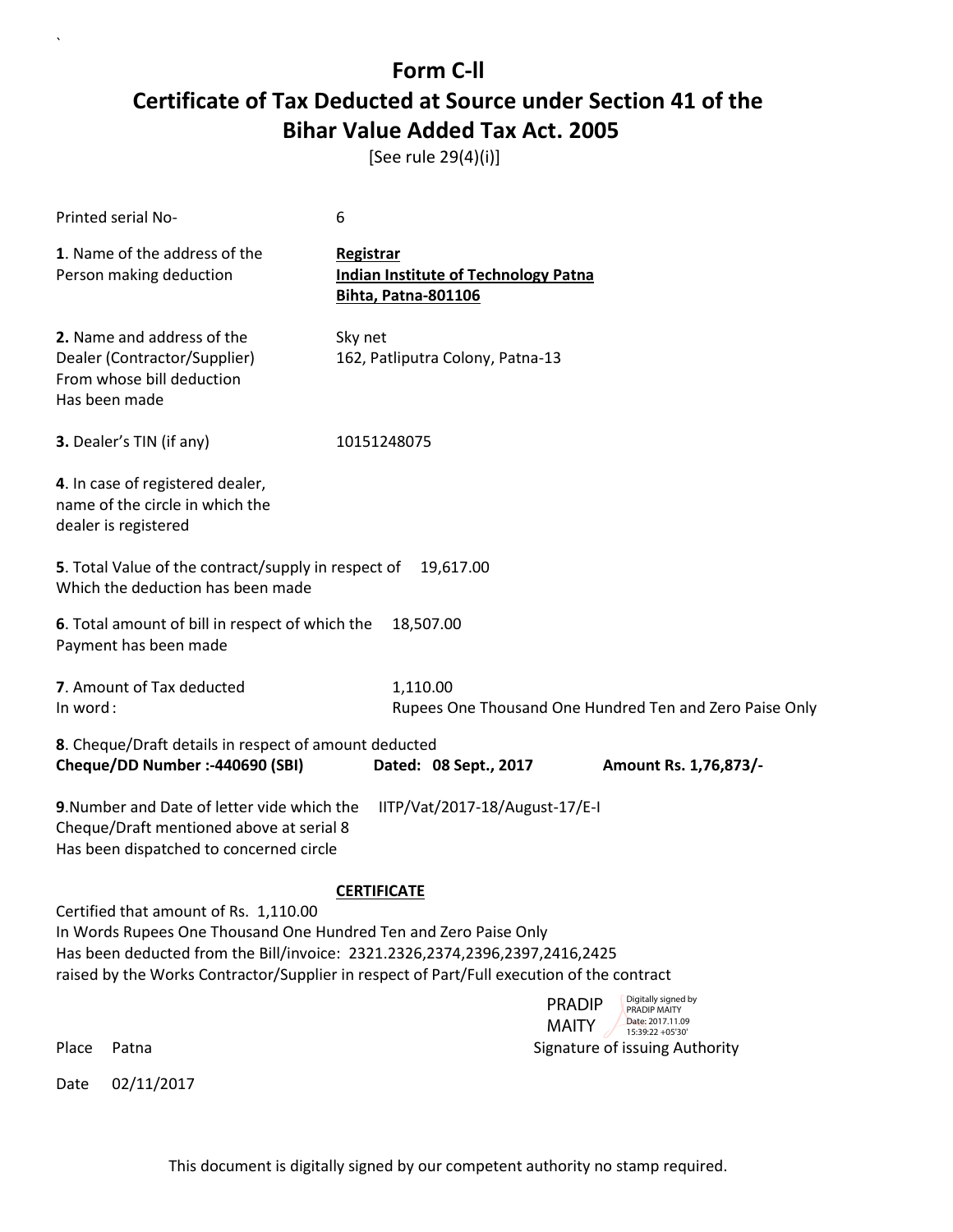[See rule 29(4)(i)]

| Printed serial No-                                                                                                                 | 7                                                                                                                                                                        |  |
|------------------------------------------------------------------------------------------------------------------------------------|--------------------------------------------------------------------------------------------------------------------------------------------------------------------------|--|
| 1. Name of the address of the<br>Person making deduction                                                                           | <b>Registrar</b><br><b>Indian Institute of Technology Patna</b><br><b>Bihta, Patna-801106</b>                                                                            |  |
| 2. Name and address of the<br>Dealer (Contractor/Supplier)<br>From whose bill deduction<br>Has been made                           | M/s Bharat commercial Agency<br>Jeevandeep, Exhibition Road, Patna-01                                                                                                    |  |
| 3. Dealer's TIN (if any)                                                                                                           | 10110116098                                                                                                                                                              |  |
| 4. In case of registered dealer,<br>name of the circle in which the<br>dealer is registered                                        |                                                                                                                                                                          |  |
| 5. Total Value of the contract/supply in respect of<br>Which the deduction has been made                                           | 116,948.00                                                                                                                                                               |  |
| 6. Total amount of bill in respect of which the<br>Payment has been made                                                           | 101,694.00                                                                                                                                                               |  |
| 7. Amount of Tax deducted<br>In word:<br>Paise Only                                                                                | 15,254.00<br>Rupees Fifteen Thousand Two Hundred Fifty Four and Zero                                                                                                     |  |
| 8. Cheque/Draft details in respect of amount deducted<br>Cheque/DD Number :- 440690 (SBI)                                          | Dated: 08 Sept., 2017<br>Amount Rs. 1,76,873/-                                                                                                                           |  |
| 9. Number and Date of letter vide which the<br>Cheque/Draft mentioned above at serial 8<br>Has been dispatched to concerned circle | IITP/Vat/2017-18/August-17/E-I                                                                                                                                           |  |
|                                                                                                                                    | <b>CERTIFICATE</b>                                                                                                                                                       |  |
| Certified that amount of Rs. 15,254.00<br>Has been deducted from the Bill/invoice: 242,268                                         | In Words Rupees Fifteen Thousand Two Hundred Fifty Four and Zero Paise Only<br>raised by the Works Contractor/Supplier in respect of Part/Full execution of the contract |  |
| Place<br>Patna                                                                                                                     | Digitally signed by<br><b>PRADIP</b><br><b>PRADIP MAITY</b><br>Date: 2017.11.09<br><b>MAITY</b><br>15:39:33 +05'30'<br>Signature of issuing Authority                    |  |

Date 02/11/2017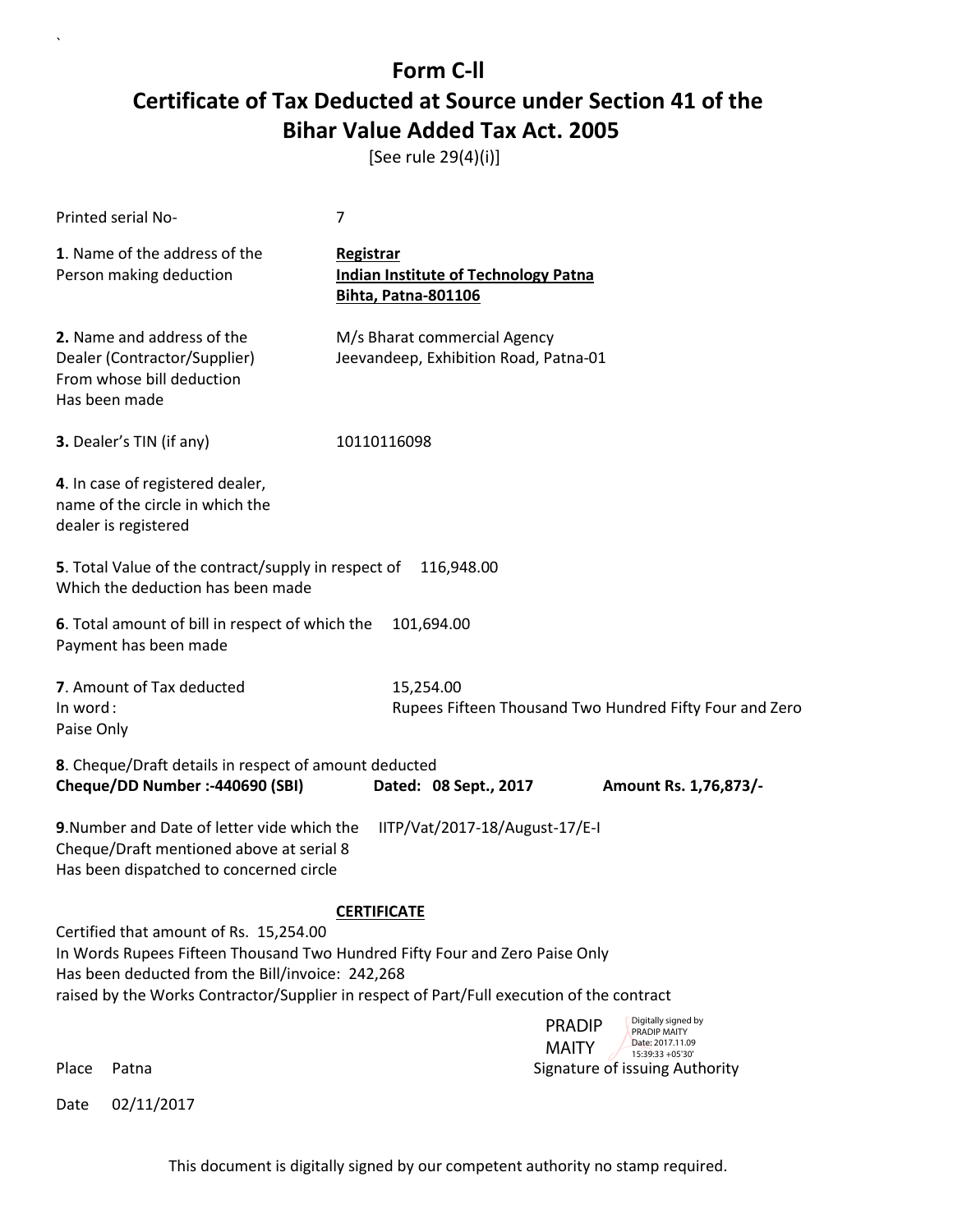`

|                                                                                                                                    | [See rule 29(4)(i)]                                                                                                                                                        |
|------------------------------------------------------------------------------------------------------------------------------------|----------------------------------------------------------------------------------------------------------------------------------------------------------------------------|
| <b>Printed serial No-</b>                                                                                                          | 8                                                                                                                                                                          |
| 1. Name of the address of the<br>Person making deduction                                                                           | Registrar<br><b>Indian Institute of Technology Patna</b><br>Bihta, Patna-801106                                                                                            |
| 2. Name and address of the<br>Dealer (Contractor/Supplier)<br>Mithapur, Patna-01<br>From whose bill deduction<br>Has been made     | M/s G.R. Distributors<br>133/156 A, Bihari Complex, New Bengali Tola, Bus stand, Main Road,                                                                                |
| 3. Dealer's TIN (if any)                                                                                                           | 10128528043                                                                                                                                                                |
| 4. In case of registered dealer,<br>name of the circle in which the<br>dealer is registered                                        |                                                                                                                                                                            |
| 5. Total Value of the contract/supply in respect of<br>Which the deduction has been made                                           | 131,815                                                                                                                                                                    |
| 6. Total amount of bill in respect of which the<br>Payment has been made                                                           | 123,440                                                                                                                                                                    |
| 7. Amount of Tax deducted<br>In word:<br>Paise Only                                                                                | 8,375<br>Rupees Eight Thousand Three Hundred Seventy Five and Zero                                                                                                         |
| 8. Cheque/Draft details in respect of amount deducted<br>Cheque/DD Number :- 440690 (SBI)                                          | Dated: 08 Sept., 2017<br>Amount Rs. 1,76,873/-                                                                                                                             |
| 9. Number and Date of letter vide which the<br>Cheque/Draft mentioned above at serial 8<br>Has been dispatched to concerned circle | IITP/Vat/2017-18/August-17/E-I                                                                                                                                             |
|                                                                                                                                    | <b>CERTIFICATE</b>                                                                                                                                                         |
| Certified that amount of Rs. 8,375<br>Has been deducted from the Bill/invoice: 1182                                                | In Words Rupees Eight Thousand Three Hundred Seventy Five and Zero Paise Only<br>raised by the Works Contractor/Supplier in respect of Part/Full execution of the contract |
|                                                                                                                                    | Digitally signed by<br><b>PRADIP</b><br>PRADIP MAITY                                                                                                                       |
|                                                                                                                                    | Date: 2017.11.09<br><b>MAITY</b><br>15:39:45 +05'30"                                                                                                                       |
| Place<br>Patna                                                                                                                     | Signature of issuing Authority                                                                                                                                             |
| 02/11/2017<br>Date                                                                                                                 |                                                                                                                                                                            |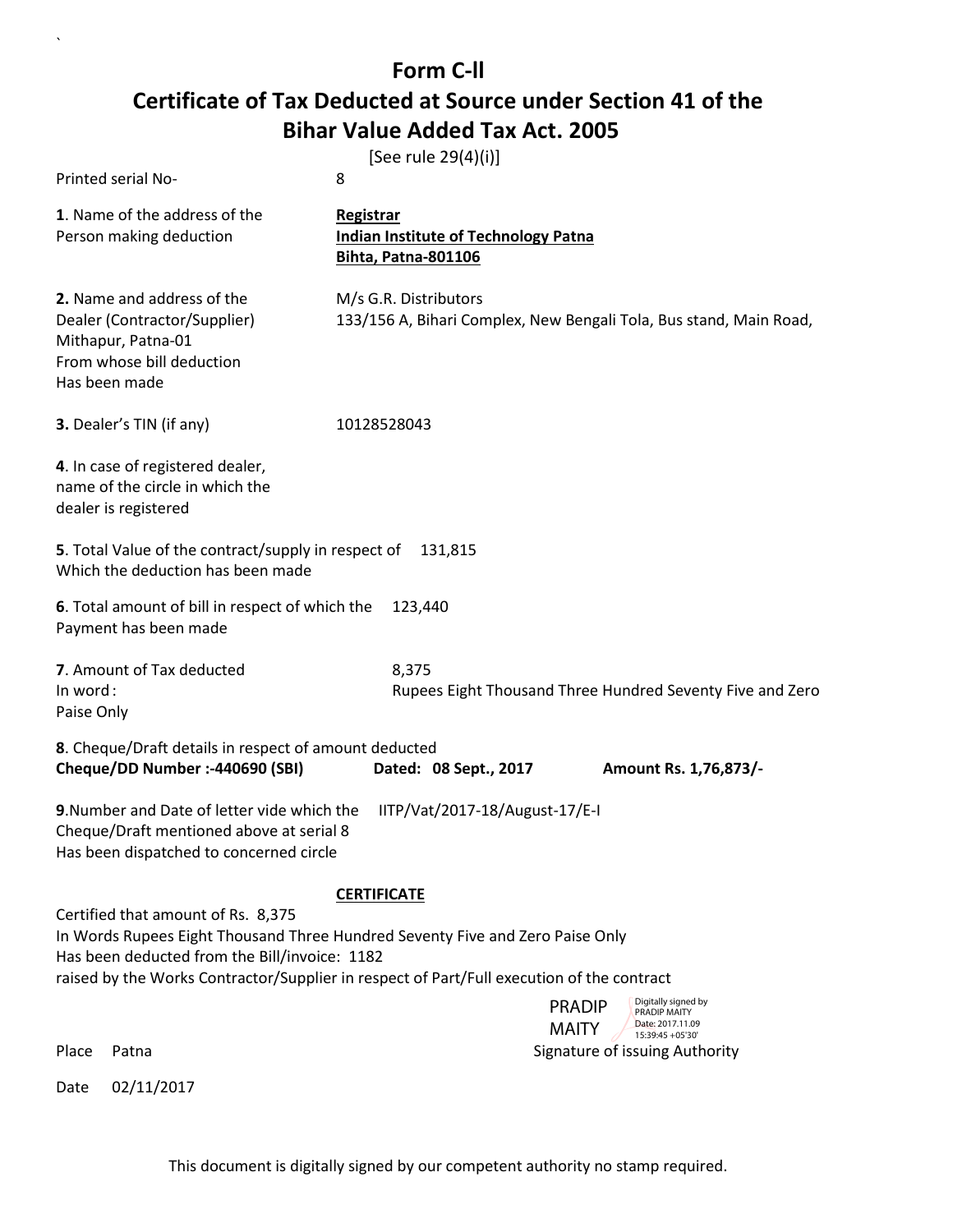[See rule 29(4)(i)]

|          | <b>Printed serial No-</b>                                                                                                                                                                                                                         | 9                                                                                      |                                                                          |
|----------|---------------------------------------------------------------------------------------------------------------------------------------------------------------------------------------------------------------------------------------------------|----------------------------------------------------------------------------------------|--------------------------------------------------------------------------|
|          | 1. Name of the address of the<br>Person making deduction                                                                                                                                                                                          | Registrar<br><b>Indian Institute of Technology Patna</b><br><b>Bihta, Patna-801106</b> |                                                                          |
|          | 2. Name and address of the<br>Dealer (Contractor/Supplier)<br>From whose bill deduction<br>Has been made                                                                                                                                          | M/S hubnet Computers<br>Patna                                                          |                                                                          |
|          | 3. Dealer's TIN (if any)                                                                                                                                                                                                                          | 10156529089                                                                            |                                                                          |
|          | 4. In case of registered dealer,<br>name of the circle in which the<br>dealer is registered                                                                                                                                                       |                                                                                        |                                                                          |
|          | 5. Total Value of the contract/supply in respect of 6,480.00<br>Which the deduction has been made                                                                                                                                                 |                                                                                        |                                                                          |
|          | 6. Total amount of bill in respect of which the<br>Payment has been made                                                                                                                                                                          | 6,150.00                                                                               |                                                                          |
| In word: | 7. Amount of Tax deducted                                                                                                                                                                                                                         | 330.00                                                                                 | Rupees Three Hundred Thirty and Zero Paise Only                          |
|          | 8. Cheque/Draft details in respect of amount deducted<br>Cheque/DD Number :- 440690 (SBI)                                                                                                                                                         | Dated: 08 Sept., 2017                                                                  | Amount Rs. 1,76,873/-                                                    |
|          | 9. Number and Date of letter vide which the<br>Cheque/Draft mentioned above at serial 8<br>Has been dispatched to concerned circle                                                                                                                | IITP/Vat/2017-18/August-17/E-I                                                         |                                                                          |
|          | Certified that amount of Rs. 330.00<br>In Words Rupees Three Hundred Thirty and Zero Paise Only<br>Has been deducted from the Bill/invoice: 297, 567<br>raised by the Works Contractor/Supplier in respect of Part/Full execution of the contract | <b>CERTIFICATE</b>                                                                     |                                                                          |
|          |                                                                                                                                                                                                                                                   |                                                                                        | Digitally signed by<br><b>PRADIP</b><br>PRADIP MAITY<br>Date: 2017.11.09 |
| Place    | Patna                                                                                                                                                                                                                                             |                                                                                        | <b>MAITY</b><br>15:39:56 +05'30'<br>Signature of issuing Authority       |
| Date     | 02/11/2017                                                                                                                                                                                                                                        |                                                                                        |                                                                          |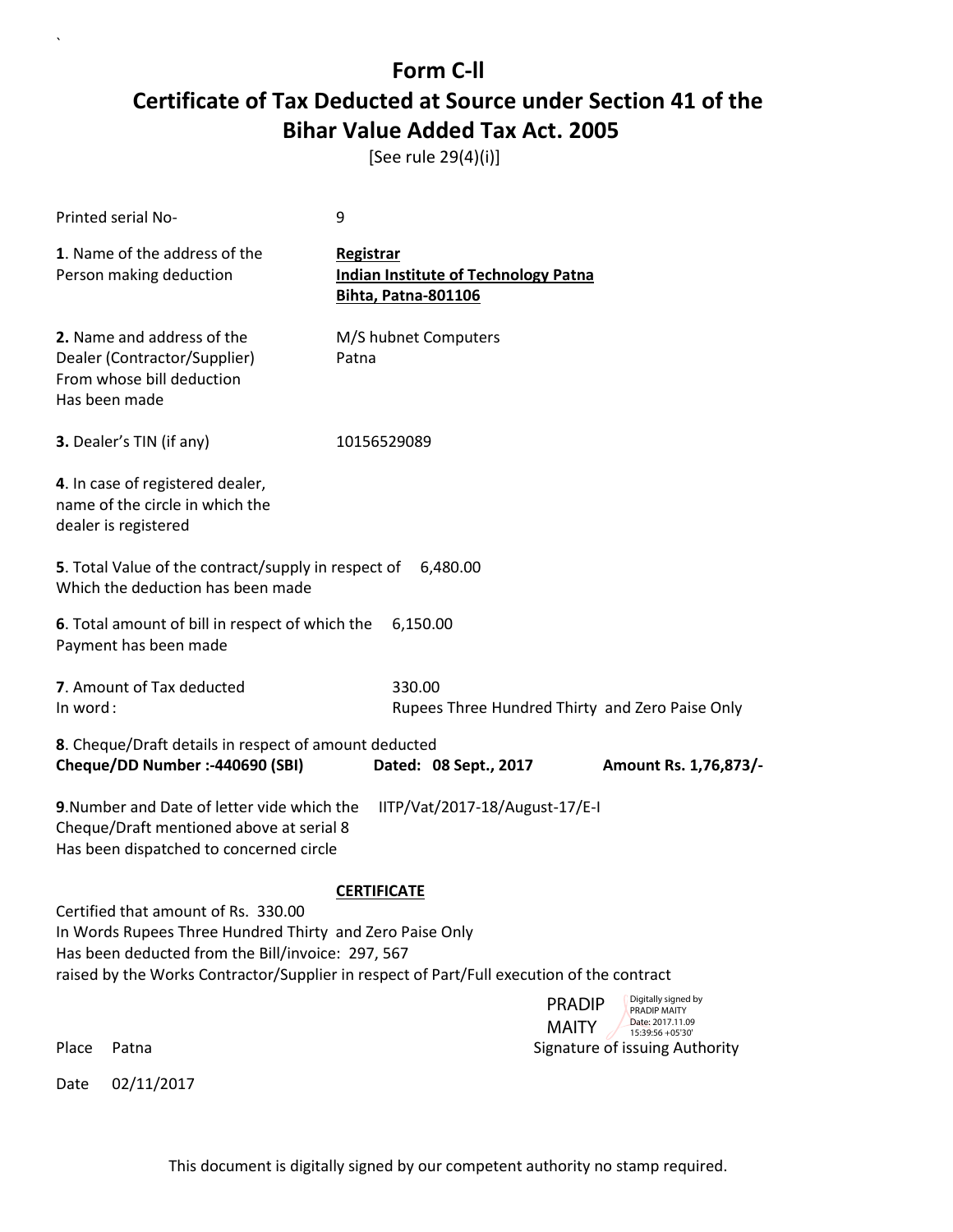[See rule 29(4)(i)]

| Printed serial No-                                                                                                                                                                                                                                                                    | 10                                                                                                           |  |  |
|---------------------------------------------------------------------------------------------------------------------------------------------------------------------------------------------------------------------------------------------------------------------------------------|--------------------------------------------------------------------------------------------------------------|--|--|
| 1. Name of the address of the<br>Person making deduction                                                                                                                                                                                                                              | Registrar<br><b>Indian Institute of Technology Patna</b><br><b>Bihta, Patna-801106</b>                       |  |  |
| 2. Name and address of the<br>Dealer (Contractor/Supplier)<br>From whose bill deduction<br>Has been made                                                                                                                                                                              | M/S Ranjan Scientific Traders<br>A/7, Kamla Place, G.M.Road, Patna-01                                        |  |  |
| 3. Dealer's TIN (if any)                                                                                                                                                                                                                                                              | 10105224097                                                                                                  |  |  |
| 4. In case of registered dealer,<br>name of the circle in which the<br>dealer is registered                                                                                                                                                                                           |                                                                                                              |  |  |
| 5. Total Value of the contract/supply in respect of<br>Which the deduction has been made                                                                                                                                                                                              | 31,943.00                                                                                                    |  |  |
| 6. Total amount of bill in respect of which the<br>Payment has been made                                                                                                                                                                                                              | 30,135.00                                                                                                    |  |  |
| 7. Amount of Tax deducted<br>In word:                                                                                                                                                                                                                                                 | 1,808.00<br>Rupees One Thousand Eight Hundred Eight and Zero Paise Only                                      |  |  |
| 8. Cheque/Draft details in respect of amount deducted<br>Cheque/DD Number :- 440690 (SBI)<br>Dated: 08 Sept., 2017<br>Amount Rs. 1,76,873/-                                                                                                                                           |                                                                                                              |  |  |
| 9. Number and Date of letter vide which the<br>IITP/Vat/2017-18/August-17/E-I<br>Cheque/Draft mentioned above at serial 8<br>Has been dispatched to concerned circle                                                                                                                  |                                                                                                              |  |  |
| <b>CERTIFICATE</b><br>Certified that amount of Rs. 1,808.00<br>In Words Rupees One Thousand Eight Hundred Eight and Zero Paise Only<br>Has been deducted from the Bill/invoice: 323, 423<br>raised by the Works Contractor/Supplier in respect of Part/Full execution of the contract |                                                                                                              |  |  |
|                                                                                                                                                                                                                                                                                       | Digitally signed by<br><b>PRADIP</b><br>PRADIP MAITY<br>Date: 2017.11.09<br><b>MAITY</b><br>15:40:08 +05'30' |  |  |
| Place<br>Patna                                                                                                                                                                                                                                                                        | Signature of issuing Authority                                                                               |  |  |
| 02/11/2017<br>Date                                                                                                                                                                                                                                                                    |                                                                                                              |  |  |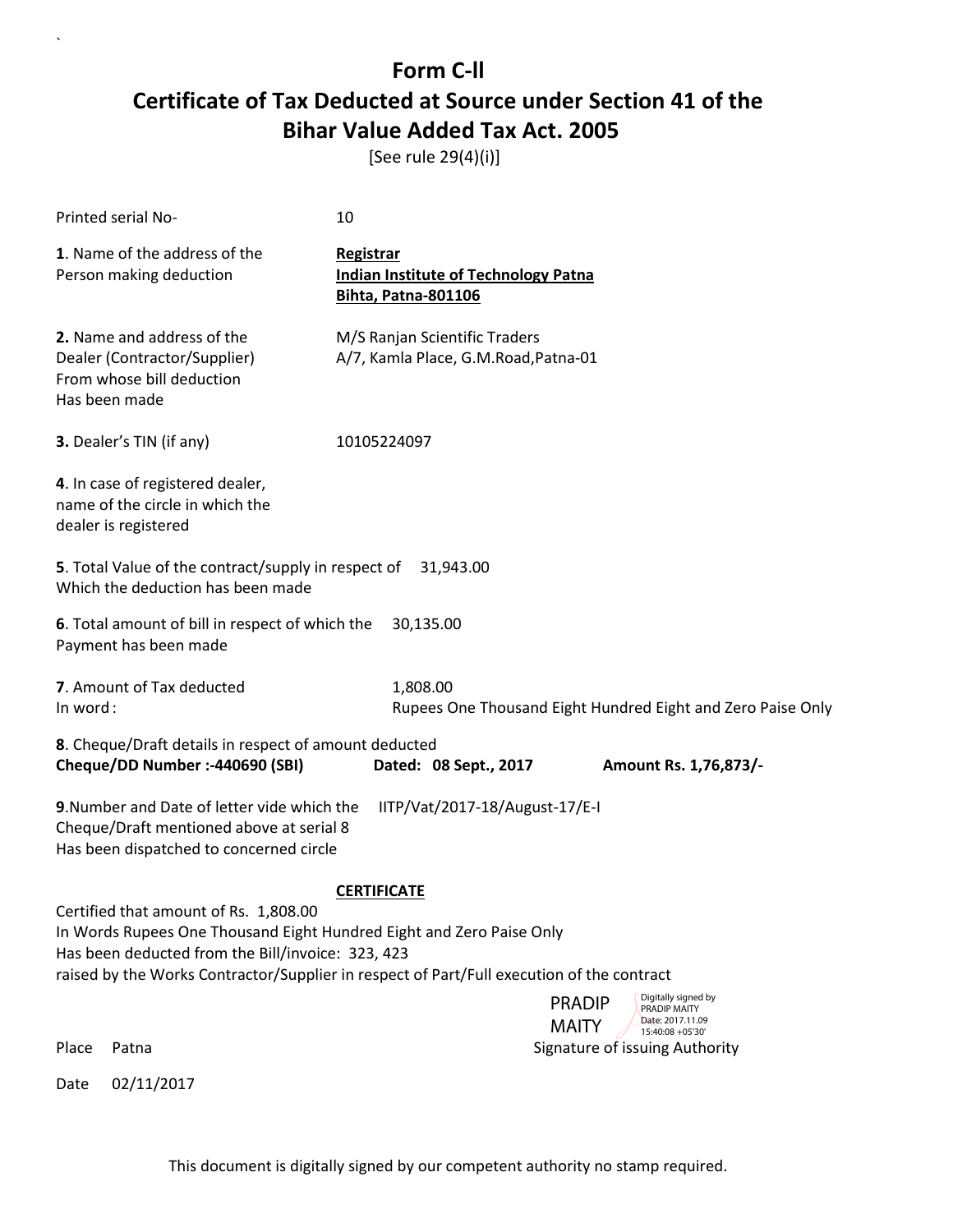[See rule 29(4)(i)]

| <b>Printed serial No-</b>                                                                                                                         | 11                                                                                                                                                                             |
|---------------------------------------------------------------------------------------------------------------------------------------------------|--------------------------------------------------------------------------------------------------------------------------------------------------------------------------------|
| 1. Name of the address of the<br>Person making deduction                                                                                          | Registrar<br><b>Indian Institute of Technology Patna</b><br><b>Bihta, Patna-801106</b>                                                                                         |
| 2. Name and address of the<br>Dealer (Contractor/Supplier)<br>Mithapur, Patna-01<br>From whose bill deduction<br>Has been made                    | M/s G.R. Distributors<br>133/156 A, Bihari Complex, New Bengali Tola, Bus stand, Main Road,                                                                                    |
| 3. Dealer's TIN (if any)                                                                                                                          | 10128528043                                                                                                                                                                    |
| 4. In case of registered dealer,<br>name of the circle in which the<br>dealer is registered                                                       |                                                                                                                                                                                |
| 5. Total Value of the contract/supply in respect of<br>Which the deduction has been made                                                          | 12,312                                                                                                                                                                         |
| 6. Total amount of bill in respect of which the<br>Payment has been made                                                                          | 11,615                                                                                                                                                                         |
| 7. Amount of Tax deducted<br>In word:                                                                                                             | 697<br>Rupees Six Hundred Ninety Seven and Zero Paise Only                                                                                                                     |
| 8. Cheque/Draft details in respect of amount deducted<br>Cheque/DD Number :- 440690 (SBI)                                                         | Dated: 08 Sept., 2017<br>Amount Rs. 1,76,873/-                                                                                                                                 |
| 9. Number and Date of letter vide which the<br>Cheque/Draft mentioned above at serial 8<br>Has been dispatched to concerned circle                | IITP/Vat/2017-18/August-17/E-I                                                                                                                                                 |
| Certified that amount of Rs. 697<br>In Words Rupees Six Hundred Ninety Seven and Zero Paise Only<br>Has been deducted from the Bill/invoice: 1476 | <b>CERTIFICATE</b><br>raised by the Works Contractor/Supplier in respect of Part/Full execution of the contract<br>Digitally signed by<br><b>PRADIP</b><br><b>PRADIP MAITY</b> |
| Place<br>Patna                                                                                                                                    | Date: 2017.11.09<br><b>MAITY</b><br>15:40:18 +05'30'<br>Signature of issuing Authority                                                                                         |
| 02/11/2017<br>Date                                                                                                                                |                                                                                                                                                                                |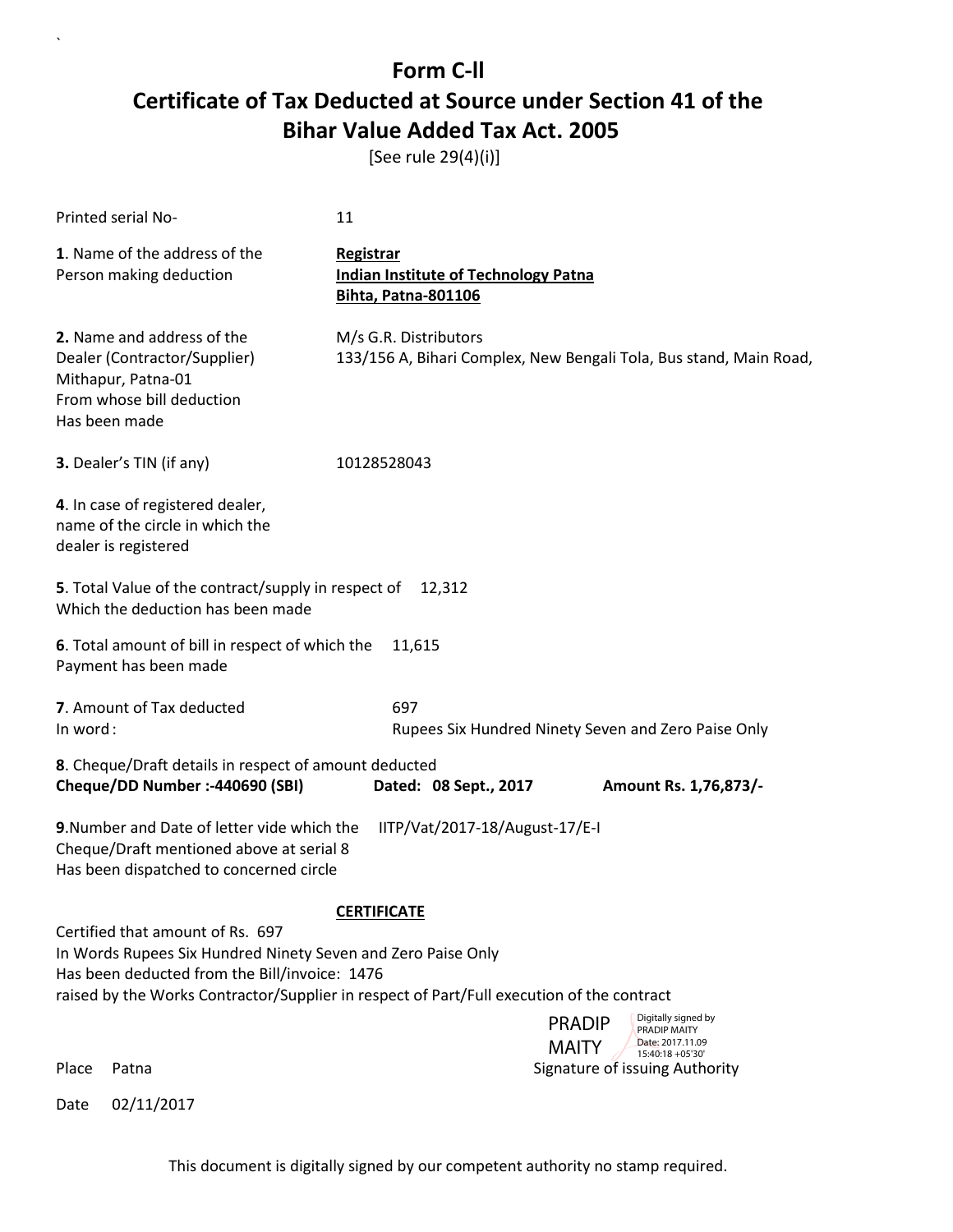[See rule 29(4)(i)]

| Printed serial No-                                                                                                                                                                                                                             | 12                                                                                     |                                                                                          |  |  |
|------------------------------------------------------------------------------------------------------------------------------------------------------------------------------------------------------------------------------------------------|----------------------------------------------------------------------------------------|------------------------------------------------------------------------------------------|--|--|
| 1. Name of the address of the<br>Person making deduction                                                                                                                                                                                       | Registrar<br><b>Indian Institute of Technology Patna</b><br><b>Bihta, Patna-801106</b> |                                                                                          |  |  |
| 2. Name and address of the<br>Dealer (Contractor/Supplier)<br>Govinda Mitra Road, Patna-04<br>From whose bill deduction<br>Has been made                                                                                                       | <b>Scientific Traders</b><br>Pustak Bhandar Compound,                                  |                                                                                          |  |  |
| 3. Dealer's TIN (if any)                                                                                                                                                                                                                       | 10100336073                                                                            |                                                                                          |  |  |
| 4. In case of registered dealer,<br>name of the circle in which the<br>dealer is registered                                                                                                                                                    |                                                                                        |                                                                                          |  |  |
| 5. Total Value of the contract/supply in respect of<br>6052<br>Which the deduction has been made                                                                                                                                               |                                                                                        |                                                                                          |  |  |
| 6. Total amount of bill in respect of which the<br>Payment has been made                                                                                                                                                                       | 5709                                                                                   |                                                                                          |  |  |
| 7. Amount of Tax deducted<br>In word:                                                                                                                                                                                                          | 343                                                                                    | Rupees Three Hundred Forty Three and Zero Paise Only                                     |  |  |
| 8. Cheque/Draft details in respect of amount deducted<br>Cheque/DD Number :- 440690 (SBI)<br>Dated: 08 Sept., 2017<br>Amount Rs. 1,76,873/-                                                                                                    |                                                                                        |                                                                                          |  |  |
| 9. Number and Date of letter vide which the<br>Cheque/Draft mentioned above at serial 8<br>Has been dispatched to concerned circle                                                                                                             | IITP/Vat/2017-18/August-17/E-I                                                         |                                                                                          |  |  |
| <b>CERTIFICATE</b>                                                                                                                                                                                                                             |                                                                                        |                                                                                          |  |  |
| Certified that amount of Rs. 343<br>In Words Rupees Three Hundred Forty Three and Zero Paise Only<br>Has been deducted from the Bill/invoice: 211<br>raised by the Works Contractor/Supplier in respect of Part/Full execution of the contract |                                                                                        |                                                                                          |  |  |
|                                                                                                                                                                                                                                                |                                                                                        | Digitally signed by<br><b>PRADIP</b><br>PRADIP MAITY<br>Date: 2017.11.09<br><b>MAITY</b> |  |  |
| Place<br>Patna                                                                                                                                                                                                                                 |                                                                                        | 15:41:51 +05'30'<br>Signature of issuing Authority                                       |  |  |
| 02/11/2017<br>Date                                                                                                                                                                                                                             |                                                                                        |                                                                                          |  |  |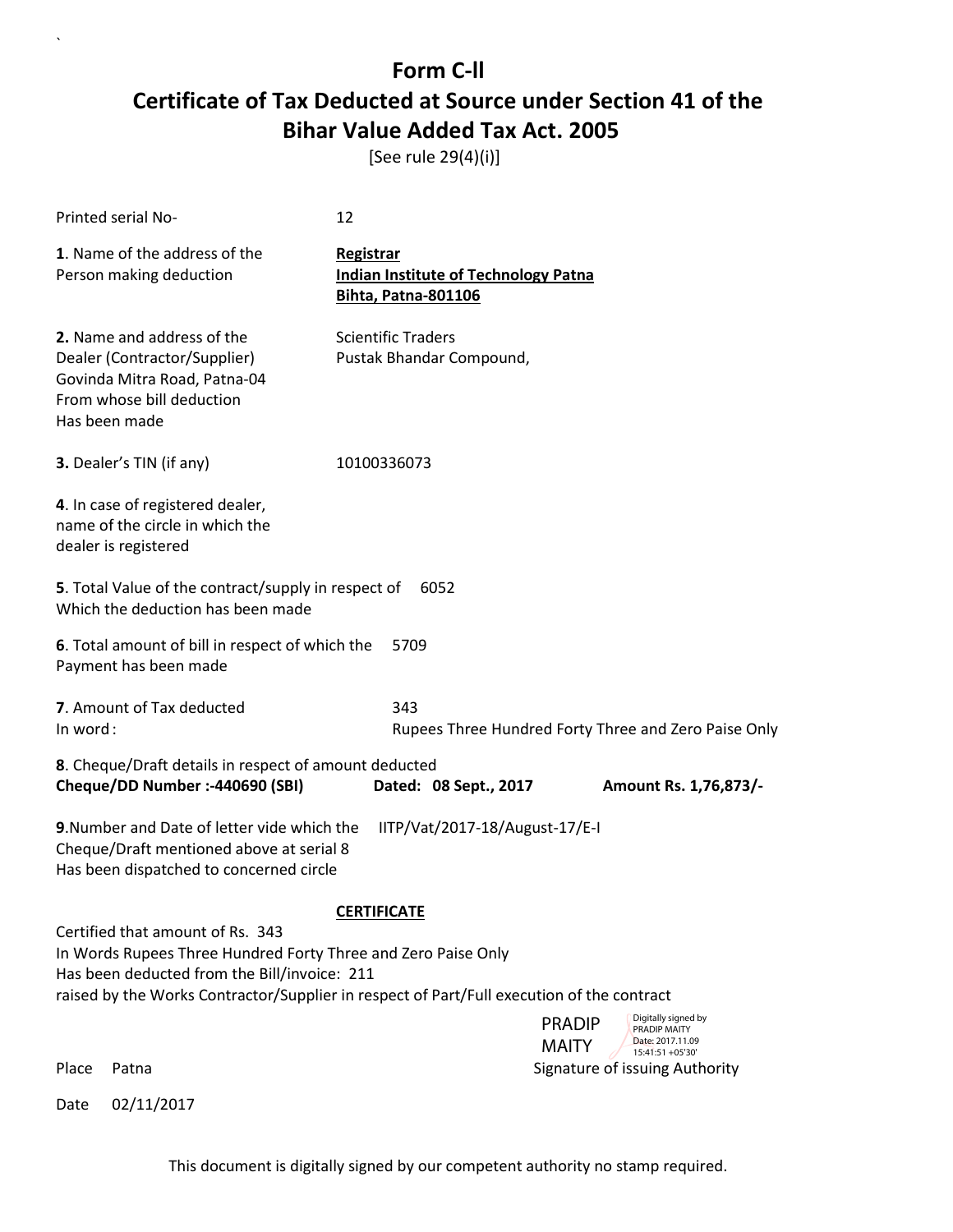[See rule 29(4)(i)]

|          | Printed serial No-                                                                                                                                                                                                                    | 13                                                                                     |                                                                                                                         |
|----------|---------------------------------------------------------------------------------------------------------------------------------------------------------------------------------------------------------------------------------------|----------------------------------------------------------------------------------------|-------------------------------------------------------------------------------------------------------------------------|
|          | 1. Name of the address of the<br>Person making deduction                                                                                                                                                                              | Registrar<br><b>Indian Institute of Technology Patna</b><br><b>Bihta, Patna-801106</b> |                                                                                                                         |
|          | 2. Name and address of the<br>Dealer (Contractor/Supplier)<br>From whose bill deduction<br>Has been made                                                                                                                              | Appu steel Furniture<br>MIG-61, Kankarbagh, Patna-20                                   |                                                                                                                         |
|          | 3. Dealer's TIN (if any)                                                                                                                                                                                                              | 10126968018                                                                            |                                                                                                                         |
|          | 4. In case of registered dealer,<br>name of the circle in which the<br>dealer is registered                                                                                                                                           |                                                                                        |                                                                                                                         |
|          | 5. Total Value of the contract/supply in respect of<br>Which the deduction has been made                                                                                                                                              | 24,000                                                                                 |                                                                                                                         |
|          | 6. Total amount of bill in respect of which the<br>Payment has been made                                                                                                                                                              | 21,000                                                                                 |                                                                                                                         |
| In word: | 7. Amount of Tax deducted                                                                                                                                                                                                             | 3,000                                                                                  | Rupees Three Thousand and Zero Paise Only                                                                               |
|          | 8. Cheque/Draft details in respect of amount deducted<br>Cheque/DD Number :- 440690 (SBI)                                                                                                                                             | Dated: 08 Sept., 2017                                                                  | Amount Rs. 1,76,873/-                                                                                                   |
|          | 9. Number and Date of letter vide which the<br>Cheque/Draft mentioned above at serial 8<br>Has been dispatched to concerned circle                                                                                                    | IITP/Vat/2017-18/August-17/E-I                                                         |                                                                                                                         |
|          | Certified that amount of Rs. 3,000<br>In Words Rupees Three Thousand and Zero Paise Only<br>Has been deducted from the Bill/invoice: 486<br>raised by the Works Contractor/Supplier in respect of Part/Full execution of the contract | <b>CERTIFICATE</b>                                                                     | Digitally signed by                                                                                                     |
| Place    | Patna                                                                                                                                                                                                                                 |                                                                                        | <b>PRADIP</b><br>PRADIP MAITY<br>Date: 2017.11.09<br><b>MAITY</b><br>15:42:02 +05'30'<br>Signature of issuing Authority |
| Date     | 02/11/2017                                                                                                                                                                                                                            |                                                                                        |                                                                                                                         |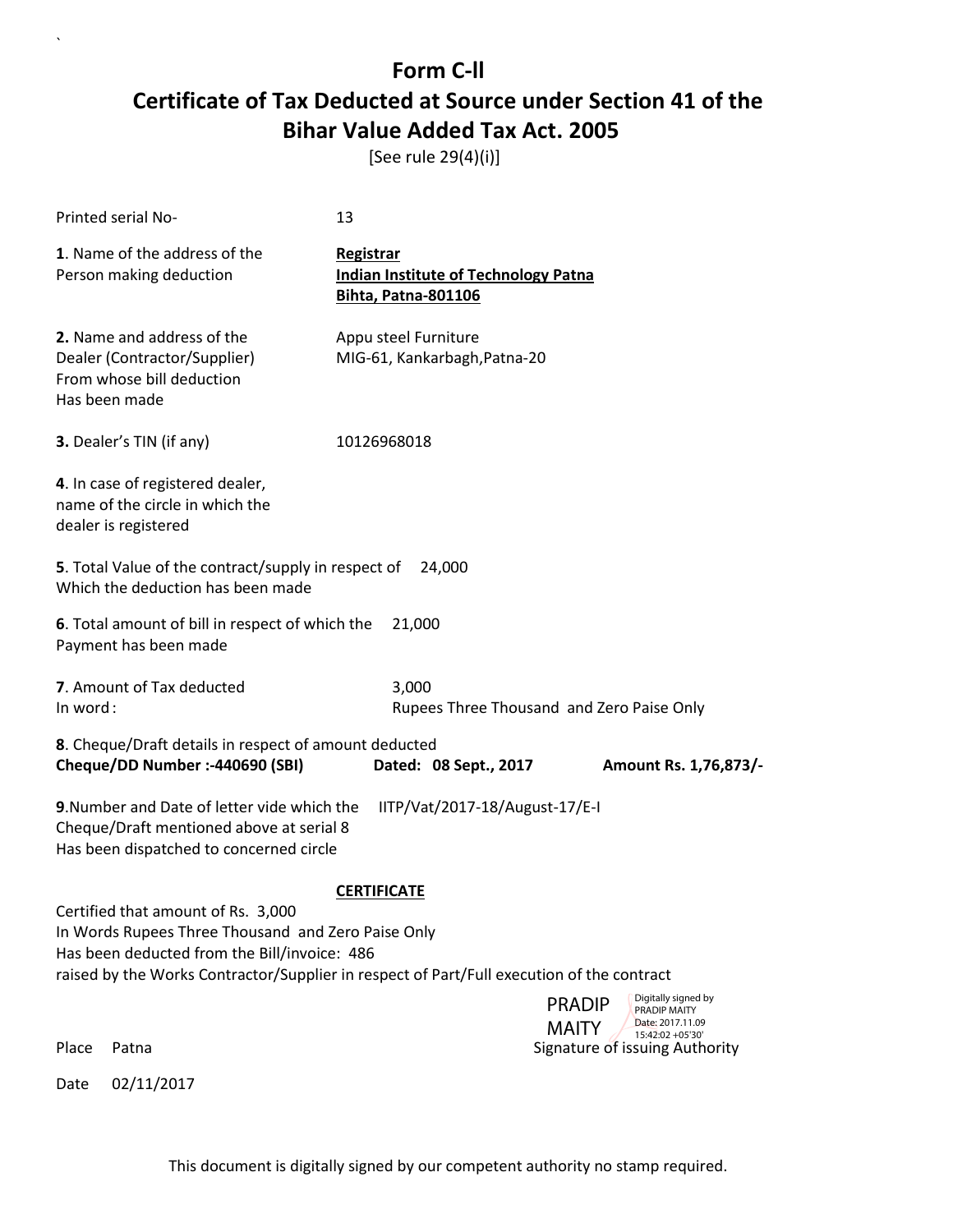[See rule 29(4)(i)]

| Printed serial No-                                                                                                                                                                                                                                                | 14                                                                                                                                                    |  |  |
|-------------------------------------------------------------------------------------------------------------------------------------------------------------------------------------------------------------------------------------------------------------------|-------------------------------------------------------------------------------------------------------------------------------------------------------|--|--|
| 1. Name of the address of the<br>Person making deduction                                                                                                                                                                                                          | Registrar<br><b>Indian Institute of Technology Patna</b><br><b>Bihta, Patna-801106</b>                                                                |  |  |
| 2. Name and address of the<br>Dealer (Contractor/Supplier)<br>From whose bill deduction<br>Has been made                                                                                                                                                          | M/S hubnet Computers<br>Patna                                                                                                                         |  |  |
| 3. Dealer's TIN (if any)                                                                                                                                                                                                                                          | 10156529089                                                                                                                                           |  |  |
| 4. In case of registered dealer,<br>name of the circle in which the<br>dealer is registered                                                                                                                                                                       |                                                                                                                                                       |  |  |
| 5. Total Value of the contract/supply in respect of<br>Which the deduction has been made                                                                                                                                                                          | 14,375.00                                                                                                                                             |  |  |
| 6. Total amount of bill in respect of which the<br>12,500.00<br>Payment has been made                                                                                                                                                                             |                                                                                                                                                       |  |  |
| 7. Amount of Tax deducted<br>In word:<br>Paise Only                                                                                                                                                                                                               | 1,875.00<br>Rupees One Thousand Eight Hundred Seventy Five and Zero                                                                                   |  |  |
| 8. Cheque/Draft details in respect of amount deducted<br>Cheque/DD Number :- 440690 (SBI)<br>Dated: 08 Sept., 2017<br>Amount Rs. 1,76,873/-                                                                                                                       |                                                                                                                                                       |  |  |
| 9. Number and Date of letter vide which the<br>Cheque/Draft mentioned above at serial 8<br>Has been dispatched to concerned circle                                                                                                                                | IITP/Vat/2017-18/August-17/E-I                                                                                                                        |  |  |
|                                                                                                                                                                                                                                                                   | <b>CERTIFICATE</b>                                                                                                                                    |  |  |
| Certified that amount of Rs. 1,875.00<br>In Words Rupees One Thousand Eight Hundred Seventy Five and Zero Paise Only<br>Has been deducted from the Bill/invoice: 533<br>raised by the Works Contractor/Supplier in respect of Part/Full execution of the contract |                                                                                                                                                       |  |  |
| Place<br>Patna                                                                                                                                                                                                                                                    | Digitally signed by<br><b>PRADIP</b><br><b>PRADIP MAITY</b><br>Date: 2017.11.09<br><b>MAITY</b><br>15:42:13 +05'30'<br>Signature of issuing Authority |  |  |

Date 02/11/2017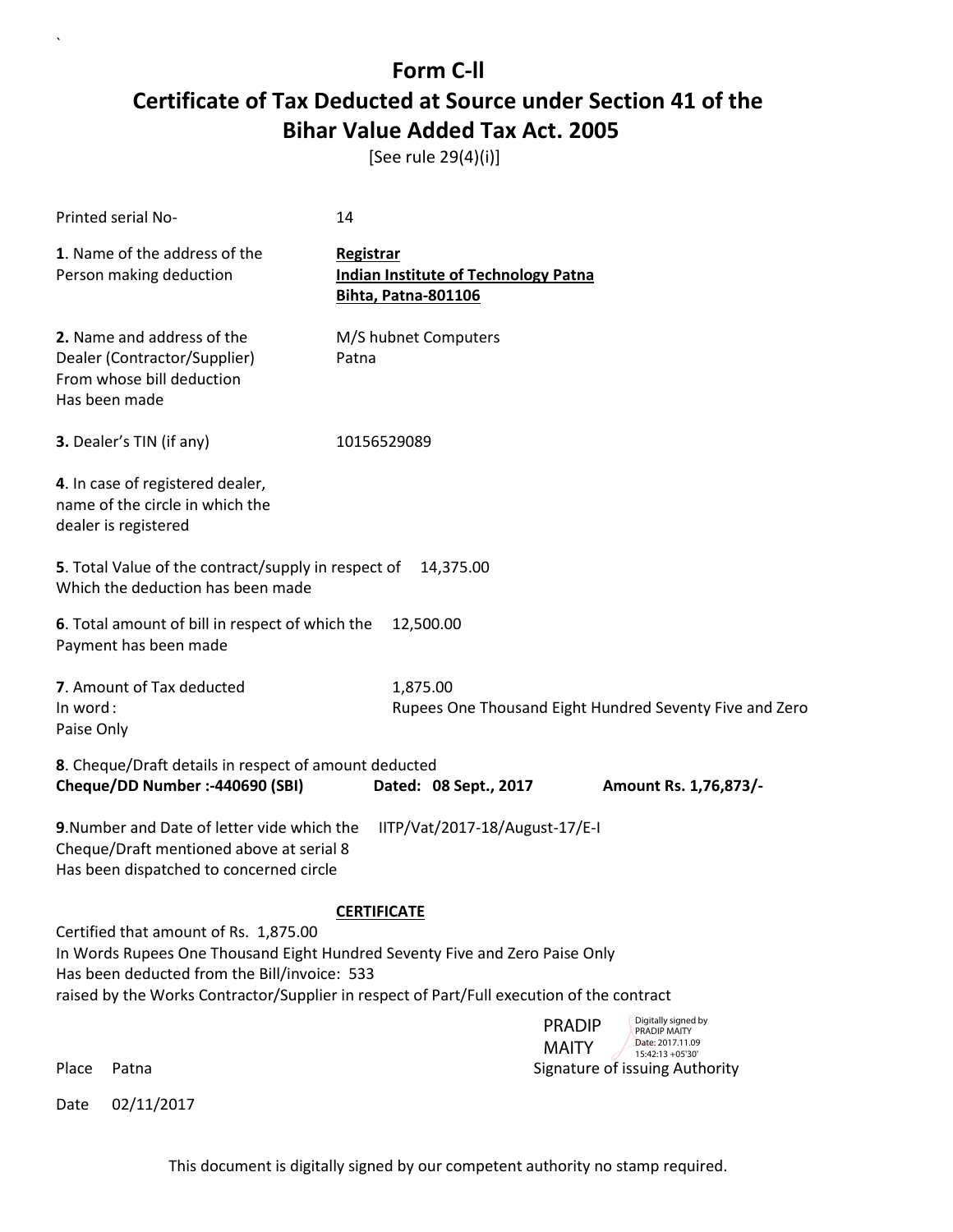[See rule 29(4)(i)]

| Printed serial No-                                                                                                                                          | 15                                                                                                                                             |
|-------------------------------------------------------------------------------------------------------------------------------------------------------------|------------------------------------------------------------------------------------------------------------------------------------------------|
| 1. Name of the address of the<br>Person making deduction                                                                                                    | Registrar<br><b>Indian Institute of Technology Patna</b><br><b>Bihta, Patna-801106</b>                                                         |
| 2. Name and address of the<br>Dealer (Contractor/Supplier)<br>From whose bill deduction<br>Has been made                                                    | <b>Unitech Enterprises</b><br>Patna                                                                                                            |
| 3. Dealer's TIN (if any)                                                                                                                                    | 10110658037                                                                                                                                    |
| 4. In case of registered dealer,<br>name of the circle in which the<br>dealer is registered                                                                 |                                                                                                                                                |
| 5. Total Value of the contract/supply in respect of<br>Which the deduction has been made                                                                    | 140,800                                                                                                                                        |
| 6. Total amount of bill in respect of which the<br>Payment has been made                                                                                    | 115,600.00                                                                                                                                     |
| 7. Amount of Tax deducted<br>In word:<br>Only                                                                                                               | 25,200<br>Rupees Twenty Five Thousand Two Hundred and Zero Paise                                                                               |
| 8. Cheque/Draft details in respect of amount deducted<br>Cheque/DD Number :- 440690 (SBI)                                                                   | Dated: 08 Sept., 2017<br>Amount Rs. 1,76,873/-                                                                                                 |
| 9. Number and Date of letter vide which the<br>Cheque/Draft mentioned above at serial 8<br>Has been dispatched to concerned circle                          | IITP/Vat/2017-18/August-17/E-I                                                                                                                 |
|                                                                                                                                                             | <b>CERTIFICATE</b>                                                                                                                             |
| Certified that amount of Rs. 25,200<br>In Words Rupees Twenty Five Thousand Two Hundred and Zero Paise Only<br>Has been deducted from the Bill/invoice: 406 | raised by the Works Contractor/Supplier in respect of Part/Full execution of the contract                                                      |
| Place<br>Patna                                                                                                                                              | Digitally signed by<br><b>PRADIP</b><br>PRADIP MAITY<br>Date: 2017.11.09<br><b>MAITY</b><br>15:42:24 +05'30'<br>Signature of issuing Authority |

Date 02/11/2017

 $\overline{\phantom{a}}$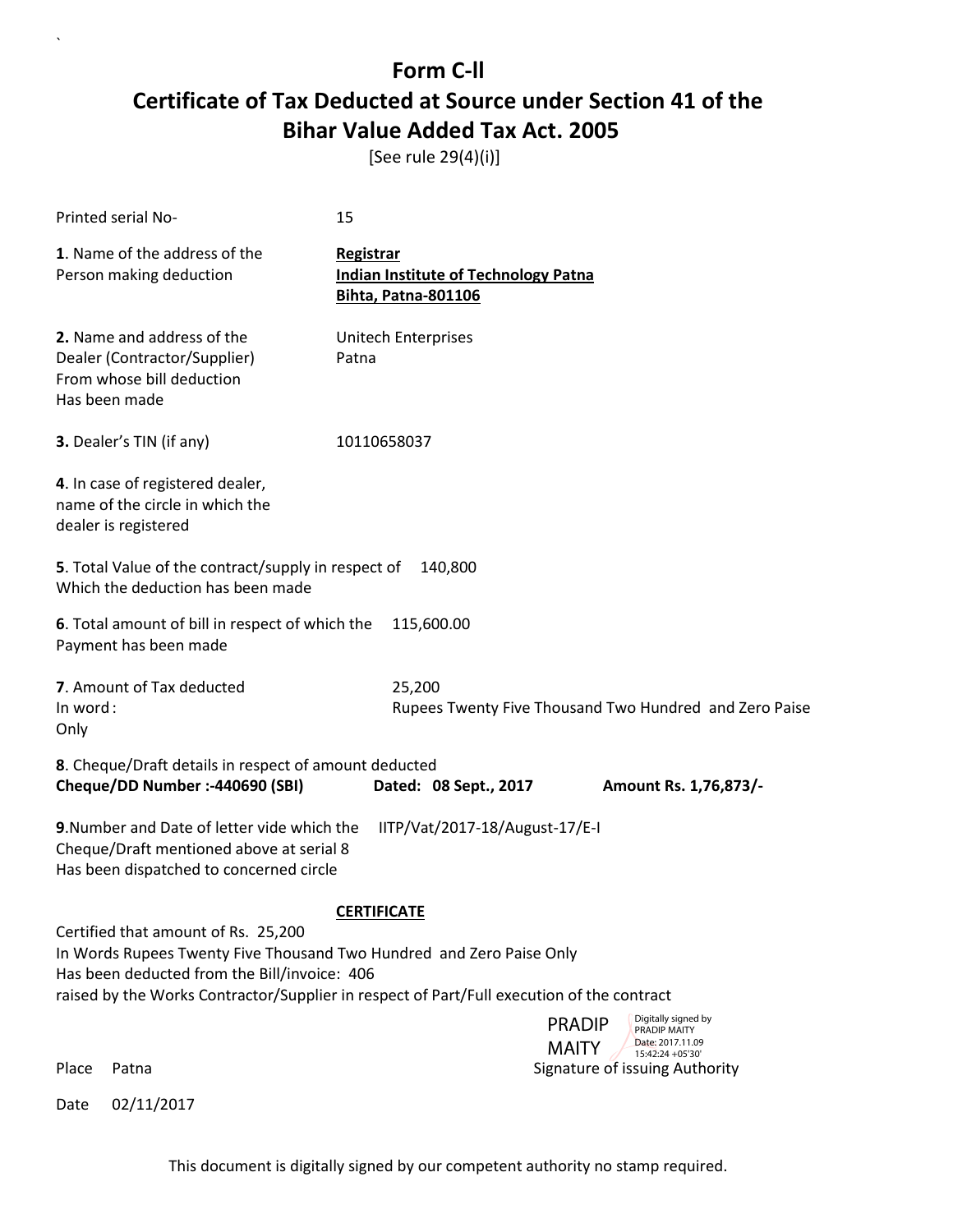[See rule 29(4)(i)]

| Printed serial No-                                                                                                                                                            | 16                                                                                                                                |  |  |
|-------------------------------------------------------------------------------------------------------------------------------------------------------------------------------|-----------------------------------------------------------------------------------------------------------------------------------|--|--|
| 1. Name of the address of the<br>Person making deduction                                                                                                                      | <b>Registrar</b><br><b>Indian Institute of Technology Patna</b><br><b>Bihta, Patna-801106</b>                                     |  |  |
| 2. Name and address of the<br>Dealer (Contractor/Supplier)<br>From whose bill deduction<br>Has been made                                                                      | M/S hubnet Computers<br>Patna                                                                                                     |  |  |
| 3. Dealer's TIN (if any)                                                                                                                                                      | 10156529089                                                                                                                       |  |  |
| 4. In case of registered dealer,<br>name of the circle in which the<br>dealer is registered                                                                                   |                                                                                                                                   |  |  |
| 5. Total Value of the contract/supply in respect of 24,446.00<br>Which the deduction has been made                                                                            |                                                                                                                                   |  |  |
| 6. Total amount of bill in respect of which the<br>Payment has been made                                                                                                      | 23,170.00                                                                                                                         |  |  |
| 7. Amount of Tax deducted<br>In word:<br>Only                                                                                                                                 | 1,276.00<br>Rupees One Thousand Two Hundred Seventy Six and Zero Paise                                                            |  |  |
| 8. Cheque/Draft details in respect of amount deducted<br>Cheque/DD Number :- 440690 (SBI)<br>Dated: 08 Sept., 2017<br>Amount Rs. 1,76,873/-                                   |                                                                                                                                   |  |  |
| 9. Number and Date of letter vide which the<br>Cheque/Draft mentioned above at serial 8<br>Has been dispatched to concerned circle                                            | IITP/Vat/2017-18/August-17/E-I                                                                                                    |  |  |
| <b>CERTIFICATE</b>                                                                                                                                                            |                                                                                                                                   |  |  |
| Certified that amount of Rs. 1,276.00<br>In Words Rupees One Thousand Two Hundred Seventy Six and Zero Paise Only<br>Has been deducted from the Bill/invoice: 422,577,587,609 |                                                                                                                                   |  |  |
|                                                                                                                                                                               | raised by the Works Contractor/Supplier in respect of Part/Full execution of the contract<br>Digitally signed by<br><b>PRADIP</b> |  |  |
|                                                                                                                                                                               | <b>PRADIP MAITY</b><br>Date: 2017.11.09<br><b>MAITY</b><br>15:42:35 +05'30'                                                       |  |  |
| Place<br>Patna                                                                                                                                                                | Signature of issuing Authority                                                                                                    |  |  |

Date 02/11/2017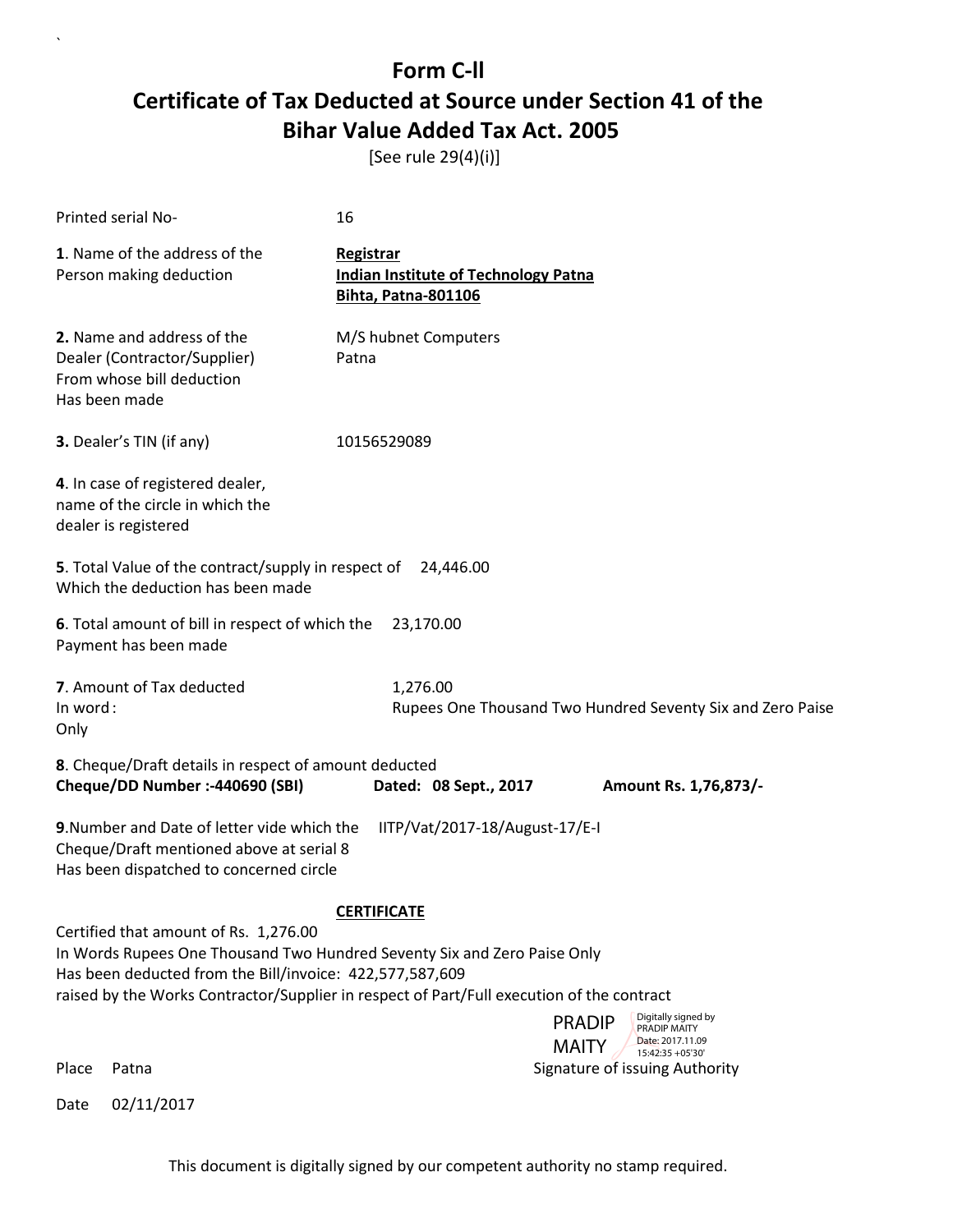[See rule 29(4)(i)]

| Printed serial No-                                                                                                                                                   | 17                                                                                                                                                                     |  |  |
|----------------------------------------------------------------------------------------------------------------------------------------------------------------------|------------------------------------------------------------------------------------------------------------------------------------------------------------------------|--|--|
| 1. Name of the address of the<br>Person making deduction                                                                                                             | Registrar<br><b>Indian Institute of Technology Patna</b><br><b>Bihta, Patna-801106</b>                                                                                 |  |  |
| 2. Name and address of the<br>Dealer (Contractor/Supplier)<br>From whose bill deduction<br>Has been made                                                             | M/S Ranjan Scientific Traders<br>A/7, Kamla Place, G.M.Road, Patna-01                                                                                                  |  |  |
| 3. Dealer's TIN (if any)                                                                                                                                             | 10105224097                                                                                                                                                            |  |  |
| 4. In case of registered dealer,<br>name of the circle in which the<br>dealer is registered                                                                          |                                                                                                                                                                        |  |  |
| 5. Total Value of the contract/supply in respect of<br>Which the deduction has been made                                                                             | 3,191.00                                                                                                                                                               |  |  |
| 6. Total amount of bill in respect of which the<br>2,775.00<br>Payment has been made                                                                                 |                                                                                                                                                                        |  |  |
| 7. Amount of Tax deducted<br>In word:                                                                                                                                | 416.00<br>Rupees Four Hundred Sixteen and Zero Paise Only                                                                                                              |  |  |
| 8. Cheque/Draft details in respect of amount deducted<br>Cheque/DD Number :- 440690 (SBI)<br>Dated: 08 Sept., 2017<br>Amount Rs. 1,76,873/-                          |                                                                                                                                                                        |  |  |
| 9. Number and Date of letter vide which the<br>IITP/Vat/2017-18/August-17/E-I<br>Cheque/Draft mentioned above at serial 8<br>Has been dispatched to concerned circle |                                                                                                                                                                        |  |  |
| Certified that amount of Rs. 416.00<br>In Words Rupees Four Hundred Sixteen and Zero Paise Only<br>Has been deducted from the Bill/invoice: 402                      | <b>CERTIFICATE</b><br>raised by the Works Contractor/Supplier in respect of Part/Full execution of the contract<br>Digitally signed<br>by PRADIP MAITY<br>PRADIP MAITY |  |  |
| Place<br>Patna                                                                                                                                                       | Date: 2017.11.09<br>15:42:47 +05'30'<br>Signature of issuing Authority                                                                                                 |  |  |
| 02/11/2017<br>Date                                                                                                                                                   |                                                                                                                                                                        |  |  |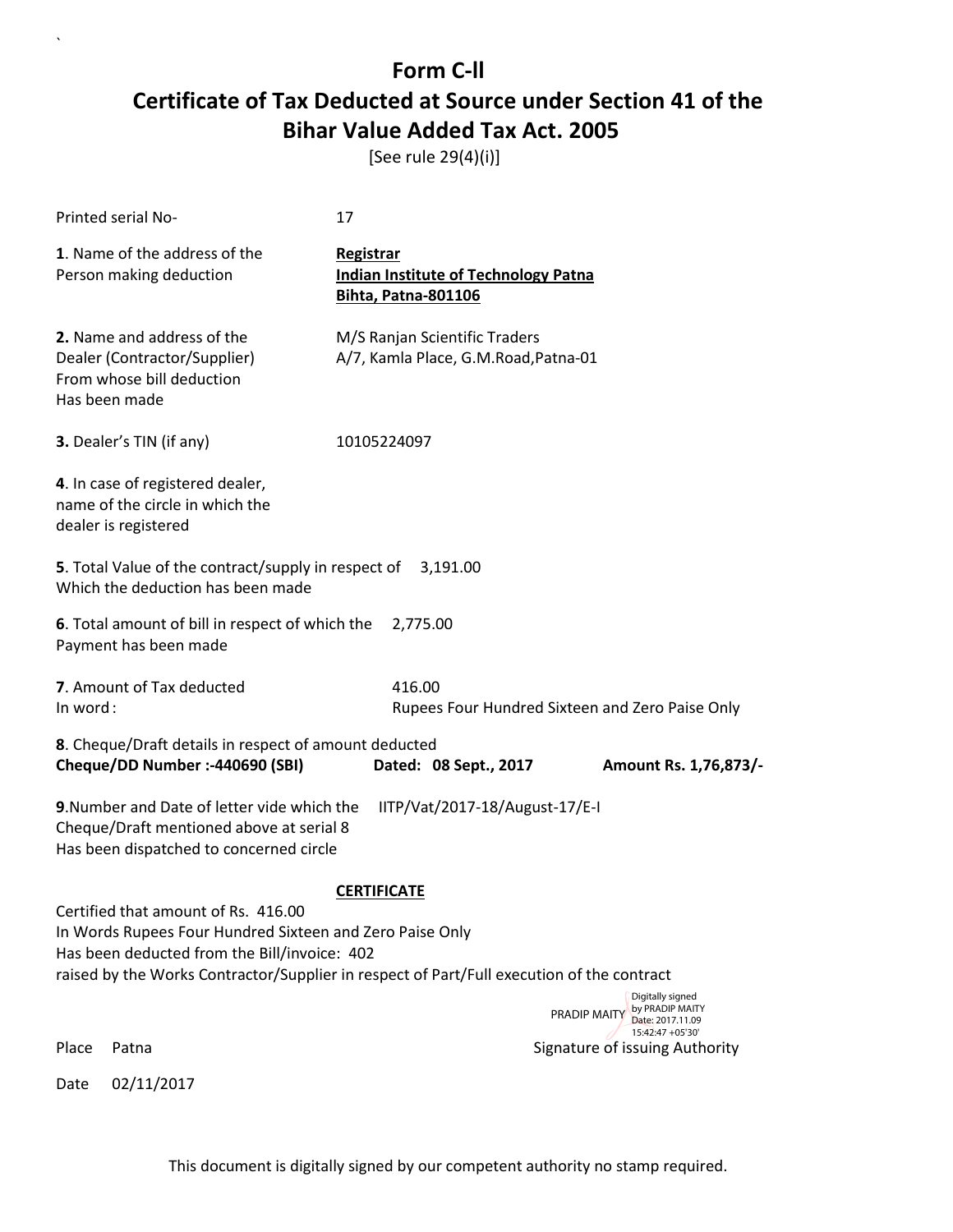[See rule 29(4)(i)]

| Printed serial No-                                                                                                                                                                                                                          | 18                                                                                     |                                                                          |
|---------------------------------------------------------------------------------------------------------------------------------------------------------------------------------------------------------------------------------------------|----------------------------------------------------------------------------------------|--------------------------------------------------------------------------|
| 1. Name of the address of the<br>Person making deduction                                                                                                                                                                                    | Registrar<br><b>Indian Institute of Technology Patna</b><br><b>Bihta, Patna-801106</b> |                                                                          |
| 2. Name and address of the<br>Dealer (Contractor/Supplier)<br>From whose bill deduction<br>Has been made                                                                                                                                    | <b>Kumar Enterprises</b><br>Patna                                                      |                                                                          |
| 3. Dealer's TIN (if any)                                                                                                                                                                                                                    | 10080625091                                                                            |                                                                          |
| 4. In case of registered dealer,<br>name of the circle in which the<br>dealer is registered                                                                                                                                                 |                                                                                        |                                                                          |
| 5. Total Value of the contract/supply in respect of<br>Which the deduction has been made                                                                                                                                                    | 17010                                                                                  |                                                                          |
| 6. Total amount of bill in respect of which the<br>Payment has been made                                                                                                                                                                    | 16330                                                                                  |                                                                          |
| 7. Amount of Tax deducted<br>In word:                                                                                                                                                                                                       | 680                                                                                    | Rupees Six Hundred Eighty and Zero Paise Only                            |
| 8. Cheque/Draft details in respect of amount deducted<br>Cheque/DD Number :- 440690 (SBI)                                                                                                                                                   | Dated: 08 Sept., 2017                                                                  | Amount Rs. 1,76,873/-                                                    |
| 9. Number and Date of letter vide which the<br>Cheque/Draft mentioned above at serial 8<br>Has been dispatched to concerned circle                                                                                                          | IITP/Vat/2017-18/August-17/E-I                                                         |                                                                          |
|                                                                                                                                                                                                                                             | <b>CERTIFICATE</b>                                                                     |                                                                          |
| Certified that amount of Rs. 680<br>In Words Rupees Six Hundred Eighty and Zero Paise Only<br>Has been deducted from the Bill/invoice: 183.164<br>raised by the Works Contractor/Supplier in respect of Part/Full execution of the contract |                                                                                        |                                                                          |
|                                                                                                                                                                                                                                             |                                                                                        | Digitally signed by<br><b>PRADIP</b><br>PRADIP MAITY<br>Date: 2017.11.09 |
| Place<br>Patna                                                                                                                                                                                                                              |                                                                                        | <b>MAITY</b><br>15:42:58 +05'30'<br>Signature of issuing Authority       |
| 02/11/2017<br>Date                                                                                                                                                                                                                          |                                                                                        |                                                                          |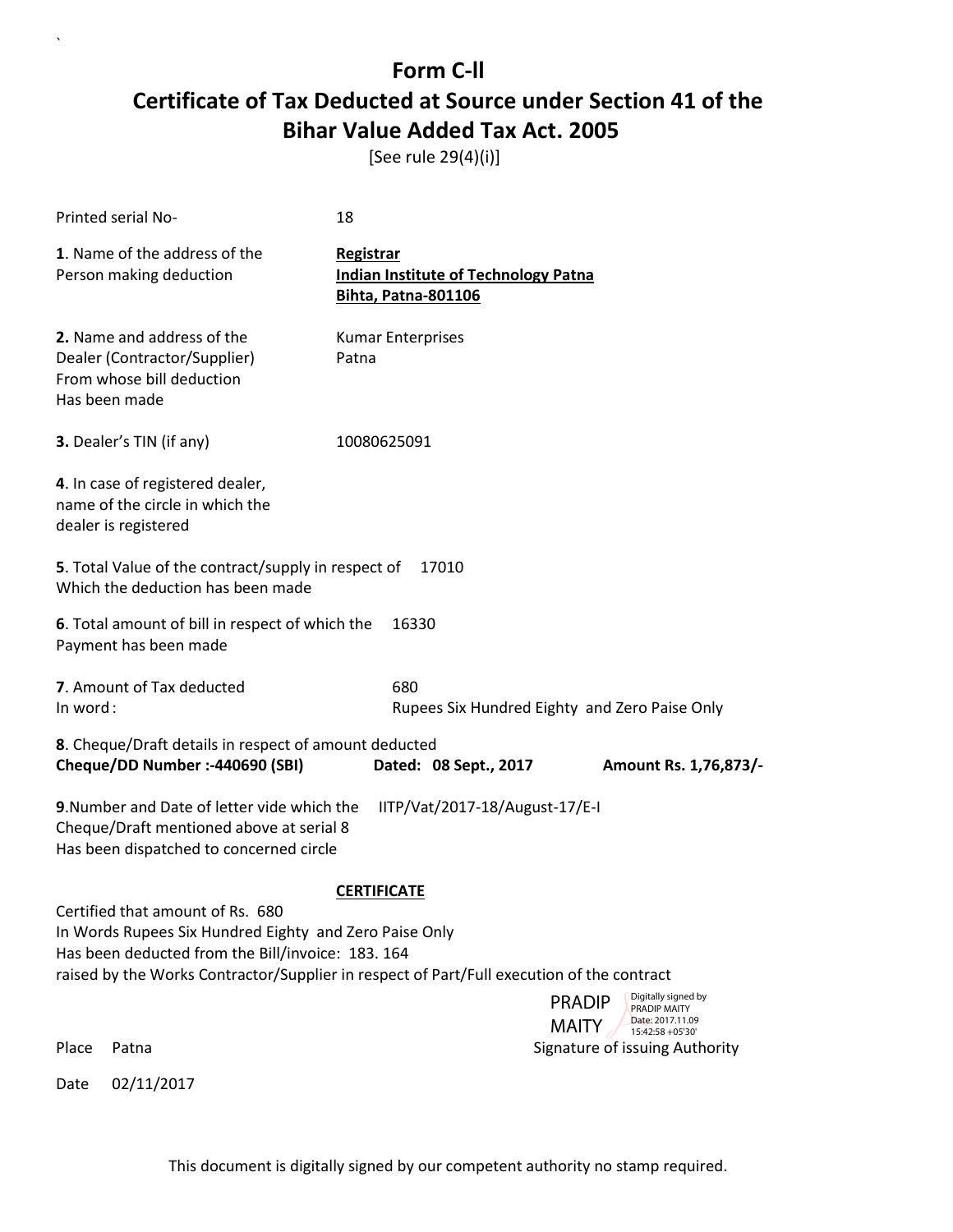[See rule 29(4)(i)]

| Printed serial No-                                                                                                                                                                                                                                                                                                                                                                    | 19                                                                                     |  |  |
|---------------------------------------------------------------------------------------------------------------------------------------------------------------------------------------------------------------------------------------------------------------------------------------------------------------------------------------------------------------------------------------|----------------------------------------------------------------------------------------|--|--|
| 1. Name of the address of the<br>Person making deduction                                                                                                                                                                                                                                                                                                                              | Registrar<br><b>Indian Institute of Technology Patna</b><br><b>Bihta, Patna-801106</b> |  |  |
| 2. Name and address of the<br>Dealer (Contractor/Supplier)<br>From whose bill deduction<br>Has been made                                                                                                                                                                                                                                                                              | M/s Sajawat<br>Patna                                                                   |  |  |
| 3. Dealer's TIN (if any)                                                                                                                                                                                                                                                                                                                                                              | 10151790014                                                                            |  |  |
| 4. In case of registered dealer,<br>name of the circle in which the<br>dealer is registered                                                                                                                                                                                                                                                                                           |                                                                                        |  |  |
| 5. Total Value of the contract/supply in respect of 32,573<br>Which the deduction has been made                                                                                                                                                                                                                                                                                       |                                                                                        |  |  |
| 6. Total amount of bill in respect of which the<br>29,375<br>Payment has been made                                                                                                                                                                                                                                                                                                    |                                                                                        |  |  |
| 7. Amount of Tax deducted<br>In word:<br>Paise Only                                                                                                                                                                                                                                                                                                                                   | 3,198<br>Rupees Three Thousand One Hundred Ninety Eight and Zero                       |  |  |
| 8. Cheque/Draft details in respect of amount deducted<br>Cheque/DD Number :- 440690 (SBI)<br>Dated: 08 Sept., 2017<br>Amount Rs. 1,76,873/-                                                                                                                                                                                                                                           |                                                                                        |  |  |
| 9. Number and Date of letter vide which the<br>IITP/Vat/2017-18/August-17/E-I<br>Cheque/Draft mentioned above at serial 8<br>Has been dispatched to concerned circle                                                                                                                                                                                                                  |                                                                                        |  |  |
| <b>CERTIFICATE</b><br>Certified that amount of Rs. 3,198<br>In Words Rupees Three Thousand One Hundred Ninety Eight and Zero Paise Only<br>Has been deducted from the Bill/invoice: 21,22,45<br>raised by the Works Contractor/Supplier in respect of Part/Full execution of the contract<br>Digitally signed by<br><b>PRADIP</b><br>PRADIP MAITY<br>Date: 2017.11.09<br><b>MAITY</b> |                                                                                        |  |  |
| Place<br>Patna                                                                                                                                                                                                                                                                                                                                                                        | 15:43:09 + 05'30'<br>Signature of issuing Authority                                    |  |  |

Date 02/11/2017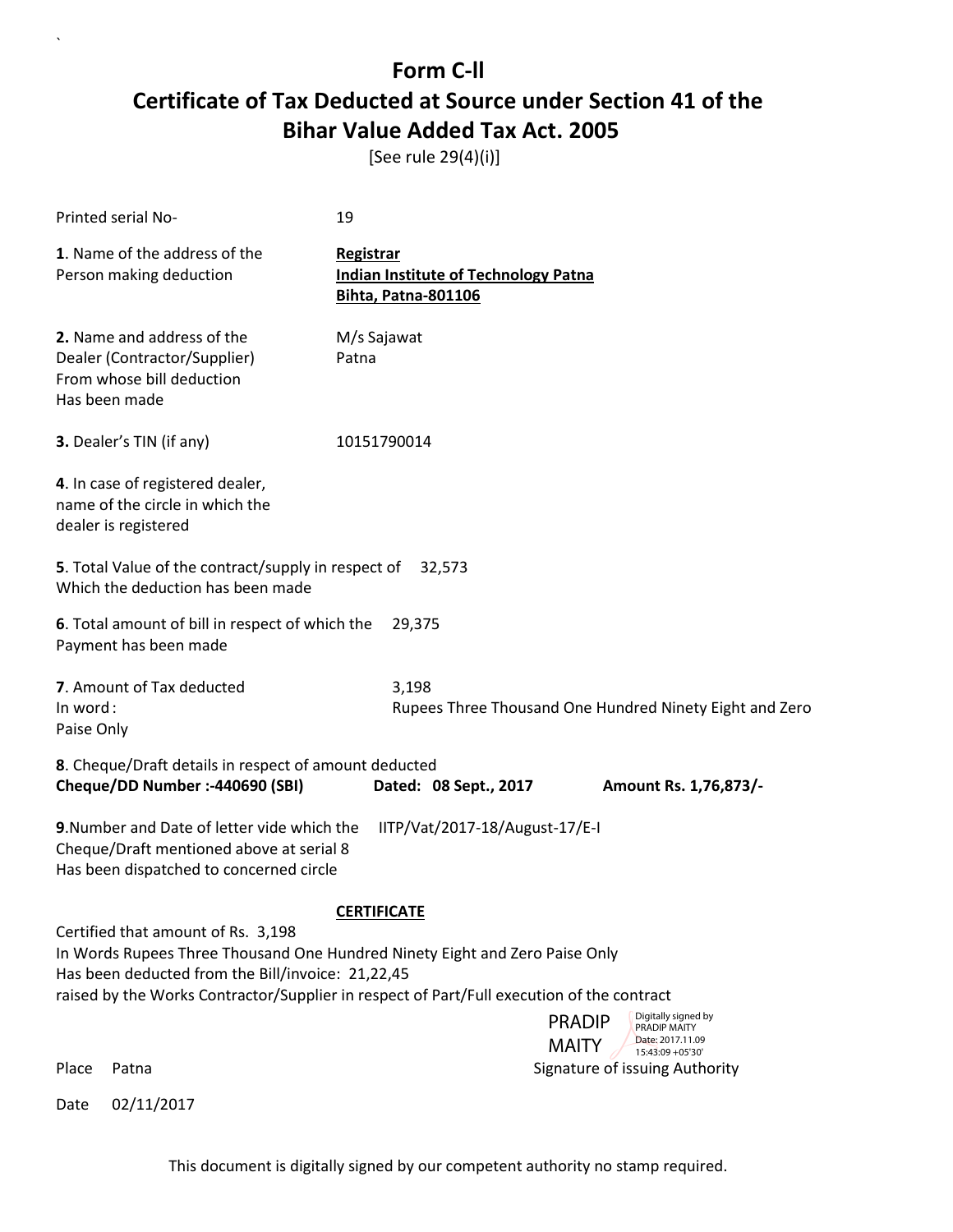[See rule 29(4)(i)]

| Printed serial No-                                                                                                                                                                                                                                 | 20                                                                                     |  |  |
|----------------------------------------------------------------------------------------------------------------------------------------------------------------------------------------------------------------------------------------------------|----------------------------------------------------------------------------------------|--|--|
| 1. Name of the address of the<br>Person making deduction                                                                                                                                                                                           | Registrar<br><b>Indian Institute of Technology Patna</b><br><b>Bihta, Patna-801106</b> |  |  |
| 2. Name and address of the<br>Dealer (Contractor/Supplier)<br>From whose bill deduction<br>Has been made                                                                                                                                           | Sky net<br>162, Patliputra Colony, Patna-13                                            |  |  |
| 3. Dealer's TIN (if any)                                                                                                                                                                                                                           | 10151248075                                                                            |  |  |
| 4. In case of registered dealer,<br>name of the circle in which the<br>dealer is registered                                                                                                                                                        |                                                                                        |  |  |
| <b>5</b> . Total Value of the contract/supply in respect of<br>Which the deduction has been made                                                                                                                                                   | 7,723.00                                                                               |  |  |
| 6. Total amount of bill in respect of which the<br>7,286.00<br>Payment has been made                                                                                                                                                               |                                                                                        |  |  |
| 7. Amount of Tax deducted<br>In word:                                                                                                                                                                                                              | 437.00<br>Rupees Four Hundred Thirty Seven and Zero Paise Only                         |  |  |
| 8. Cheque/Draft details in respect of amount deducted<br>Cheque/DD Number :- 440690 (SBI)<br>Dated: 08 Sept., 2017<br>Amount Rs. 1,76,873/-                                                                                                        |                                                                                        |  |  |
| 9. Number and Date of letter vide which the<br>IITP/Vat/2017-18/August-17/E-I<br>Cheque/Draft mentioned above at serial 8<br>Has been dispatched to concerned circle                                                                               |                                                                                        |  |  |
| <b>CERTIFICATE</b>                                                                                                                                                                                                                                 |                                                                                        |  |  |
| Certified that amount of Rs. 437.00<br>In Words Rupees Four Hundred Thirty Seven and Zero Paise Only<br>Has been deducted from the Bill/invoice: 2427<br>raised by the Works Contractor/Supplier in respect of Part/Full execution of the contract |                                                                                        |  |  |
|                                                                                                                                                                                                                                                    | Digitally signed by<br><b>PRADIP</b><br>PRADIP MAITY<br>Date: 2017.11.09               |  |  |
| Place<br>Patna                                                                                                                                                                                                                                     | <b>MAITY</b><br>15:43:21 +05'30'<br>Signature of issuing Authority                     |  |  |
| 02/11/2017<br>Date                                                                                                                                                                                                                                 |                                                                                        |  |  |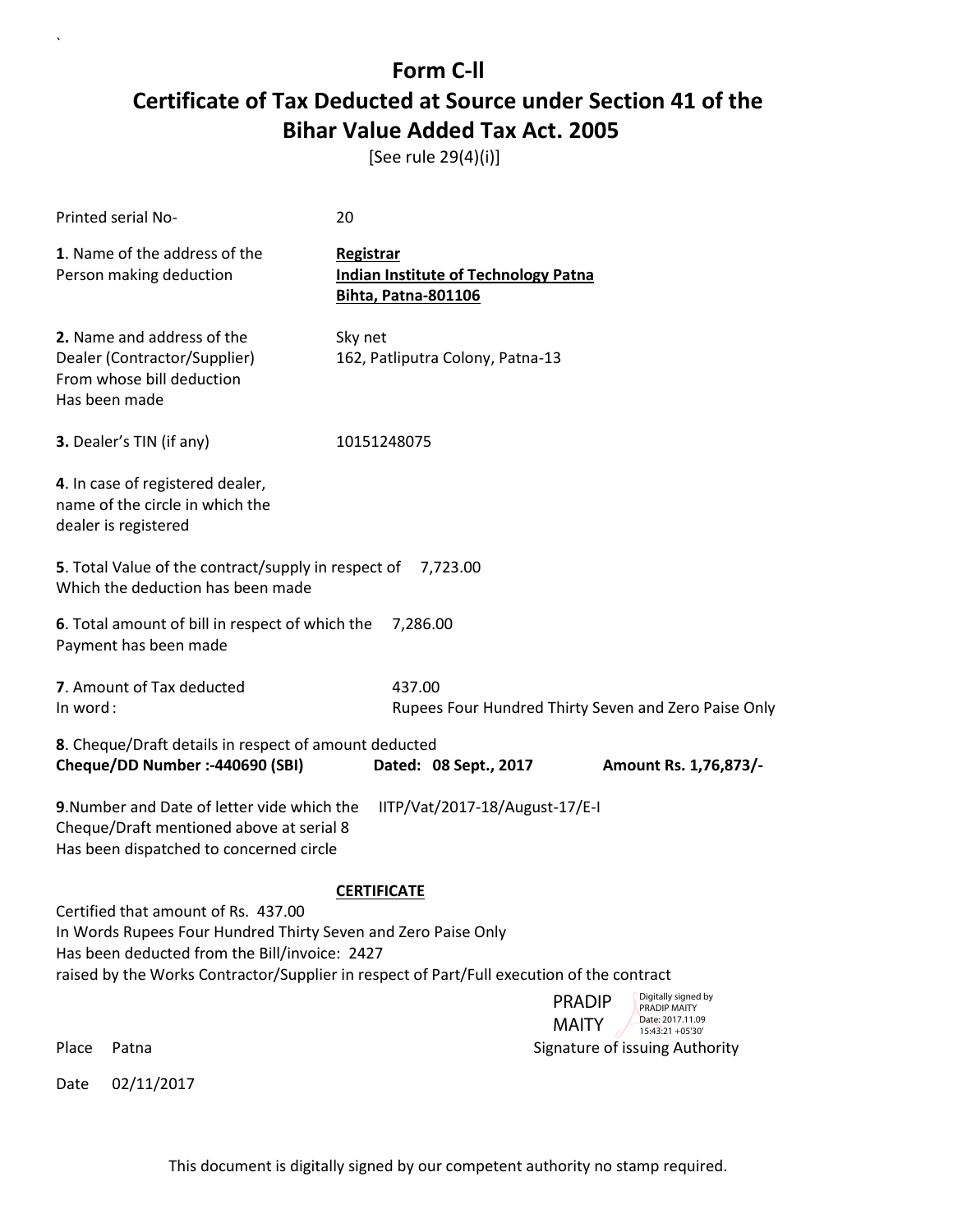`

| Printed serial No-                                                                                                                                             | [See rule 29(4)(i)]<br>21                                                                   |
|----------------------------------------------------------------------------------------------------------------------------------------------------------------|---------------------------------------------------------------------------------------------|
| 1. Name of the address of the<br>Person making deduction                                                                                                       | Registrar<br><b>Indian Institute of Technology Patna</b><br>Bihta, Patna-801106             |
| 2. Name and address of the<br>Dealer (Contractor/Supplier)<br>Mithapur, Patna-01<br>From whose bill deduction<br>Has been made                                 | M/s G.R. Distributors<br>133/156 A, Bihari Complex, New Bengali Tola, Bus stand, Main Road, |
| 3. Dealer's TIN (if any)                                                                                                                                       | 10128528043                                                                                 |
| 4. In case of registered dealer,<br>name of the circle in which the<br>dealer is registered                                                                    |                                                                                             |
| 5. Total Value of the contract/supply in respect of<br>Which the deduction has been made                                                                       | 21,756                                                                                      |
| 6. Total amount of bill in respect of which the<br>Payment has been made                                                                                       | 20,525                                                                                      |
| 7. Amount of Tax deducted<br>In word:<br>Only                                                                                                                  | 1,231<br>Rupees One Thousand Two Hundred Thirty One and Zero Paise                          |
| 8. Cheque/Draft details in respect of amount deducted<br>Cheque/DD Number :- 440690 (SBI)                                                                      | Dated: 08 Sept., 2017<br>Amount Rs. 1,76,873/-                                              |
| 9. Number and Date of letter vide which the<br>Cheque/Draft mentioned above at serial 8<br>Has been dispatched to concerned circle                             | IITP/Vat/2017-18/August-17/E-I                                                              |
|                                                                                                                                                                | <b>CERTIFICATE</b>                                                                          |
| Certified that amount of Rs. 1,231<br>In Words Rupees One Thousand Two Hundred Thirty One and Zero Paise Only<br>Has been deducted from the Bill/invoice: 1464 | raised by the Works Contractor/Supplier in respect of Part/Full execution of the contract   |
|                                                                                                                                                                | Digitally signed by<br><b>PRADIP</b><br>PRADIP MAITY<br>Date: 2017.11.09                    |
| Place<br>Patna                                                                                                                                                 | <b>MAITY</b><br>15:43:33 +05'30'<br>Signature of issuing Authority                          |
| 02/11/2017<br>Date                                                                                                                                             |                                                                                             |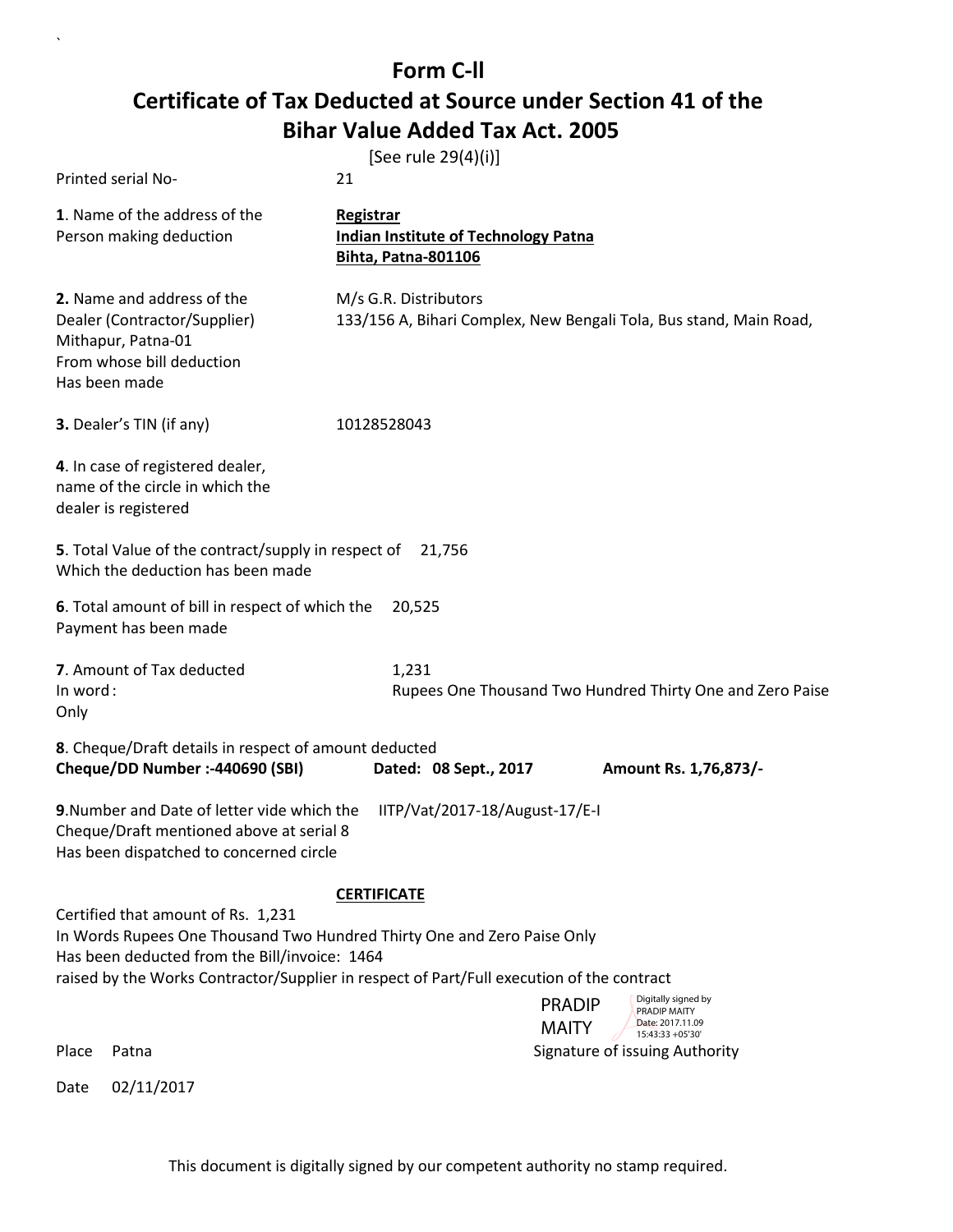[See rule 29(4)(i)]

| Printed serial No-                                                                                                                                                       | 22                                                                              |                                                                      |  |
|--------------------------------------------------------------------------------------------------------------------------------------------------------------------------|---------------------------------------------------------------------------------|----------------------------------------------------------------------|--|
| 1. Name of the address of the<br>Person making deduction                                                                                                                 | Registrar<br><b>Indian Institute of Technology Patna</b><br>Bihta, Patna-801106 |                                                                      |  |
| 2. Name and address of the<br>Dealer (Contractor/Supplier)<br>From whose bill deduction<br>Has been made                                                                 | M/S hubnet Computers<br>Patna                                                   |                                                                      |  |
| 3. Dealer's TIN (if any)                                                                                                                                                 | 10156529089                                                                     |                                                                      |  |
| 4. In case of registered dealer,<br>name of the circle in which the<br>dealer is registered                                                                              |                                                                                 |                                                                      |  |
| 5. Total Value of the contract/supply in respect of 14,214.00<br>Which the deduction has been made                                                                       |                                                                                 |                                                                      |  |
| 6. Total amount of bill in respect of which the<br>Payment has been made                                                                                                 | 12,900.00                                                                       |                                                                      |  |
| 7. Amount of Tax deducted<br>In word:<br>Only                                                                                                                            | 1,314.00                                                                        | Rupees One Thousand Three Hundred Fourteen and Zero Paise            |  |
| 8. Cheque/Draft details in respect of amount deducted<br>Cheque/DD Number :- 440690 (SBI)                                                                                | Dated: 08 Sept., 2017                                                           | Amount Rs. 1,76,873/-                                                |  |
| 9. Number and Date of letter vide which the<br>Cheque/Draft mentioned above at serial 8<br>Has been dispatched to concerned circle                                       | IITP/Vat/2017-18/August-17/E-I                                                  |                                                                      |  |
|                                                                                                                                                                          | <b>CERTIFICATE</b>                                                              |                                                                      |  |
| Certified that amount of Rs. 1,314.00<br>In Words Rupees One Thousand Three Hundred Fourteen and Zero Paise Only<br>Has been deducted from the Bill/invoice: 592,593,594 |                                                                                 |                                                                      |  |
| raised by the Works Contractor/Supplier in respect of Part/Full execution of the contract                                                                                |                                                                                 | Digitally signed by<br><b>PRADIP</b>                                 |  |
|                                                                                                                                                                          |                                                                                 | PRADIP MAITY<br>Date: 2017.11.09<br><b>MAITY</b><br>15:43:45 +05'30' |  |
| Place<br>Patna                                                                                                                                                           |                                                                                 | Signature of issuing Authority                                       |  |

Date 02/11/2017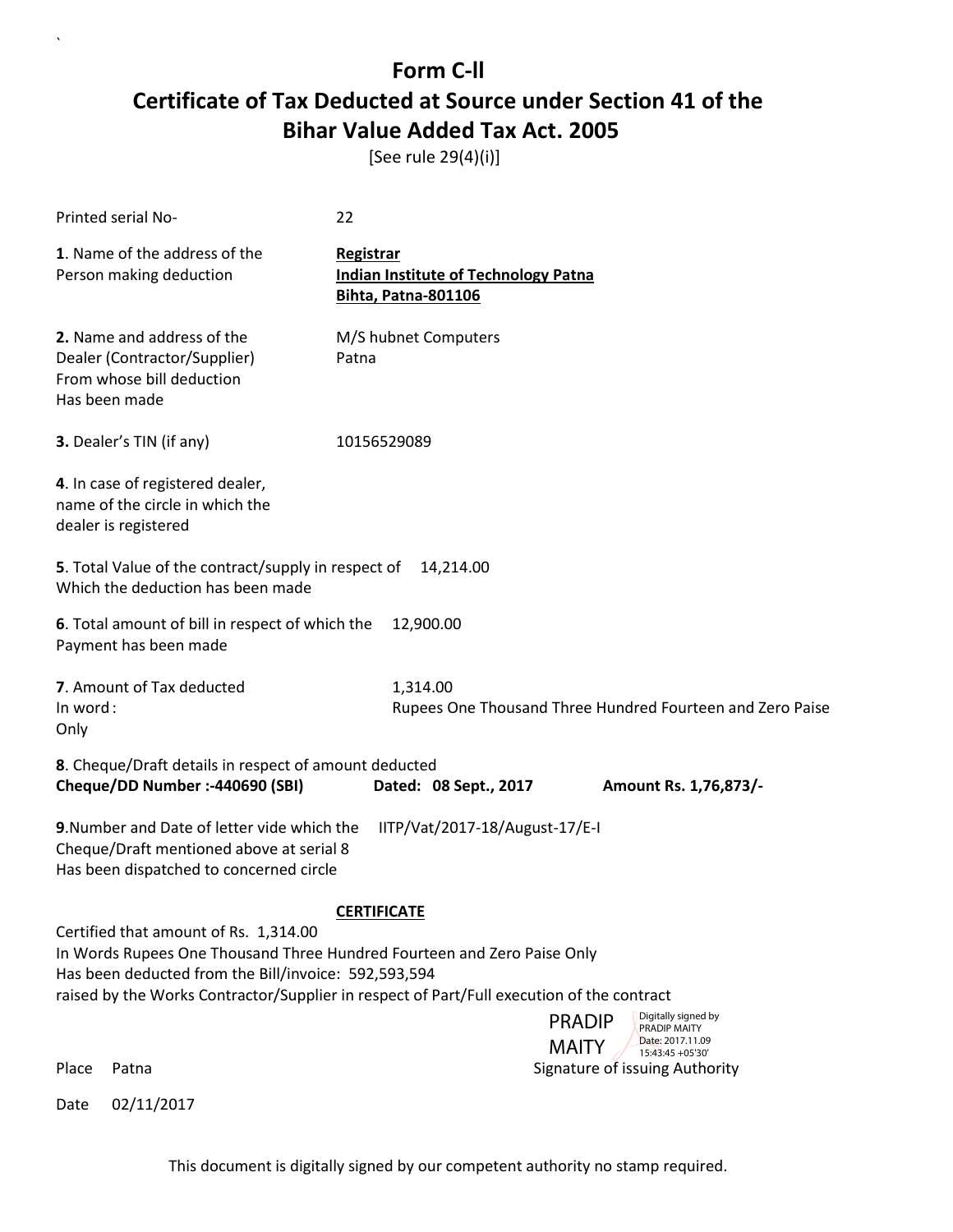[See rule 29(4)(i)]

| Printed serial No-                                                                                                                                 | 23                                                                                                                                                |
|----------------------------------------------------------------------------------------------------------------------------------------------------|---------------------------------------------------------------------------------------------------------------------------------------------------|
| 1. Name of the address of the<br>Person making deduction                                                                                           | Registrar<br><b>Indian Institute of Technology Patna</b><br><b>Bihta, Patna-801106</b>                                                            |
| 2. Name and address of the<br>Dealer (Contractor/Supplier)<br>From whose bill deduction<br>Has been made                                           | Mohini Infotech Pvt. Ltd.<br>Patna                                                                                                                |
| 3. Dealer's TIN (if any)                                                                                                                           | 10142329022                                                                                                                                       |
| 4. In case of registered dealer,<br>name of the circle in which the<br>dealer is registered                                                        |                                                                                                                                                   |
| 5. Total Value of the contract/supply in respect of<br>Which the deduction has been made                                                           | 11,716.00                                                                                                                                         |
| 6. Total amount of bill in respect of which the<br>Payment has been made                                                                           | 11,600.00                                                                                                                                         |
| 7. Amount of Tax deducted<br>In word:                                                                                                              | 116.00<br>Rupees One Hundred Sixteen and Zero Paise Only                                                                                          |
| 8. Cheque/Draft details in respect of amount deducted<br>Cheque/DD Number :- 440690 (SBI)                                                          | Dated: 08 Sept., 2017<br>Amount Rs. 1,76,873/-                                                                                                    |
| 9. Number and Date of letter vide which the<br>Cheque/Draft mentioned above at serial 8<br>Has been dispatched to concerned circle                 | IITP/Vat/2017-18/August-17/E-I                                                                                                                    |
|                                                                                                                                                    | <b>CERTIFICATE</b>                                                                                                                                |
| Certified that amount of Rs. 116.00<br>In Words Rupees One Hundred Sixteen and Zero Paise Only<br>Has been deducted from the Bill/invoice: 2706172 | raised by the Works Contractor/Supplier in respect of Part/Full execution of the contract<br>Digitally signed<br><b>PRADIP</b><br>by PRADIP MAITY |
| Place<br>Patna                                                                                                                                     | Date: 2017.11.09<br><b>MAITY</b><br>15:43:57 +05'30'<br>Signature of issuing Authority                                                            |
| 02/11/2017<br>Date                                                                                                                                 |                                                                                                                                                   |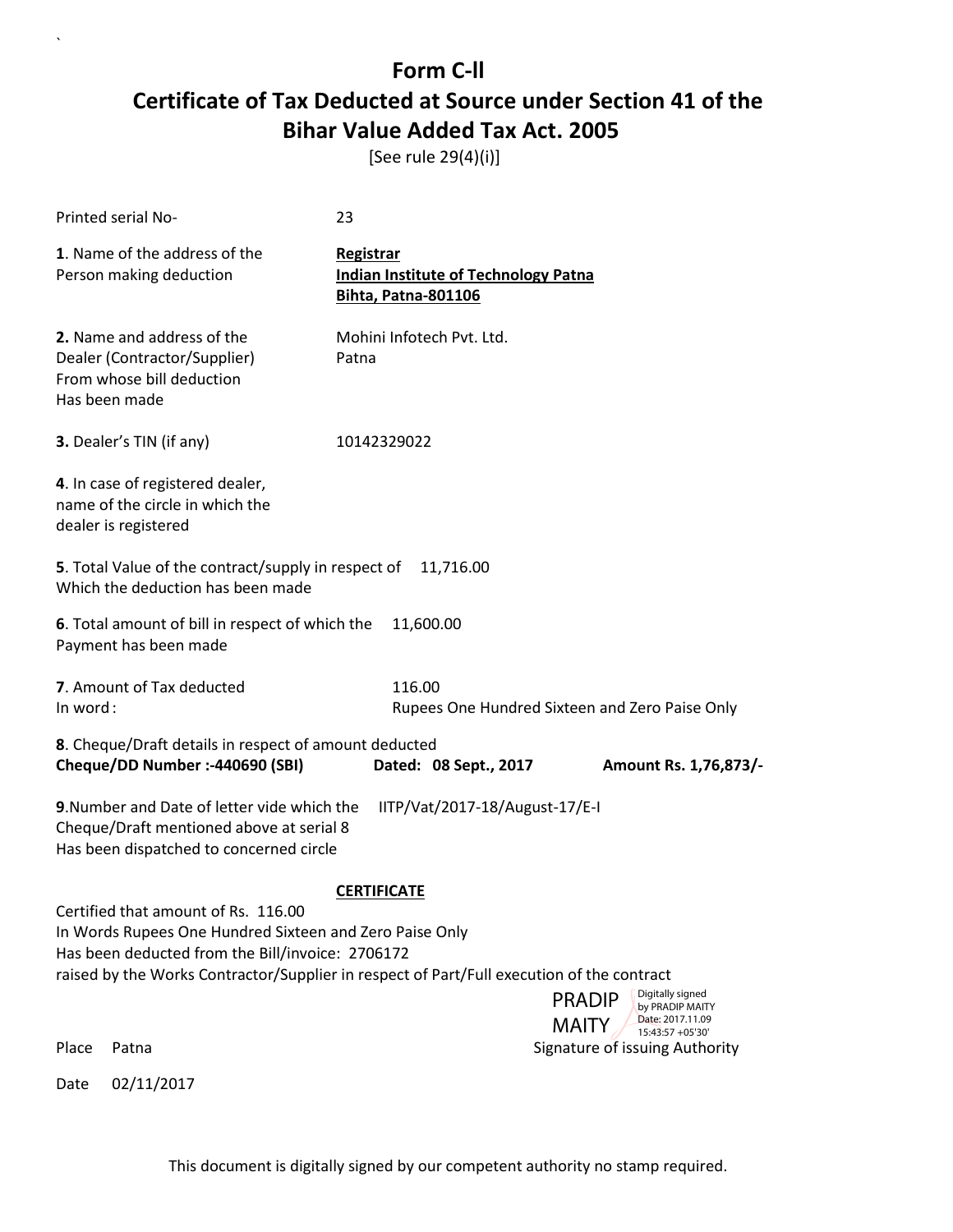[See rule 29(4)(i)]

| Printed serial No-                                                                                                                 | 24                                                                                                                                                                       |
|------------------------------------------------------------------------------------------------------------------------------------|--------------------------------------------------------------------------------------------------------------------------------------------------------------------------|
| 1. Name of the address of the<br>Person making deduction                                                                           | Registrar<br><b>Indian Institute of Technology Patna</b><br><b>Bihta, Patna-801106</b>                                                                                   |
| 2. Name and address of the<br>Dealer (Contractor/Supplier)<br>From whose bill deduction<br>Has been made                           | M/s Sajawat<br>Patna                                                                                                                                                     |
| 3. Dealer's TIN (if any)                                                                                                           | 10151790014                                                                                                                                                              |
| 4. In case of registered dealer,<br>name of the circle in which the<br>dealer is registered                                        |                                                                                                                                                                          |
| 5. Total Value of the contract/supply in respect of<br>Which the deduction has been made                                           | 40,898                                                                                                                                                                   |
| 6. Total amount of bill in respect of which the<br>Payment has been made                                                           | 35,564                                                                                                                                                                   |
| 7. Amount of Tax deducted<br>In word:<br>Paise Only                                                                                | 5,334<br>Rupees Five Thousand Three Hundred Thirty Four and Zero                                                                                                         |
| 8. Cheque/Draft details in respect of amount deducted<br>Cheque/DD Number :- 440690 (SBI)                                          | Dated: 08 Sept., 2017<br>Amount Rs. 1,76,873/-                                                                                                                           |
| 9. Number and Date of letter vide which the<br>Cheque/Draft mentioned above at serial 8<br>Has been dispatched to concerned circle | IITP/Vat/2017-18/August-17/E-I                                                                                                                                           |
|                                                                                                                                    | <b>CERTIFICATE</b>                                                                                                                                                       |
| Certified that amount of Rs. 5,334<br>Has been deducted from the Bill/invoice: 62,63                                               | In Words Rupees Five Thousand Three Hundred Thirty Four and Zero Paise Only<br>raised by the Works Contractor/Supplier in respect of Part/Full execution of the contract |
| Place<br>Patna                                                                                                                     | Digitally signed by<br><b>PRADIP</b><br>PRADIP MAITY<br>Date: 2017.11.09<br><b>MAITY</b><br>15:44:09 +05'30'<br>Signature of issuing Authority                           |

Date 02/11/2017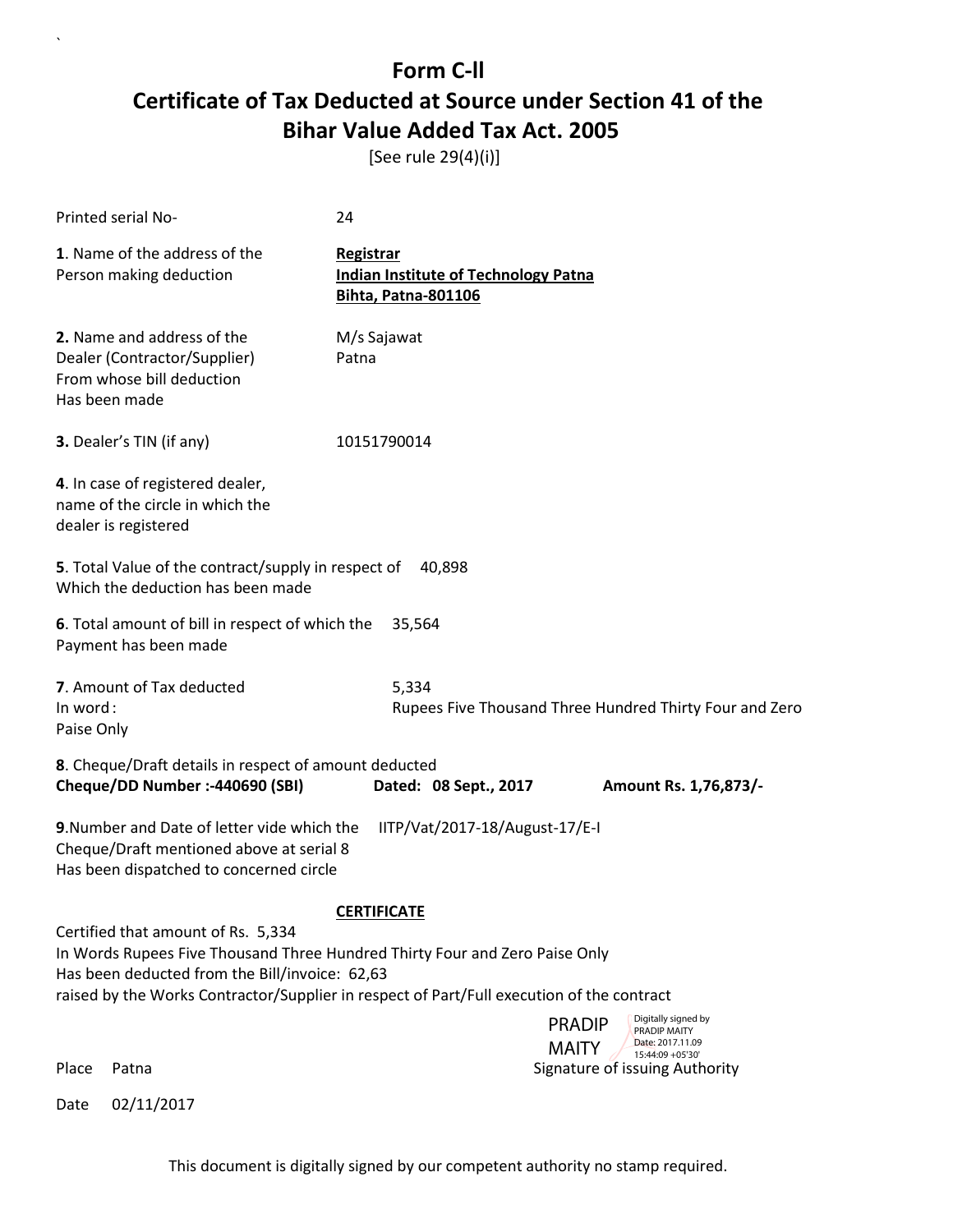[See rule 29(4)(i)]

| Printed serial No-                                                                                                                 | 25                                                                                                                                                                       |
|------------------------------------------------------------------------------------------------------------------------------------|--------------------------------------------------------------------------------------------------------------------------------------------------------------------------|
| 1. Name of the address of the<br>Person making deduction                                                                           | Registrar<br><b>Indian Institute of Technology Patna</b><br><b>Bihta, Patna-801106</b>                                                                                   |
| 2. Name and address of the<br>Dealer (Contractor/Supplier)<br>From whose bill deduction<br>Has been made                           | Gopal Kumar<br>patna                                                                                                                                                     |
| 3. Dealer's TIN (if any)                                                                                                           | 10044678064                                                                                                                                                              |
| 4. In case of registered dealer,<br>name of the circle in which the<br>dealer is registered                                        |                                                                                                                                                                          |
| 5. Total Value of the contract/supply in respect of<br>Which the deduction has been made                                           | 46,634                                                                                                                                                                   |
| 6. Total amount of bill in respect of which the<br>Payment has been made                                                           | 42,903                                                                                                                                                                   |
| 7. Amount of Tax deducted<br>In word:<br>Paise Only                                                                                | 3,731<br>Rupees Three Thousand Seven Hundred Thirty One and Zero                                                                                                         |
| 8. Cheque/Draft details in respect of amount deducted<br>Cheque/DD Number :- 440690 (SBI)                                          | Dated: 08 Sept., 2017<br>Amount Rs. 1,76,873/-                                                                                                                           |
| 9. Number and Date of letter vide which the<br>Cheque/Draft mentioned above at serial 8<br>Has been dispatched to concerned circle | IITP/Vat/2017-18/August-17/E-I                                                                                                                                           |
|                                                                                                                                    | <b>CERTIFICATE</b>                                                                                                                                                       |
| Certified that amount of Rs. 3,731<br>Has been deducted from the Bill/invoice: 46634                                               | In Words Rupees Three Thousand Seven Hundred Thirty One and Zero Paise Only<br>raised by the Works Contractor/Supplier in respect of Part/Full execution of the contract |
| Place<br>Patna                                                                                                                     | Digitally signed by<br><b>PRADIP</b><br>PRADIP MAITY<br>Date: 2017.11.09<br><b>MAITY</b><br>15:44:22 +05'30'<br>Signature of issuing Authority                           |

Date 02/11/2017

 $\overline{\phantom{a}}$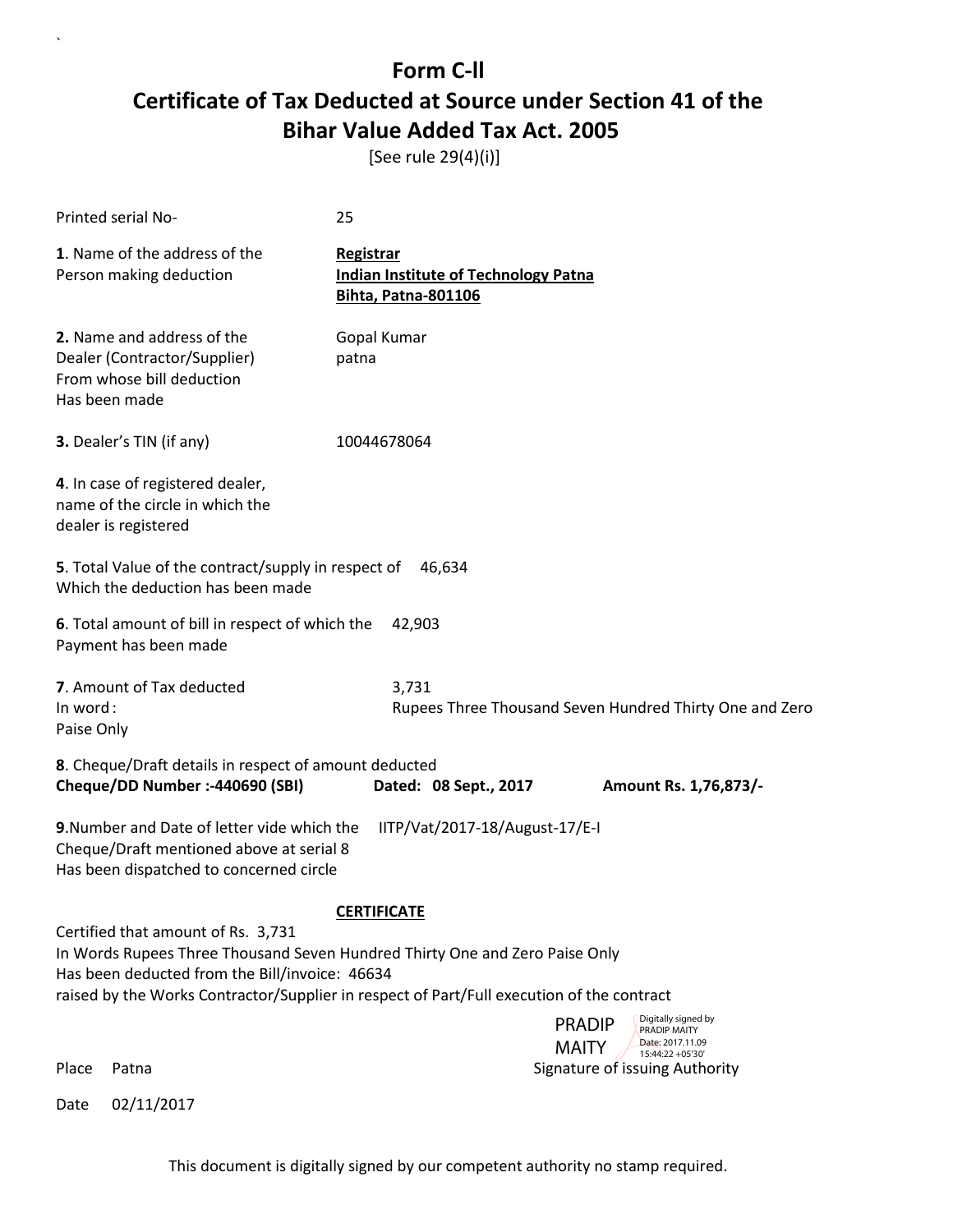[See rule 29(4)(i)]

| Printed serial No-                                                                                                                                                                                | 26                                                                                     |                                                                                                              |
|---------------------------------------------------------------------------------------------------------------------------------------------------------------------------------------------------|----------------------------------------------------------------------------------------|--------------------------------------------------------------------------------------------------------------|
| 1. Name of the address of the<br>Person making deduction                                                                                                                                          | Registrar<br><b>Indian Institute of Technology Patna</b><br><b>Bihta, Patna-801106</b> |                                                                                                              |
| 2. Name and address of the<br>Dealer (Contractor/Supplier)<br>From whose bill deduction<br>Has been made                                                                                          | M/s Sajawat<br>Patna                                                                   |                                                                                                              |
| 3. Dealer's TIN (if any)                                                                                                                                                                          | 10151790014                                                                            |                                                                                                              |
| 4. In case of registered dealer,<br>name of the circle in which the<br>dealer is registered                                                                                                       |                                                                                        |                                                                                                              |
| 5. Total Value of the contract/supply in respect of<br>Which the deduction has been made                                                                                                          | 29,660                                                                                 |                                                                                                              |
| 6. Total amount of bill in respect of which the<br>Payment has been made                                                                                                                          | 28,860                                                                                 |                                                                                                              |
| 7. Amount of Tax deducted<br>In word:                                                                                                                                                             | 800<br>Rupees Eight Hundred and Zero Paise Only                                        |                                                                                                              |
| 8. Cheque/Draft details in respect of amount deducted<br>Cheque/DD Number :- 440690 (SBI)                                                                                                         | Dated: 08 Sept., 2017                                                                  | Amount Rs. 1,76,873/-                                                                                        |
| 9. Number and Date of letter vide which the<br>Cheque/Draft mentioned above at serial 8<br>Has been dispatched to concerned circle                                                                | IITP/Vat/2017-18/August-17/E-I                                                         |                                                                                                              |
| Certified that amount of Rs. 800                                                                                                                                                                  | <b>CERTIFICATE</b>                                                                     |                                                                                                              |
| In Words Rupees Eight Hundred and Zero Paise Only<br>Has been deducted from the Bill/invoice: 58, 65<br>raised by the Works Contractor/Supplier in respect of Part/Full execution of the contract |                                                                                        |                                                                                                              |
|                                                                                                                                                                                                   |                                                                                        | Digitally signed by<br><b>PRADIP</b><br>PRADIP MAITY<br>Date: 2017.11.09<br><b>MAITY</b><br>15:44:35 +05'30' |
| Place<br>Patna                                                                                                                                                                                    |                                                                                        | Signature of issuing Authority                                                                               |
| 02/11/2017<br>Date                                                                                                                                                                                |                                                                                        |                                                                                                              |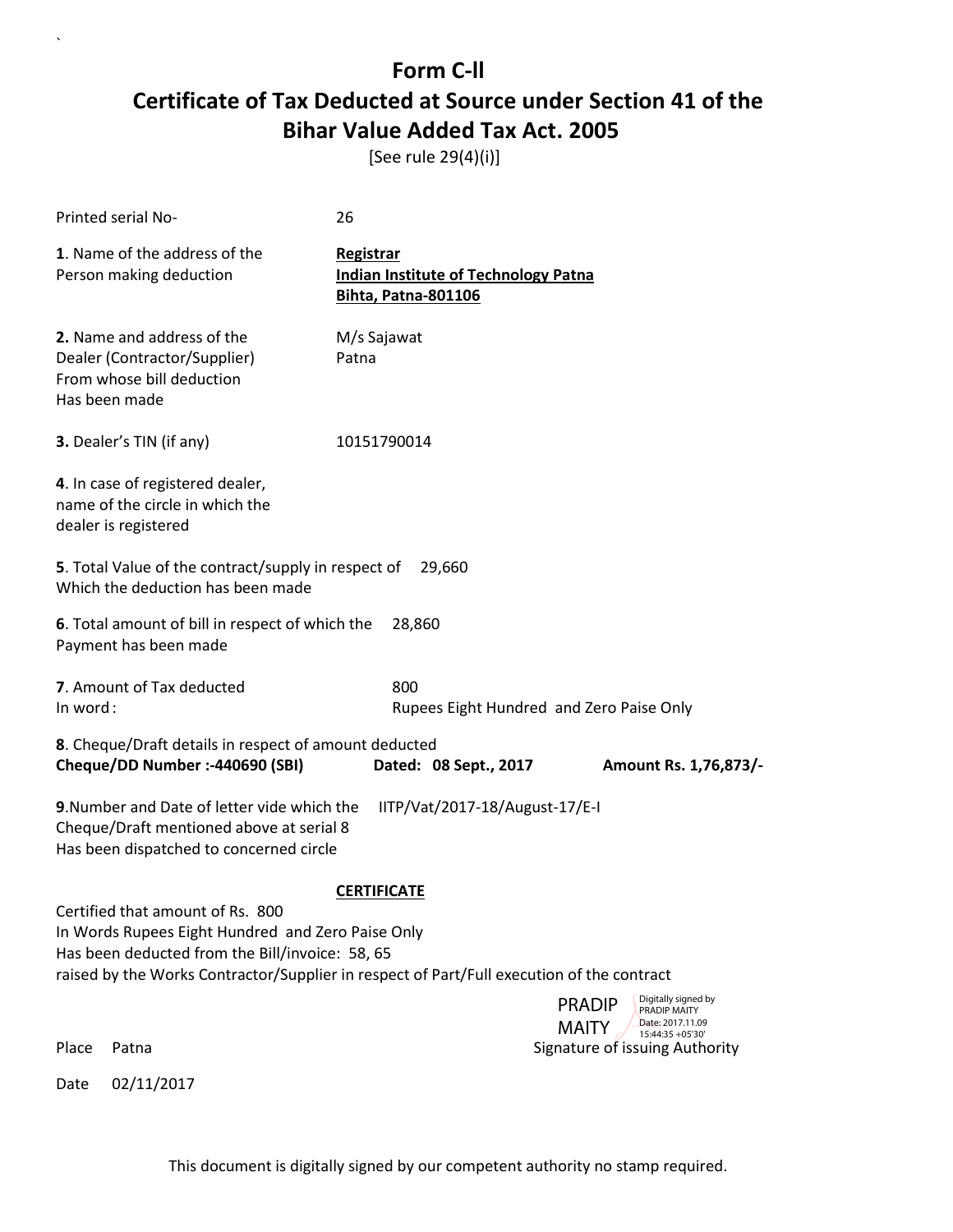[See rule 29(4)(i)]

|                                                                                                                                                                                                                                                                                      | Printed serial No-                                                                                                                                                   | 27                                                                                     |                                                      |  |  |
|--------------------------------------------------------------------------------------------------------------------------------------------------------------------------------------------------------------------------------------------------------------------------------------|----------------------------------------------------------------------------------------------------------------------------------------------------------------------|----------------------------------------------------------------------------------------|------------------------------------------------------|--|--|
|                                                                                                                                                                                                                                                                                      | 1. Name of the address of the<br>Person making deduction                                                                                                             | Registrar<br><b>Indian Institute of Technology Patna</b><br><b>Bihta, Patna-801106</b> |                                                      |  |  |
|                                                                                                                                                                                                                                                                                      | 2. Name and address of the<br>Dealer (Contractor/Supplier)<br>From whose bill deduction<br>Has been made                                                             | M/S hubnet Computers<br>Patna                                                          |                                                      |  |  |
|                                                                                                                                                                                                                                                                                      | 3. Dealer's TIN (if any)                                                                                                                                             | 10156529089                                                                            |                                                      |  |  |
|                                                                                                                                                                                                                                                                                      | 4. In case of registered dealer,<br>name of the circle in which the<br>dealer is registered                                                                          |                                                                                        |                                                      |  |  |
|                                                                                                                                                                                                                                                                                      | 5. Total Value of the contract/supply in respect of<br>Which the deduction has been made                                                                             | 14,103.00                                                                              |                                                      |  |  |
|                                                                                                                                                                                                                                                                                      | 6. Total amount of bill in respect of which the<br>Payment has been made                                                                                             | 13,350.00                                                                              |                                                      |  |  |
| In word:                                                                                                                                                                                                                                                                             | 7. Amount of Tax deducted                                                                                                                                            | 753.00                                                                                 | Rupees Seven Hundred Fifty Three and Zero Paise Only |  |  |
|                                                                                                                                                                                                                                                                                      | 8. Cheque/Draft details in respect of amount deducted<br>Cheque/DD Number :- 440690 (SBI)                                                                            | Dated: 08 Sept., 2017                                                                  | Amount Rs. 1,76,873/-                                |  |  |
|                                                                                                                                                                                                                                                                                      | 9. Number and Date of letter vide which the<br>IITP/Vat/2017-18/August-17/E-I<br>Cheque/Draft mentioned above at serial 8<br>Has been dispatched to concerned circle |                                                                                        |                                                      |  |  |
| <b>CERTIFICATE</b><br>Certified that amount of Rs. 753.00<br>In Words Rupees Seven Hundred Fifty Three and Zero Paise Only<br>Has been deducted from the Bill/invoice: 439, 619,620,622<br>raised by the Works Contractor/Supplier in respect of Part/Full execution of the contract |                                                                                                                                                                      |                                                                                        |                                                      |  |  |
| Place                                                                                                                                                                                                                                                                                | Patna                                                                                                                                                                |                                                                                        | Signature of issuing Authority                       |  |  |
| Date                                                                                                                                                                                                                                                                                 | 02/11/2017                                                                                                                                                           |                                                                                        |                                                      |  |  |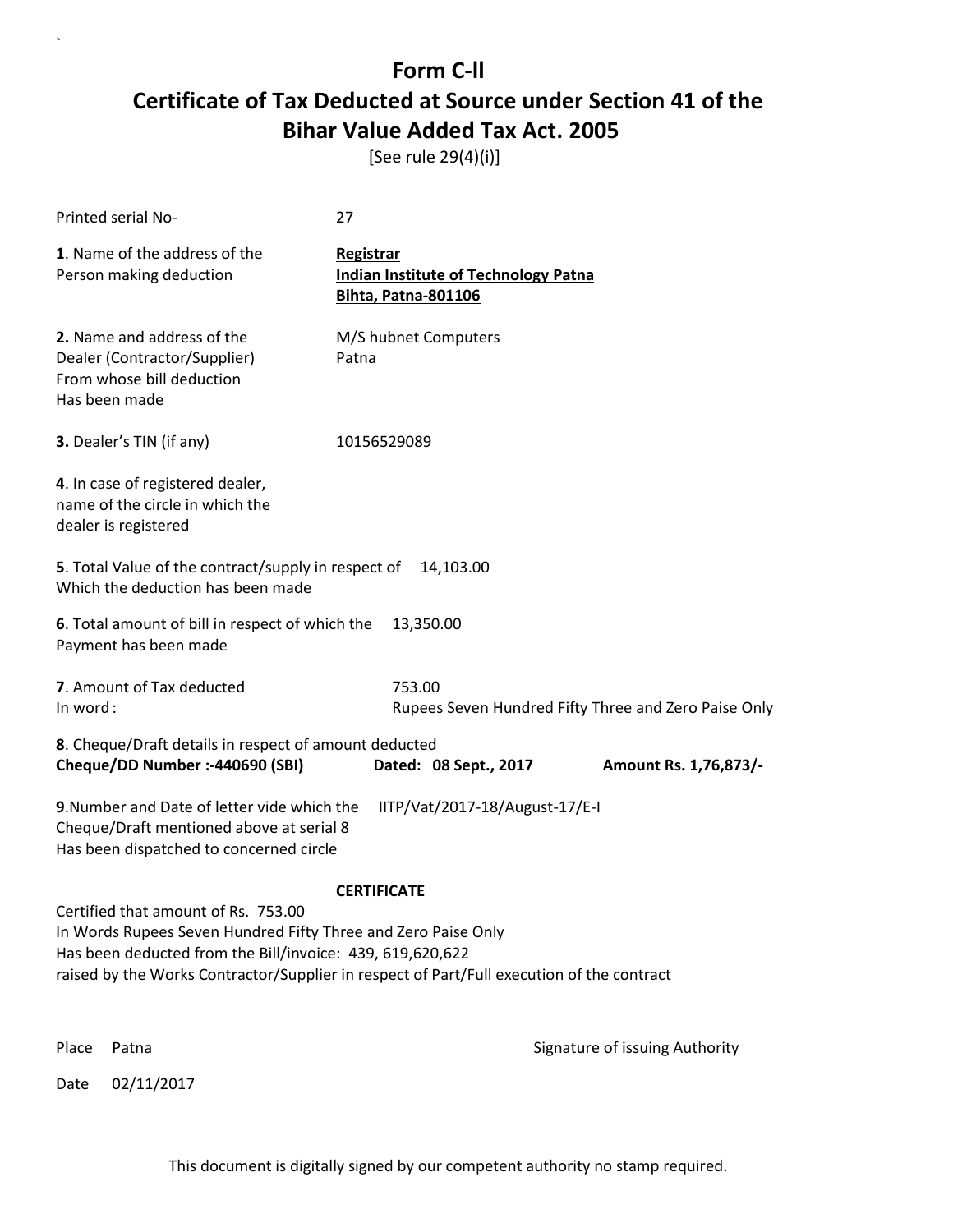[See rule 29(4)(i)]

| Printed serial No-                                                                                                                                                                                                                                                       | 28        |                                                                           |                                                      |  |  |
|--------------------------------------------------------------------------------------------------------------------------------------------------------------------------------------------------------------------------------------------------------------------------|-----------|---------------------------------------------------------------------------|------------------------------------------------------|--|--|
| 1. Name of the address of the<br>Person making deduction                                                                                                                                                                                                                 | Registrar | <b>Indian Institute of Technology Patna</b><br><b>Bihta, Patna-801106</b> |                                                      |  |  |
| 2. Name and address of the<br>Dealer (Contractor/Supplier)<br>From whose bill deduction<br>Has been made                                                                                                                                                                 |           | M/S Ranjan Scientific Traders<br>A/7, Kamla Place, G.M.Road, Patna-01     |                                                      |  |  |
| 3. Dealer's TIN (if any)                                                                                                                                                                                                                                                 |           | 10105224097                                                               |                                                      |  |  |
| 4. In case of registered dealer,<br>name of the circle in which the<br>dealer is registered                                                                                                                                                                              |           |                                                                           |                                                      |  |  |
| 5. Total Value of the contract/supply in respect of<br>Which the deduction has been made                                                                                                                                                                                 |           | 74,200.00                                                                 |                                                      |  |  |
| 6. Total amount of bill in respect of which the<br>Payment has been made                                                                                                                                                                                                 |           | 70,000.00                                                                 |                                                      |  |  |
| 7. Amount of Tax deducted<br>In word:                                                                                                                                                                                                                                    |           | 4,200.00                                                                  | Rupees Four Thousand Two Hundred and Zero Paise Only |  |  |
| 8. Cheque/Draft details in respect of amount deducted<br>Cheque/DD Number :- 440690 (SBI)                                                                                                                                                                                |           | Dated: 08 Sept., 2017                                                     | Amount Rs. 1,76,873/-                                |  |  |
| IITP/Vat/2017-18/August-17/E-I<br>9. Number and Date of letter vide which the<br>Cheque/Draft mentioned above at serial 8<br>Has been dispatched to concerned circle                                                                                                     |           |                                                                           |                                                      |  |  |
| <b>CERTIFICATE</b><br>Certified that amount of Rs. 4,200.00<br>In Words Rupees Four Thousand Two Hundred and Zero Paise Only<br>Has been deducted from the Bill/invoice: 93<br>raised by the Works Contractor/Supplier in respect of Part/Full execution of the contract |           |                                                                           |                                                      |  |  |
| Place<br>Patna                                                                                                                                                                                                                                                           |           |                                                                           | Signature of issuing Authority                       |  |  |
| 02/11/2017<br>Date                                                                                                                                                                                                                                                       |           |                                                                           |                                                      |  |  |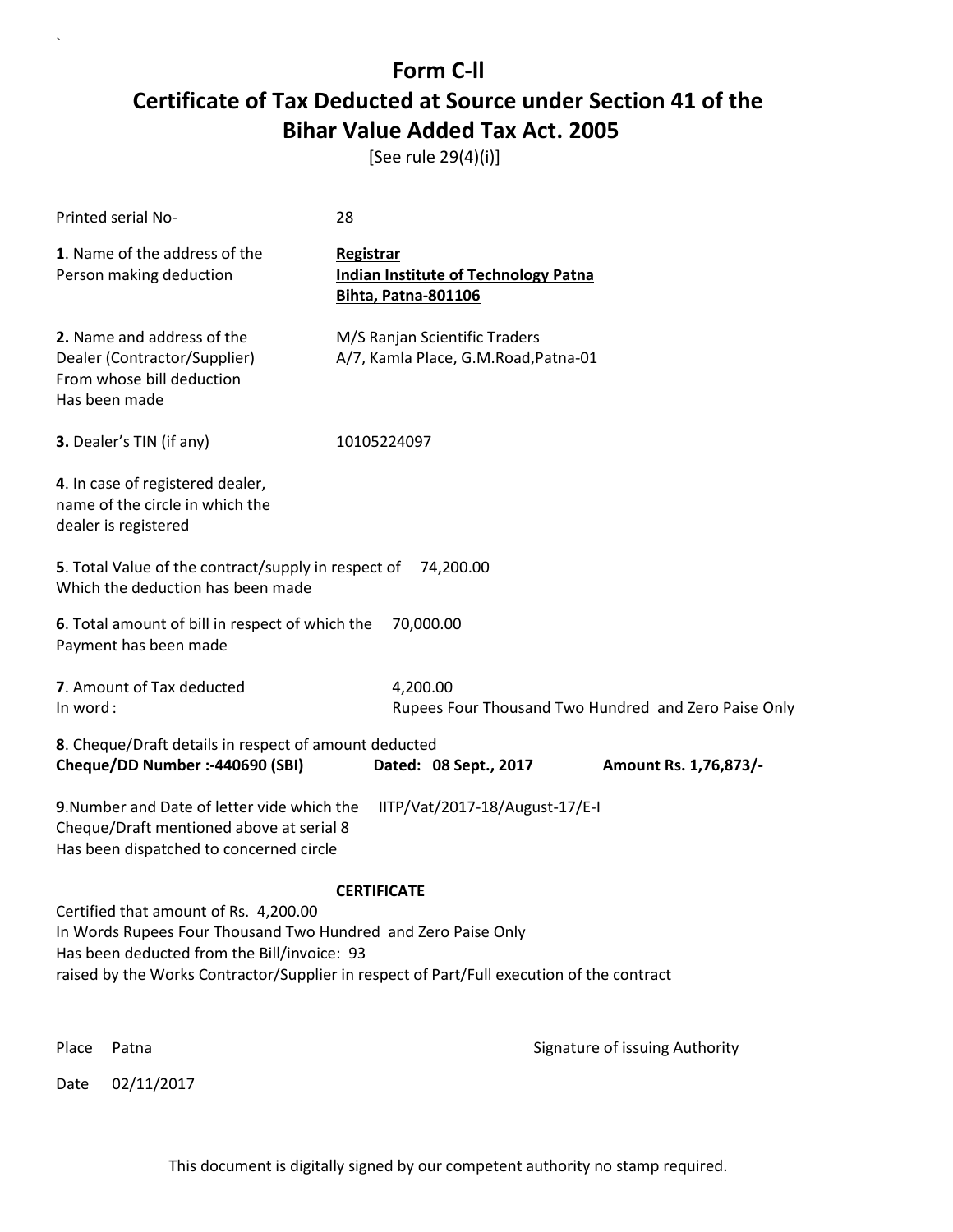[See rule 29(4)(i)]

| Printed serial No-                                                                                                                                                                                                                                                                   | 29                                                                              |                                                         |
|--------------------------------------------------------------------------------------------------------------------------------------------------------------------------------------------------------------------------------------------------------------------------------------|---------------------------------------------------------------------------------|---------------------------------------------------------|
| 1. Name of the address of the<br>Person making deduction                                                                                                                                                                                                                             | Registrar<br><b>Indian Institute of Technology Patna</b><br>Bihta, Patna-801106 |                                                         |
| 2. Name and address of the<br>Dealer (Contractor/Supplier)<br>From whose bill deduction<br>Has been made                                                                                                                                                                             | M/S hubnet Computers<br>Patna                                                   |                                                         |
| 3. Dealer's TIN (if any)                                                                                                                                                                                                                                                             | 10156529089                                                                     |                                                         |
| 4. In case of registered dealer,<br>name of the circle in which the<br>dealer is registered                                                                                                                                                                                          |                                                                                 |                                                         |
| 5. Total Value of the contract/supply in respect of<br>Which the deduction has been made                                                                                                                                                                                             | 30,038.00                                                                       |                                                         |
| 6. Total amount of bill in respect of which the<br>Payment has been made                                                                                                                                                                                                             | 28,560.00                                                                       |                                                         |
| 7. Amount of Tax deducted<br>In word:<br>Paise Only                                                                                                                                                                                                                                  | 1,478.00                                                                        | Rupees One Thousand Four Hundred Seventy Eight and Zero |
| 8. Cheque/Draft details in respect of amount deducted<br>Cheque/DD Number :- 440690 (SBI)                                                                                                                                                                                            | Dated: 08 Sept., 2017                                                           | Amount Rs. 1,76,873/-                                   |
| 9. Number and Date of letter vide which the<br>Cheque/Draft mentioned above at serial 8<br>Has been dispatched to concerned circle                                                                                                                                                   | IITP/Vat/2017-18/August-17/E-I                                                  |                                                         |
| Certified that amount of Rs. 1,478.00<br>In Words Rupees One Thousand Four Hundred Seventy Eight and Zero Paise Only<br>Has been deducted from the Bill/invoice: 14,433,568,607,610,600<br>raised by the Works Contractor/Supplier in respect of Part/Full execution of the contract | <b>CERTIFICATE</b>                                                              |                                                         |

 $\ddot{\phantom{0}}$ 

Place Patna **Property** Place Patna Signature of issuing Authority

Date 02/11/2017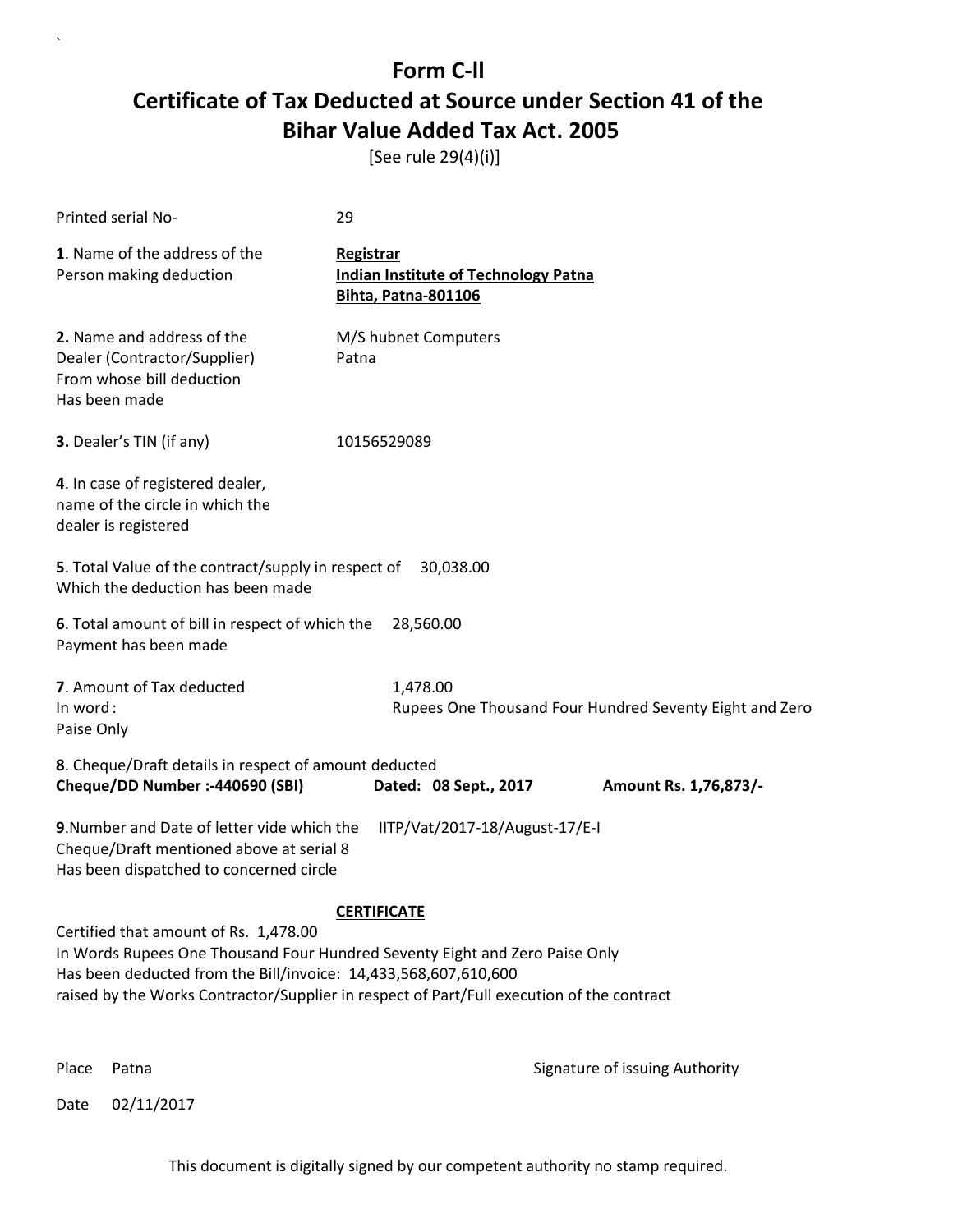[See rule 29(4)(i)]

 $\ddot{\phantom{0}}$ 

|                                                                                                                                                                                                                                                                        | Printed serial No-                                                                                                                                                   | 30                                                                                     |                                                     |  |  |
|------------------------------------------------------------------------------------------------------------------------------------------------------------------------------------------------------------------------------------------------------------------------|----------------------------------------------------------------------------------------------------------------------------------------------------------------------|----------------------------------------------------------------------------------------|-----------------------------------------------------|--|--|
|                                                                                                                                                                                                                                                                        | 1. Name of the address of the<br>Person making deduction                                                                                                             | Registrar<br><b>Indian Institute of Technology Patna</b><br><b>Bihta, Patna-801106</b> |                                                     |  |  |
|                                                                                                                                                                                                                                                                        | 2. Name and address of the<br>Dealer (Contractor/Supplier)<br>From whose bill deduction<br>Has been made                                                             | M/S Ranjan Scientific Traders<br>A/7, Kamla Place, G.M.Road, Patna-01                  |                                                     |  |  |
|                                                                                                                                                                                                                                                                        | 3. Dealer's TIN (if any)                                                                                                                                             | 10105224097                                                                            |                                                     |  |  |
|                                                                                                                                                                                                                                                                        | 4. In case of registered dealer,<br>name of the circle in which the<br>dealer is registered                                                                          |                                                                                        |                                                     |  |  |
|                                                                                                                                                                                                                                                                        | 5. Total Value of the contract/supply in respect of<br>Which the deduction has been made                                                                             | 2,426.00                                                                               |                                                     |  |  |
|                                                                                                                                                                                                                                                                        | 6. Total amount of bill in respect of which the<br>Payment has been made                                                                                             | 2,289.00                                                                               |                                                     |  |  |
| In word:                                                                                                                                                                                                                                                               | 7. Amount of Tax deducted                                                                                                                                            | 137.00                                                                                 | Rupees One Hundred Thirty Seven and Zero Paise Only |  |  |
|                                                                                                                                                                                                                                                                        | 8. Cheque/Draft details in respect of amount deducted<br>Cheque/DD Number :- 440690 (SBI)                                                                            | Dated: 08 Sept., 2017                                                                  | Amount Rs. 1,76,873/-                               |  |  |
|                                                                                                                                                                                                                                                                        | 9. Number and Date of letter vide which the<br>IITP/Vat/2017-18/August-17/E-I<br>Cheque/Draft mentioned above at serial 8<br>Has been dispatched to concerned circle |                                                                                        |                                                     |  |  |
| <b>CERTIFICATE</b><br>Certified that amount of Rs. 137.00<br>In Words Rupees One Hundred Thirty Seven and Zero Paise Only<br>Has been deducted from the Bill/invoice: 445<br>raised by the Works Contractor/Supplier in respect of Part/Full execution of the contract |                                                                                                                                                                      |                                                                                        |                                                     |  |  |
| Place                                                                                                                                                                                                                                                                  | Patna                                                                                                                                                                |                                                                                        | Signature of issuing Authority                      |  |  |
| Date                                                                                                                                                                                                                                                                   | 02/11/2017                                                                                                                                                           |                                                                                        |                                                     |  |  |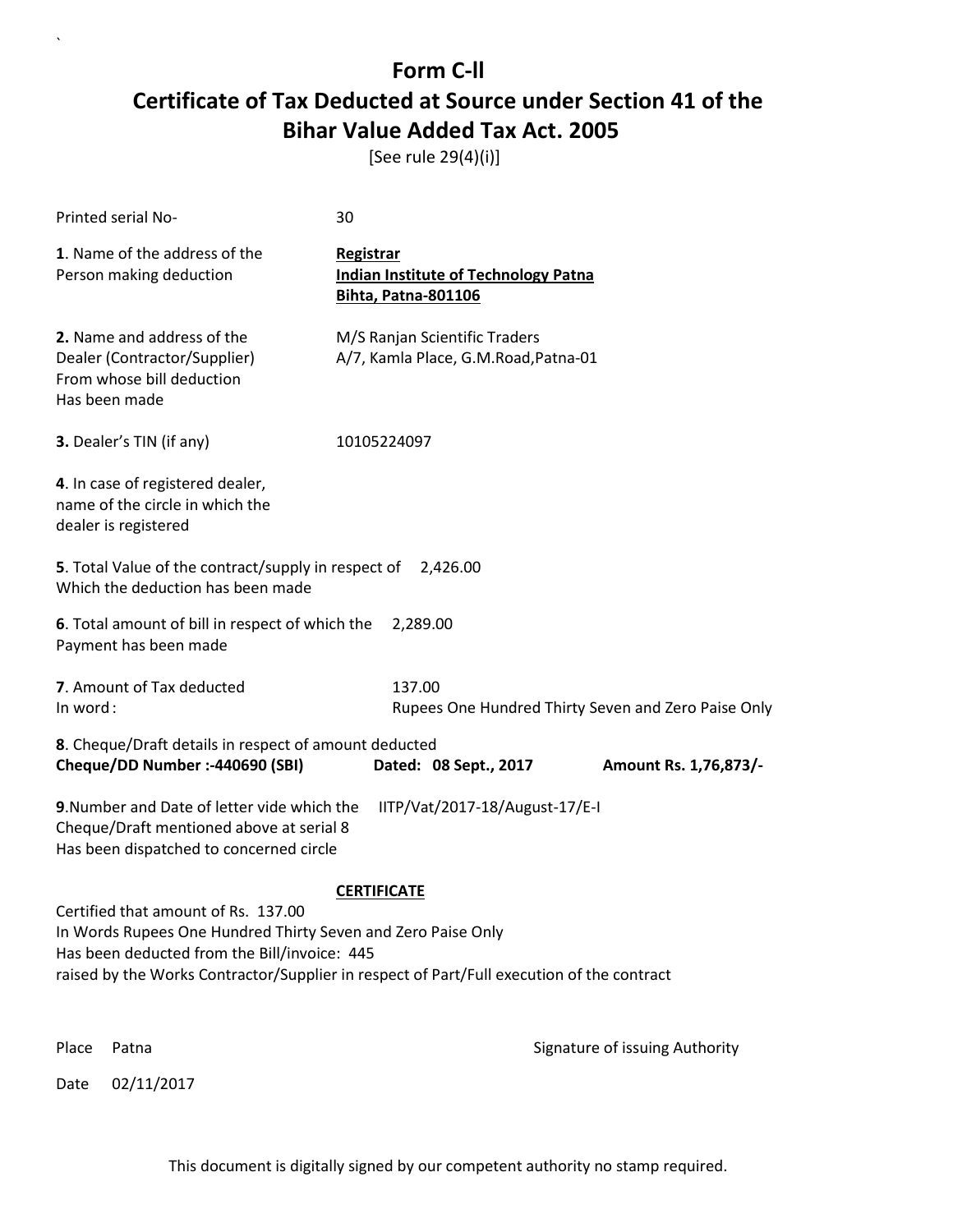[See rule 29(4)(i)]

|          | Printed serial No-                                                                                                                                                                                                                     | 31                                      |                                             |                                |
|----------|----------------------------------------------------------------------------------------------------------------------------------------------------------------------------------------------------------------------------------------|-----------------------------------------|---------------------------------------------|--------------------------------|
|          | 1. Name of the address of the<br>Person making deduction                                                                                                                                                                               | Registrar<br><b>Bihta, Patna-801106</b> | <b>Indian Institute of Technology Patna</b> |                                |
|          | 2. Name and address of the<br>Dealer (Contractor/Supplier)<br>From whose bill deduction<br>Has been made                                                                                                                               | Sky net                                 | 162, Patliputra Colony, Patna-13            |                                |
|          | 3. Dealer's TIN (if any)                                                                                                                                                                                                               | 10151248075                             |                                             |                                |
|          | 4. In case of registered dealer,<br>name of the circle in which the<br>dealer is registered                                                                                                                                            |                                         |                                             |                                |
|          | 5. Total Value of the contract/supply in respect of<br>Which the deduction has been made                                                                                                                                               |                                         | 31,590.00                                   |                                |
|          | 6. Total amount of bill in respect of which the<br>Payment has been made                                                                                                                                                               | 31,524.00                               |                                             |                                |
| In word: | 7. Amount of Tax deducted                                                                                                                                                                                                              | 66.00                                   | Rupees Sixty Six and Zero Paise Only        |                                |
|          | 8. Cheque/Draft details in respect of amount deducted<br>Cheque/DD Number :- 440690 (SBI)                                                                                                                                              |                                         | Dated: 08 Sept., 2017                       | Amount Rs. 1,76,873/-          |
|          | 9. Number and Date of letter vide which the<br>Cheque/Draft mentioned above at serial 8<br>Has been dispatched to concerned circle                                                                                                     |                                         | IITP/Vat/2017-18/August-17/E-I              |                                |
|          | Certified that amount of Rs. 66.00<br>In Words Rupees Sixty Six and Zero Paise Only<br>Has been deducted from the Bill/invoice: 7, 24, 66<br>raised by the Works Contractor/Supplier in respect of Part/Full execution of the contract | <b>CERTIFICATE</b>                      |                                             |                                |
| Place    | Patna                                                                                                                                                                                                                                  |                                         |                                             | Signature of issuing Authority |
| Date     | 02/11/2017                                                                                                                                                                                                                             |                                         |                                             |                                |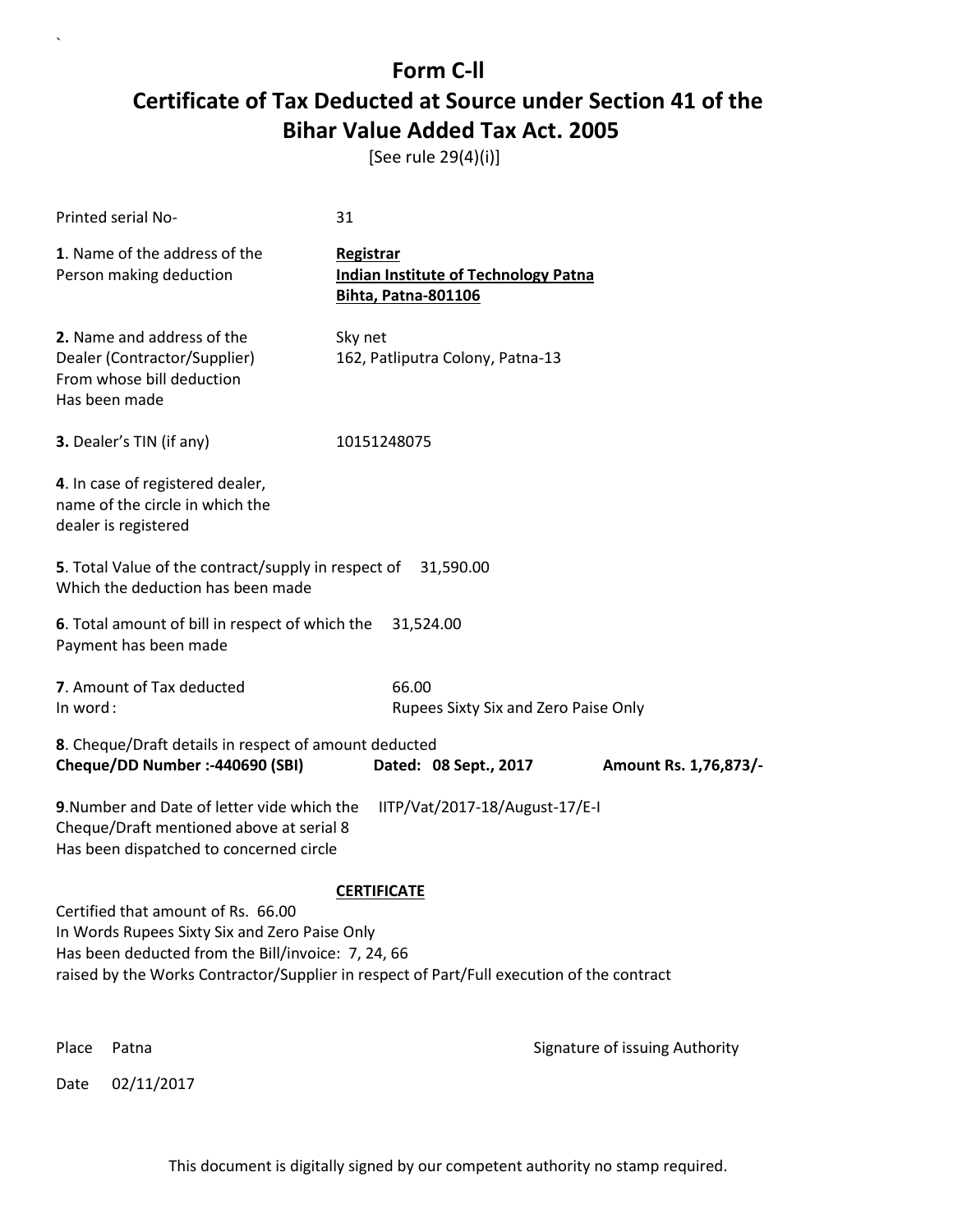[See rule 29(4)(i)]

| Printed serial No-                                                                                                                                                                                                                                                                       | 32          |                                                                           |  |                       |
|------------------------------------------------------------------------------------------------------------------------------------------------------------------------------------------------------------------------------------------------------------------------------------------|-------------|---------------------------------------------------------------------------|--|-----------------------|
| 1. Name of the address of the<br>Person making deduction                                                                                                                                                                                                                                 | Registrar   | <b>Indian Institute of Technology Patna</b><br><b>Bihta, Patna-801106</b> |  |                       |
| 2. Name and address of the<br>Dealer (Contractor/Supplier)<br>From whose bill deduction<br>Has been made                                                                                                                                                                                 | Patna       | M/s Unicom Infotel Pvt. Ltd.                                              |  |                       |
| 3. Dealer's TIN (if any)                                                                                                                                                                                                                                                                 | 10156494016 |                                                                           |  |                       |
| 4. In case of registered dealer,<br>name of the circle in which the<br>dealer is registered                                                                                                                                                                                              |             |                                                                           |  |                       |
| 5. Total Value of the contract/supply in respect of 290,118.00<br>Which the deduction has been made                                                                                                                                                                                      |             |                                                                           |  |                       |
| 6. Total amount of bill in respect of which the<br>Payment has been made                                                                                                                                                                                                                 |             | 273,696.00                                                                |  |                       |
| 7. Amount of Tax deducted<br>In word:<br>Paise Only                                                                                                                                                                                                                                      |             | 16,422.00<br>Rupees Sixteen Thousand Four Hundred Twenty Two and Zero     |  |                       |
| 8. Cheque/Draft details in respect of amount deducted<br>Cheque/DD Number :- 440690 (SBI)                                                                                                                                                                                                |             | Dated: 08 Sept., 2017                                                     |  | Amount Rs. 1,76,873/- |
| 9. Number and Date of letter vide which the<br>IITP/Vat/2017-18/August-17/E-I<br>Cheque/Draft mentioned above at serial 8<br>Has been dispatched to concerned circle                                                                                                                     |             |                                                                           |  |                       |
| <b>CERTIFICATE</b><br>Certified that amount of Rs. 16,422.00<br>In Words Rupees Sixteen Thousand Four Hundred Twenty Two and Zero Paise Only<br>Has been deducted from the Bill/invoice: 66<br>raised by the Works Contractor/Supplier in respect of Part/Full execution of the contract |             |                                                                           |  |                       |

`

Place Patna **Property** Place Patna Signature of issuing Authority

Date 02/11/2017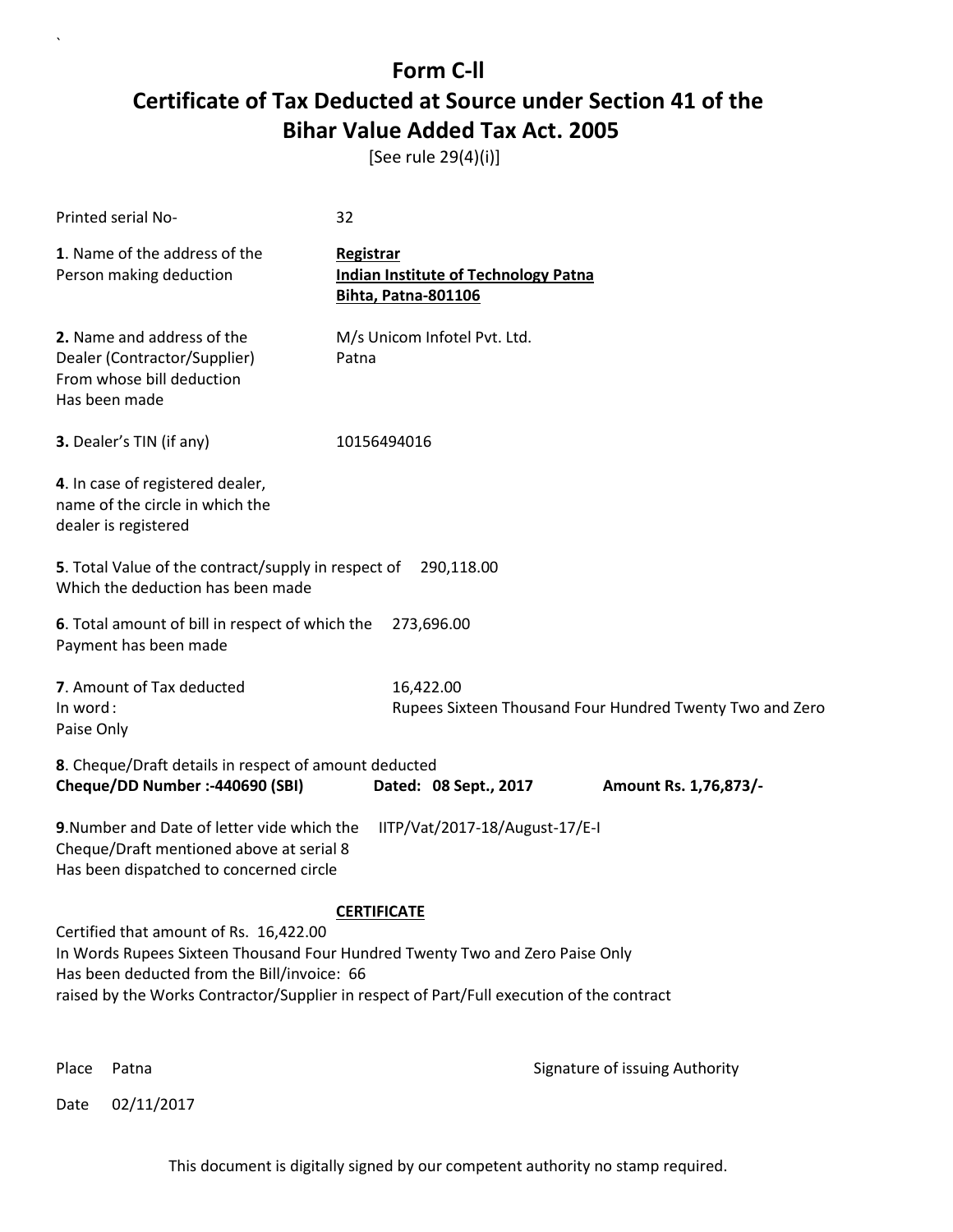[See rule 29(4)(i)]

| <b>Printed serial No-</b>                                                                                                                                            | 33                                                                                                              |  |  |  |
|----------------------------------------------------------------------------------------------------------------------------------------------------------------------|-----------------------------------------------------------------------------------------------------------------|--|--|--|
| 1. Name of the address of the<br>Person making deduction                                                                                                             | <b>Registrar</b><br><b>Indian Institute of Technology Patna</b><br><b>Bihta, Patna-801106</b>                   |  |  |  |
| 2. Name and address of the<br>Dealer (Contractor/Supplier)<br>From whose bill deduction<br>Has been made                                                             | M/s Matrix<br>Behind Samrat Hotel, Bandar Bagicha, Fraser Road, Patna-01                                        |  |  |  |
| 3. Dealer's TIN (if any)                                                                                                                                             | 10146071040                                                                                                     |  |  |  |
| 4. In case of registered dealer,<br>name of the circle in which the<br>dealer is registered                                                                          |                                                                                                                 |  |  |  |
| 5. Total Value of the contract/supply in respect of<br>Which the deduction has been made                                                                             | 25,000.00                                                                                                       |  |  |  |
| 6. Total amount of bill in respect of which the<br>Payment has been made                                                                                             | 23,585.00                                                                                                       |  |  |  |
| 7. Amount of Tax deducted<br>In word:<br>Only                                                                                                                        | 1,415.00<br>Rupees One Thousand Four Hundred Fifteen and Zero Paise                                             |  |  |  |
| 8. Cheque/Draft details in respect of amount deducted<br>Cheque/DD Number :- 440690 (SBI)                                                                            | Dated: 08 Sept., 2017<br>Amount Rs. 1,76,873/-                                                                  |  |  |  |
| 9. Number and Date of letter vide which the<br>IITP/Vat/2017-18/August-17/E-I<br>Cheque/Draft mentioned above at serial 8<br>Has been dispatched to concerned circle |                                                                                                                 |  |  |  |
| Certified that amount of Rs. 1,415.00<br>In Words Rupees One Thousand Four Hundred Fifteen and Zero Paise Only<br>Has been deducted from the Bill/invoice: 579       | <b>CERTIFICATE</b><br>raised by the Works Contractor/Supplier in respect of Part/Full execution of the contract |  |  |  |

 $\ddot{\phantom{0}}$ 

Place Patna **Property** Place Patna Signature of issuing Authority

Date 02/11/2017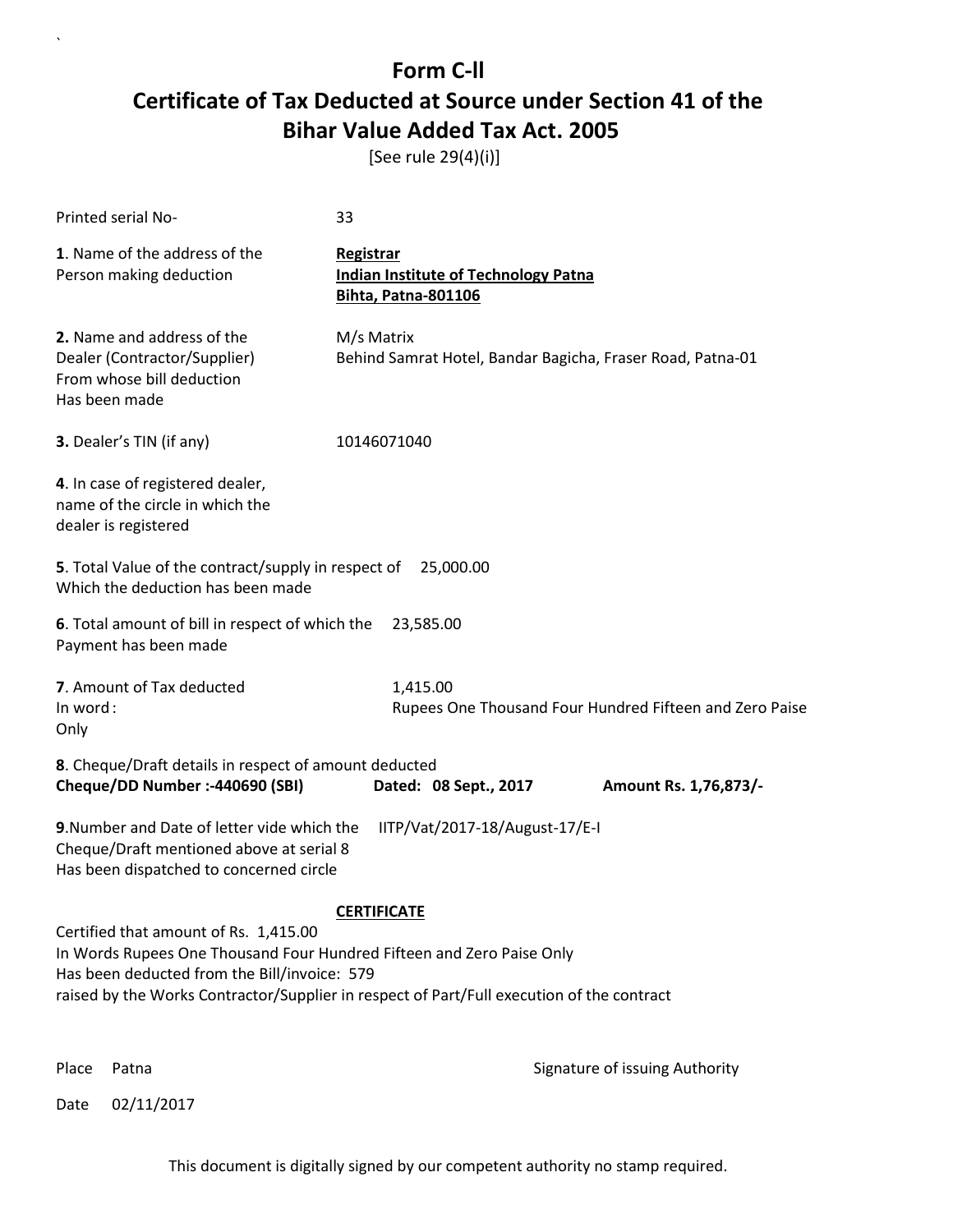[See rule 29(4)(i)]

| Printed serial No-                                                                                                                                                    | 34                                                                                                              |
|-----------------------------------------------------------------------------------------------------------------------------------------------------------------------|-----------------------------------------------------------------------------------------------------------------|
| 1. Name of the address of the<br>Person making deduction                                                                                                              | Registrar<br><b>Indian Institute of Technology Patna</b><br>Bihta, Patna-801106                                 |
| 2. Name and address of the<br>Dealer (Contractor/Supplier)<br>From whose bill deduction<br>Has been made                                                              | Science tech corporation<br>Patna                                                                               |
| 3. Dealer's TIN (if any)                                                                                                                                              | 10133333044                                                                                                     |
| 4. In case of registered dealer,<br>name of the circle in which the<br>dealer is registered                                                                           |                                                                                                                 |
| 5. Total Value of the contract/supply in respect of 27,354.00<br>Which the deduction has been made                                                                    |                                                                                                                 |
| 6. Total amount of bill in respect of which the<br>Payment has been made                                                                                              | 25,806.00                                                                                                       |
| 7. Amount of Tax deducted<br>In word:<br>Only                                                                                                                         | 1,548.00<br>Rupees One Thousand Five Hundred Forty Eight and Zero Paise                                         |
| 8. Cheque/Draft details in respect of amount deducted<br>Cheque/DD Number :- 440690 (SBI)                                                                             | Dated: 08 Sept., 2017<br>Amount Rs. 1,76,873/-                                                                  |
| 9. Number and Date of letter vide which the<br>Cheque/Draft mentioned above at serial 8<br>Has been dispatched to concerned circle                                    | IITP/Vat/2017-18/August-17/E-I                                                                                  |
| Certified that amount of Rs. 1,548.00<br>In Words Rupees One Thousand Five Hundred Forty Eight and Zero Paise Only<br>Has been deducted from the Bill/invoice: 22, 23 | <b>CERTIFICATE</b><br>raised by the Works Contractor/Supplier in respect of Part/Full execution of the contract |

 $\ddot{\phantom{0}}$ 

Place Patna **Property** Place Patna Signature of issuing Authority

Date 02/11/2017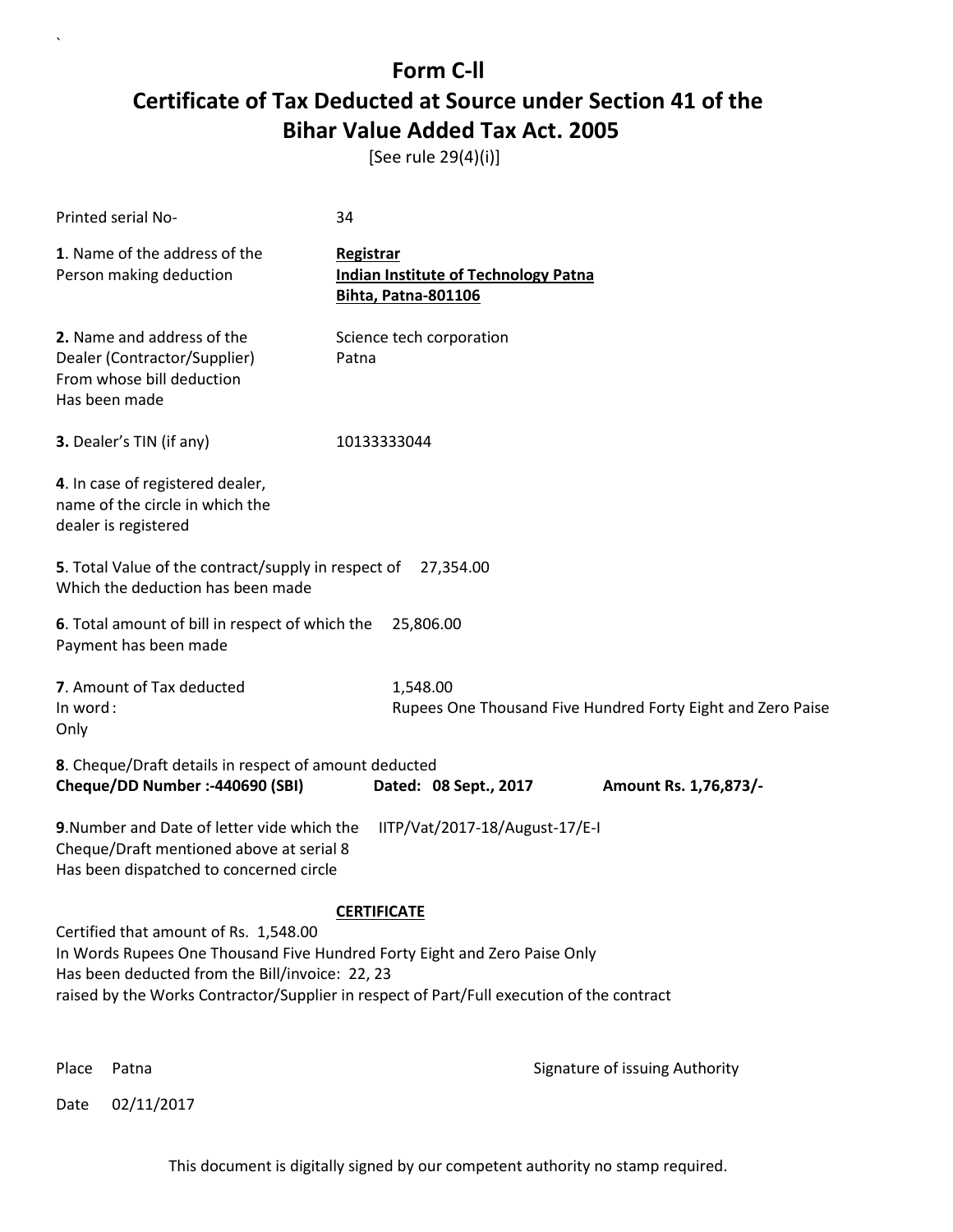[See rule 29(4)(i)]

| Printed serial No-                                                                                                                                    | 35                                                                                                              |
|-------------------------------------------------------------------------------------------------------------------------------------------------------|-----------------------------------------------------------------------------------------------------------------|
| 1. Name of the address of the<br>Person making deduction                                                                                              | <b>Registrar</b><br><b>Indian Institute of Technology Patna</b><br>Bihta, Patna-801106                          |
| 2. Name and address of the<br>Dealer (Contractor/Supplier)<br>From whose bill deduction<br>Has been made                                              | M/S Laxmi Sales Agency<br>Sri Laxmi Place, Behind Abhishek Plaza, Exhibition Road, Patna-01                     |
| 3. Dealer's TIN (if any)                                                                                                                              | 10140807092                                                                                                     |
| 4. In case of registered dealer,<br>name of the circle in which the<br>dealer is registered                                                           |                                                                                                                 |
| 5. Total Value of the contract/supply in respect of<br>Which the deduction has been made                                                              | 10,029.00                                                                                                       |
| 6. Total amount of bill in respect of which the<br>Payment has been made                                                                              | 9,448.00                                                                                                        |
| 7. Amount of Tax deducted<br>In word:                                                                                                                 | 581.00<br>Rupees Five Hundred Eighty One and Zero Paise Only                                                    |
| 8. Cheque/Draft details in respect of amount deducted<br>Cheque/DD Number :- 440690 (SBI)                                                             | Dated: 08 Sept., 2017<br>Amount Rs. 1,76,873/-                                                                  |
| 9. Number and Date of letter vide which the<br>Cheque/Draft mentioned above at serial 8<br>Has been dispatched to concerned circle                    | IITP/Vat/2017-18/August-17/E-I                                                                                  |
| Certified that amount of Rs. 581.00<br>In Words Rupees Five Hundred Eighty One and Zero Paise Only<br>Has been deducted from the Bill/invoice: 11, 52 | <b>CERTIFICATE</b><br>raised by the Works Contractor/Supplier in respect of Part/Full execution of the contract |
| Place<br>Patna                                                                                                                                        | Signature of issuing Authority                                                                                  |
| 02/11/2017<br>Date                                                                                                                                    |                                                                                                                 |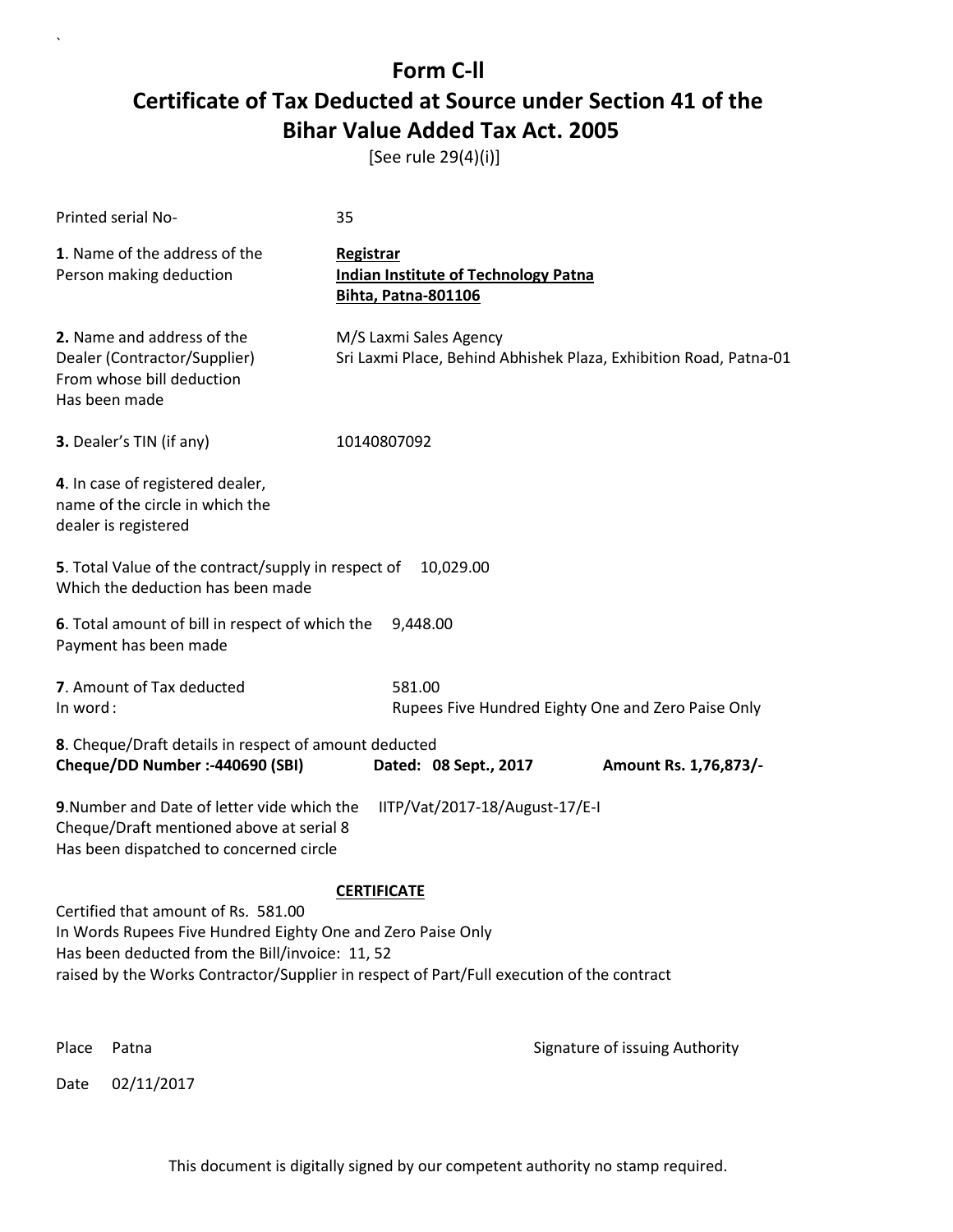[See rule 29(4)(i)]

|                                                                                                                                                                                                                                                                                | Printed serial No-                                                                                                                 | 36                                      |                                             |                                |
|--------------------------------------------------------------------------------------------------------------------------------------------------------------------------------------------------------------------------------------------------------------------------------|------------------------------------------------------------------------------------------------------------------------------------|-----------------------------------------|---------------------------------------------|--------------------------------|
|                                                                                                                                                                                                                                                                                | 1. Name of the address of the<br>Person making deduction                                                                           | Registrar<br><b>Bihta, Patna-801106</b> | <b>Indian Institute of Technology Patna</b> |                                |
|                                                                                                                                                                                                                                                                                | 2. Name and address of the<br>Dealer (Contractor/Supplier)<br>From whose bill deduction<br>Has been made                           | Sky net                                 | 162, Patliputra Colony, Patna-13            |                                |
|                                                                                                                                                                                                                                                                                | 3. Dealer's TIN (if any)                                                                                                           | 10151248075                             |                                             |                                |
|                                                                                                                                                                                                                                                                                | 4. In case of registered dealer,<br>name of the circle in which the<br>dealer is registered                                        |                                         |                                             |                                |
|                                                                                                                                                                                                                                                                                | 5. Total Value of the contract/supply in respect of<br>Which the deduction has been made                                           |                                         | 18,800.00                                   |                                |
|                                                                                                                                                                                                                                                                                | 6. Total amount of bill in respect of which the<br>Payment has been made                                                           | 17,736.00                               |                                             |                                |
|                                                                                                                                                                                                                                                                                | 7. Amount of Tax deducted<br>1,064.00<br>In word:<br>Rupees One Thousand Sixty Four and Zero Paise Only                            |                                         |                                             |                                |
|                                                                                                                                                                                                                                                                                | 8. Cheque/Draft details in respect of amount deducted<br>Cheque/DD Number :- 440690 (SBI)                                          |                                         | Dated: 08 Sept., 2017                       | Amount Rs. 1,76,873/-          |
|                                                                                                                                                                                                                                                                                | 9. Number and Date of letter vide which the<br>Cheque/Draft mentioned above at serial 8<br>Has been dispatched to concerned circle |                                         | IITP/Vat/2017-18/August-17/E-I              |                                |
| <b>CERTIFICATE</b><br>Certified that amount of Rs. 1,064.00<br>In Words Rupees One Thousand Sixty Four and Zero Paise Only<br>Has been deducted from the Bill/invoice: 2383, 2412<br>raised by the Works Contractor/Supplier in respect of Part/Full execution of the contract |                                                                                                                                    |                                         |                                             |                                |
| Place                                                                                                                                                                                                                                                                          | Patna                                                                                                                              |                                         |                                             | Signature of issuing Authority |
| Date                                                                                                                                                                                                                                                                           | 02/11/2017                                                                                                                         |                                         |                                             |                                |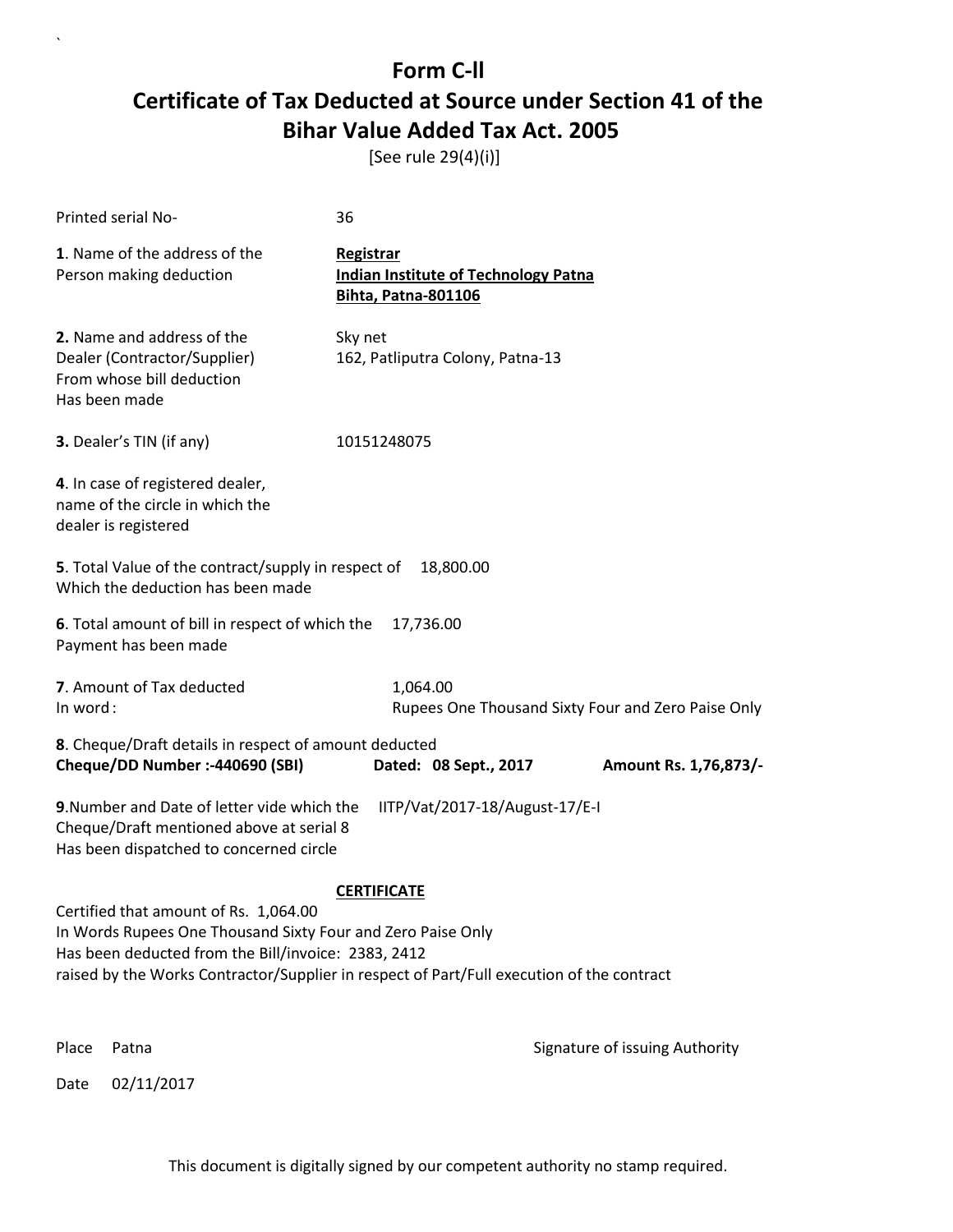[See rule 29(4)(i)]

| Printed serial No-                                                                                                                 | 37                                                                                                                                                                      |                       |
|------------------------------------------------------------------------------------------------------------------------------------|-------------------------------------------------------------------------------------------------------------------------------------------------------------------------|-----------------------|
| 1. Name of the address of the<br>Person making deduction                                                                           | Registrar<br><b>Indian Institute of Technology Patna</b><br><b>Bihta, Patna-801106</b>                                                                                  |                       |
| 2. Name and address of the<br>Dealer (Contractor/Supplier)<br>From whose bill deduction<br>Has been made                           | India Marketing<br>patna                                                                                                                                                |                       |
| 3. Dealer's TIN (if any)                                                                                                           | 10150282052                                                                                                                                                             |                       |
| 4. In case of registered dealer,<br>name of the circle in which the<br>dealer is registered                                        |                                                                                                                                                                         |                       |
| 5. Total Value of the contract/supply in respect of<br>Which the deduction has been made                                           | 18,000.00                                                                                                                                                               |                       |
| 6. Total amount of bill in respect of which the<br>Payment has been made                                                           | 15,652                                                                                                                                                                  |                       |
| 7. Amount of Tax deducted<br>In word:<br>Paise Only                                                                                | 2,348.00<br>Rupees Two Thousand Three Hundred Forty Eight and Zero                                                                                                      |                       |
| 8. Cheque/Draft details in respect of amount deducted<br>Cheque/DD Number :- 440690 (SBI)                                          | Dated: 08 Sept., 2017                                                                                                                                                   | Amount Rs. 1,76,873/- |
| 9. Number and Date of letter vide which the<br>Cheque/Draft mentioned above at serial 8<br>Has been dispatched to concerned circle | IITP/Vat/2017-18/August-17/E-I                                                                                                                                          |                       |
|                                                                                                                                    | <b>CERTIFICATE</b>                                                                                                                                                      |                       |
| Certified that amount of Rs. 2,348.00<br>Has been deducted from the Bill/invoice: 46, 55                                           | In Words Rupees Two Thousand Three Hundred Forty Eight and Zero Paise Only<br>raised by the Works Contractor/Supplier in respect of Part/Full execution of the contract |                       |
|                                                                                                                                    |                                                                                                                                                                         |                       |

 $\ddot{\phantom{0}}$ 

Place Patna **Property** Place Patna Signature of issuing Authority

Date 02/11/2017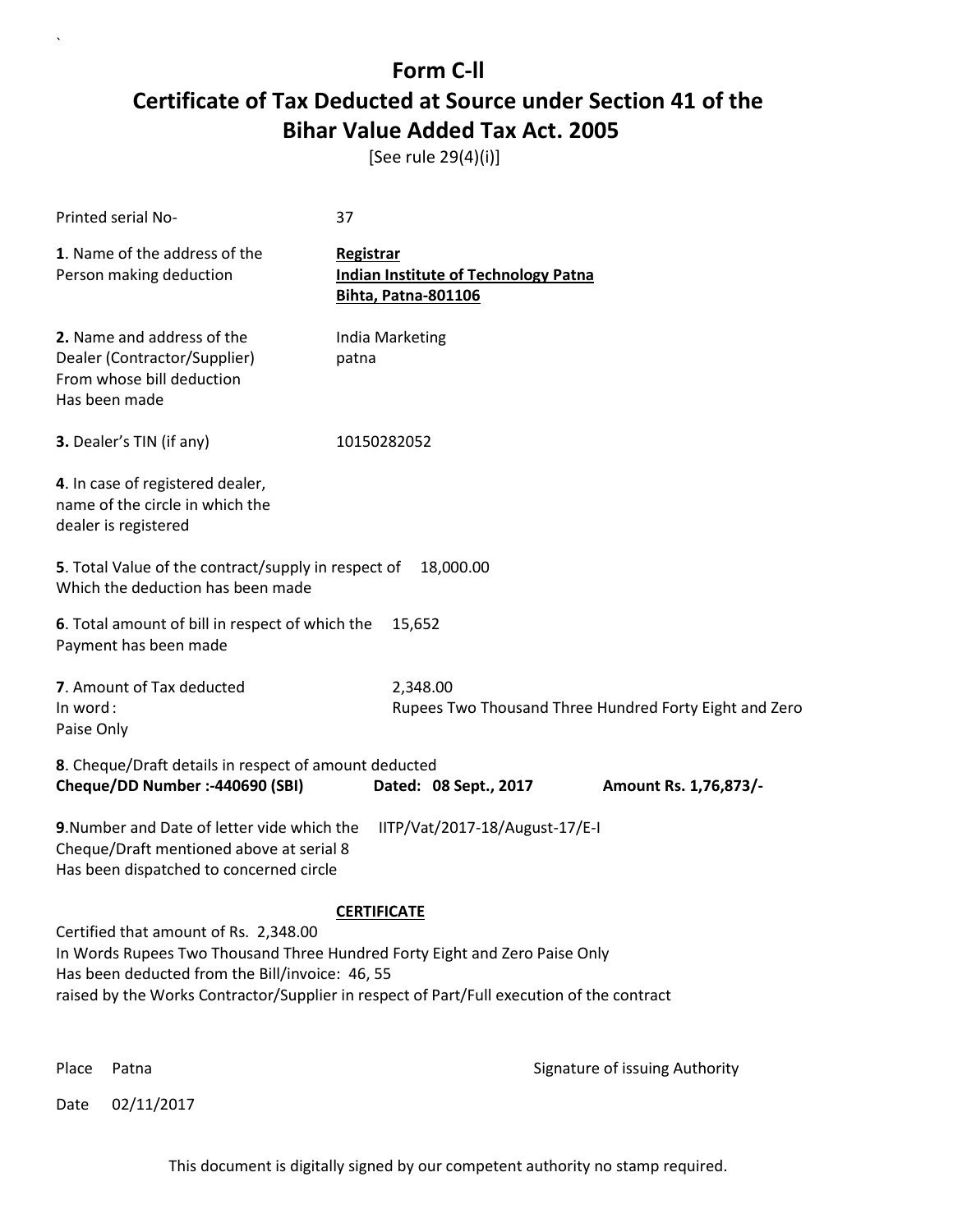[See rule 29(4)(i)]

|          | Printed serial No-                                                                                                                                                                                                                                              | 38                                                                                     |                                             |                                |
|----------|-----------------------------------------------------------------------------------------------------------------------------------------------------------------------------------------------------------------------------------------------------------------|----------------------------------------------------------------------------------------|---------------------------------------------|--------------------------------|
|          | 1. Name of the address of the<br>Person making deduction                                                                                                                                                                                                        | Registrar<br><b>Indian Institute of Technology Patna</b><br><b>Bihta, Patna-801106</b> |                                             |                                |
|          | 2. Name and address of the<br>Dealer (Contractor/Supplier)<br>From whose bill deduction<br>Has been made                                                                                                                                                        | M/S hubnet Computers<br>Patna                                                          |                                             |                                |
|          | 3. Dealer's TIN (if any)                                                                                                                                                                                                                                        | 10156529089                                                                            |                                             |                                |
|          | 4. In case of registered dealer,<br>name of the circle in which the<br>dealer is registered                                                                                                                                                                     |                                                                                        |                                             |                                |
|          | 5. Total Value of the contract/supply in respect of<br>Which the deduction has been made                                                                                                                                                                        | 46,894.00                                                                              |                                             |                                |
|          | 6. Total amount of bill in respect of which the<br>Payment has been made                                                                                                                                                                                        | 46,690.00                                                                              |                                             |                                |
| In word: | 7. Amount of Tax deducted                                                                                                                                                                                                                                       | 204.00                                                                                 | Rupees Two Hundred Four and Zero Paise Only |                                |
|          | 8. Cheque/Draft details in respect of amount deducted<br>Cheque/DD Number :- 440690 (SBI)                                                                                                                                                                       | Dated: 08 Sept., 2017                                                                  |                                             | Amount Rs. 1,76,873/-          |
|          | 9. Number and Date of letter vide which the<br>Cheque/Draft mentioned above at serial 8<br>Has been dispatched to concerned circle                                                                                                                              |                                                                                        | IITP/Vat/2017-18/August-17/E-I              |                                |
|          | Certified that amount of Rs. 204.00<br>In Words Rupees Two Hundred Four and Zero Paise Only<br>Has been deducted from the Bill/invoice: 11, 404, 7, 617, 618, 9, 6<br>raised by the Works Contractor/Supplier in respect of Part/Full execution of the contract | <b>CERTIFICATE</b>                                                                     |                                             |                                |
| Place    | Patna                                                                                                                                                                                                                                                           |                                                                                        |                                             | Signature of issuing Authority |
| Date     | 02/11/2017                                                                                                                                                                                                                                                      |                                                                                        |                                             |                                |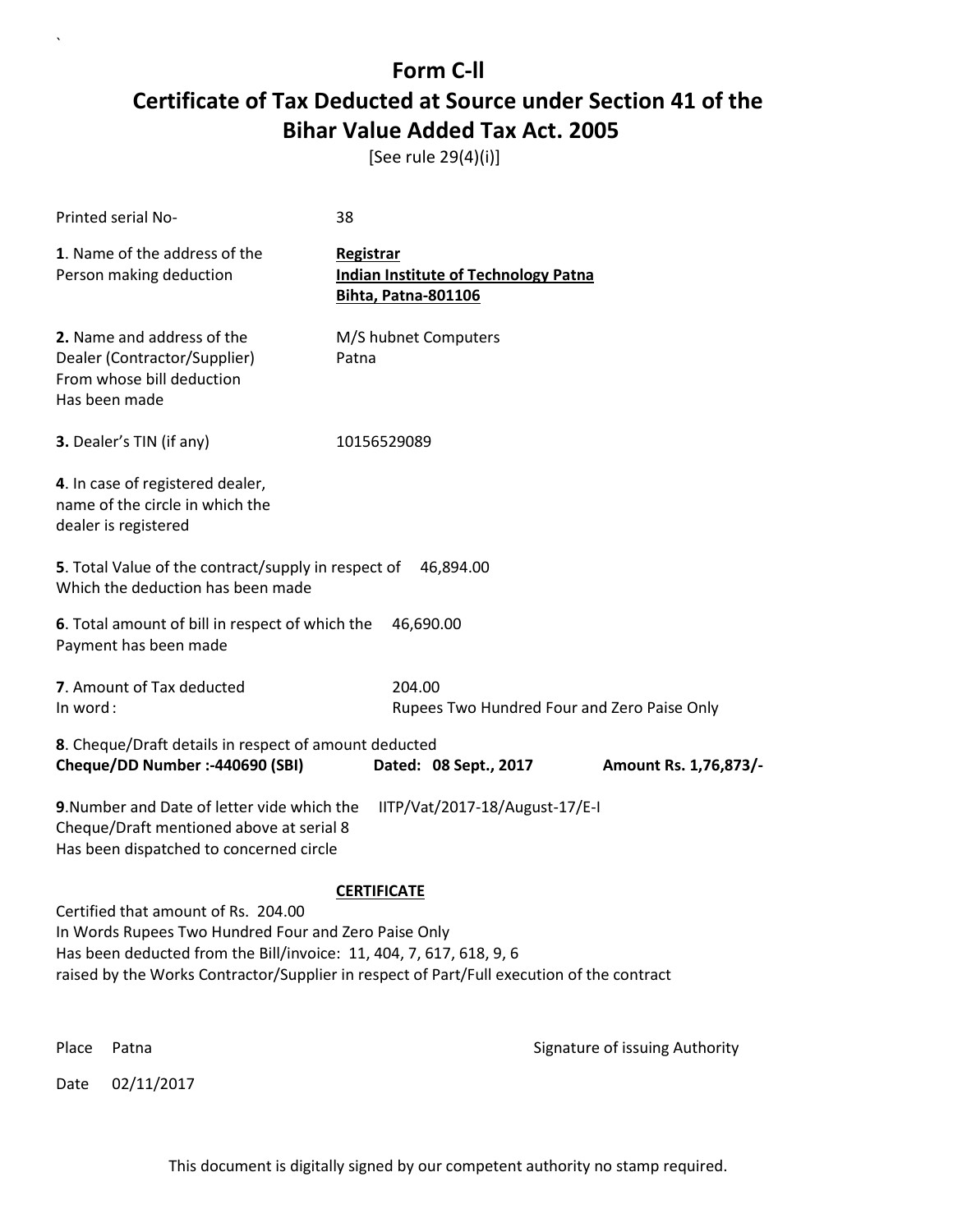[See rule 29(4)(i)]

| Printed serial No-                                                                                                                 | 39                                                                                                                                                                     |
|------------------------------------------------------------------------------------------------------------------------------------|------------------------------------------------------------------------------------------------------------------------------------------------------------------------|
| 1. Name of the address of the<br>Person making deduction                                                                           | Registrar<br><b>Indian Institute of Technology Patna</b><br>Bihta, Patna-801106                                                                                        |
| 2. Name and address of the<br>Dealer (Contractor/Supplier)<br>From whose bill deduction<br>Has been made                           | M/s Sajawat<br>Patna                                                                                                                                                   |
| 3. Dealer's TIN (if any)                                                                                                           | 10151790014                                                                                                                                                            |
| 4. In case of registered dealer,<br>name of the circle in which the<br>dealer is registered                                        |                                                                                                                                                                        |
| 5. Total Value of the contract/supply in respect of<br>Which the deduction has been made                                           | 47,345                                                                                                                                                                 |
| 6. Total amount of bill in respect of which the<br>Payment has been made                                                           | 44,420                                                                                                                                                                 |
| 7. Amount of Tax deducted<br>In word:<br>Paise Only                                                                                | 2,925<br>Rupees Two Thousand Nine Hundred Twenty Five and Zero                                                                                                         |
| 8. Cheque/Draft details in respect of amount deducted<br>Cheque/DD Number :- 440690 (SBI)                                          | Dated: 08 Sept., 2017<br>Amount Rs. 1,76,873/-                                                                                                                         |
| 9. Number and Date of letter vide which the<br>Cheque/Draft mentioned above at serial 8<br>Has been dispatched to concerned circle | IITP/Vat/2017-18/August-17/E-I                                                                                                                                         |
|                                                                                                                                    | <b>CERTIFICATE</b>                                                                                                                                                     |
| Certified that amount of Rs. 2,925<br>Has been deducted from the Bill/invoice: 51, 63                                              | In Words Rupees Two Thousand Nine Hundred Twenty Five and Zero Paise Only<br>raised by the Works Contractor/Supplier in respect of Part/Full execution of the contract |
|                                                                                                                                    |                                                                                                                                                                        |

 $\ddot{\phantom{0}}$ 

Place Patna **Property** Place Patna Signature of issuing Authority

Date 02/11/2017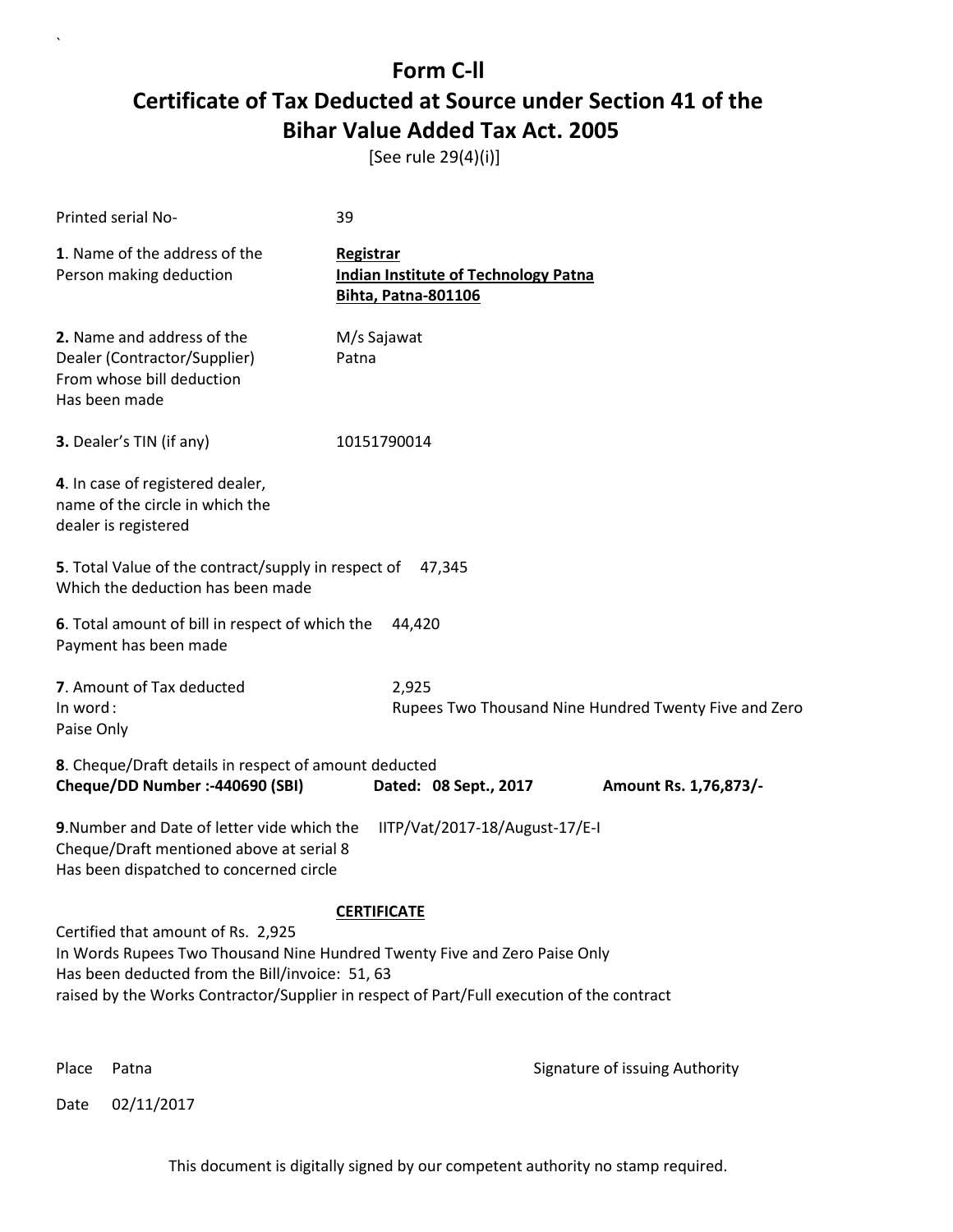[See rule 29(4)(i)]

| Printed serial No-                                                                                                                                                                                                                                          | 40                                                                              |                                                         |
|-------------------------------------------------------------------------------------------------------------------------------------------------------------------------------------------------------------------------------------------------------------|---------------------------------------------------------------------------------|---------------------------------------------------------|
| 1. Name of the address of the<br>Person making deduction                                                                                                                                                                                                    | Registrar<br><b>Indian Institute of Technology Patna</b><br>Bihta, Patna-801106 |                                                         |
| 2. Name and address of the<br>Dealer (Contractor/Supplier)<br>From whose bill deduction<br>Has been made                                                                                                                                                    | M/s Sajawat<br>Patna                                                            |                                                         |
| 3. Dealer's TIN (if any)                                                                                                                                                                                                                                    | 10151790014                                                                     |                                                         |
| 4. In case of registered dealer,<br>name of the circle in which the<br>dealer is registered                                                                                                                                                                 |                                                                                 |                                                         |
| 5. Total Value of the contract/supply in respect of<br>Which the deduction has been made                                                                                                                                                                    | 24,628                                                                          |                                                         |
| 6. Total amount of bill in respect of which the<br>Payment has been made                                                                                                                                                                                    | 21,416                                                                          |                                                         |
| 7. Amount of Tax deducted<br>In word:<br>Only                                                                                                                                                                                                               | 3,212                                                                           | Rupees Three Thousand Two Hundred Twelve and Zero Paise |
| 8. Cheque/Draft details in respect of amount deducted<br>Cheque/DD Number :- 440690 (SBI)                                                                                                                                                                   | Dated: 08 Sept., 2017                                                           | Amount Rs. 1,76,873/-                                   |
| 9. Number and Date of letter vide which the<br>Cheque/Draft mentioned above at serial 8<br>Has been dispatched to concerned circle                                                                                                                          | IITP/Vat/2017-18/August-17/E-I                                                  |                                                         |
| Certified that amount of Rs. 3,212<br>In Words Rupees Three Thousand Two Hundred Twelve and Zero Paise Only<br>Has been deducted from the Bill/invoice: 41, 59<br>raised by the Works Contractor/Supplier in respect of Part/Full execution of the contract | <b>CERTIFICATE</b>                                                              |                                                         |

 $\ddot{\phantom{0}}$ 

Place Patna **Property** Place Patna Signature of issuing Authority

Date 02/11/2017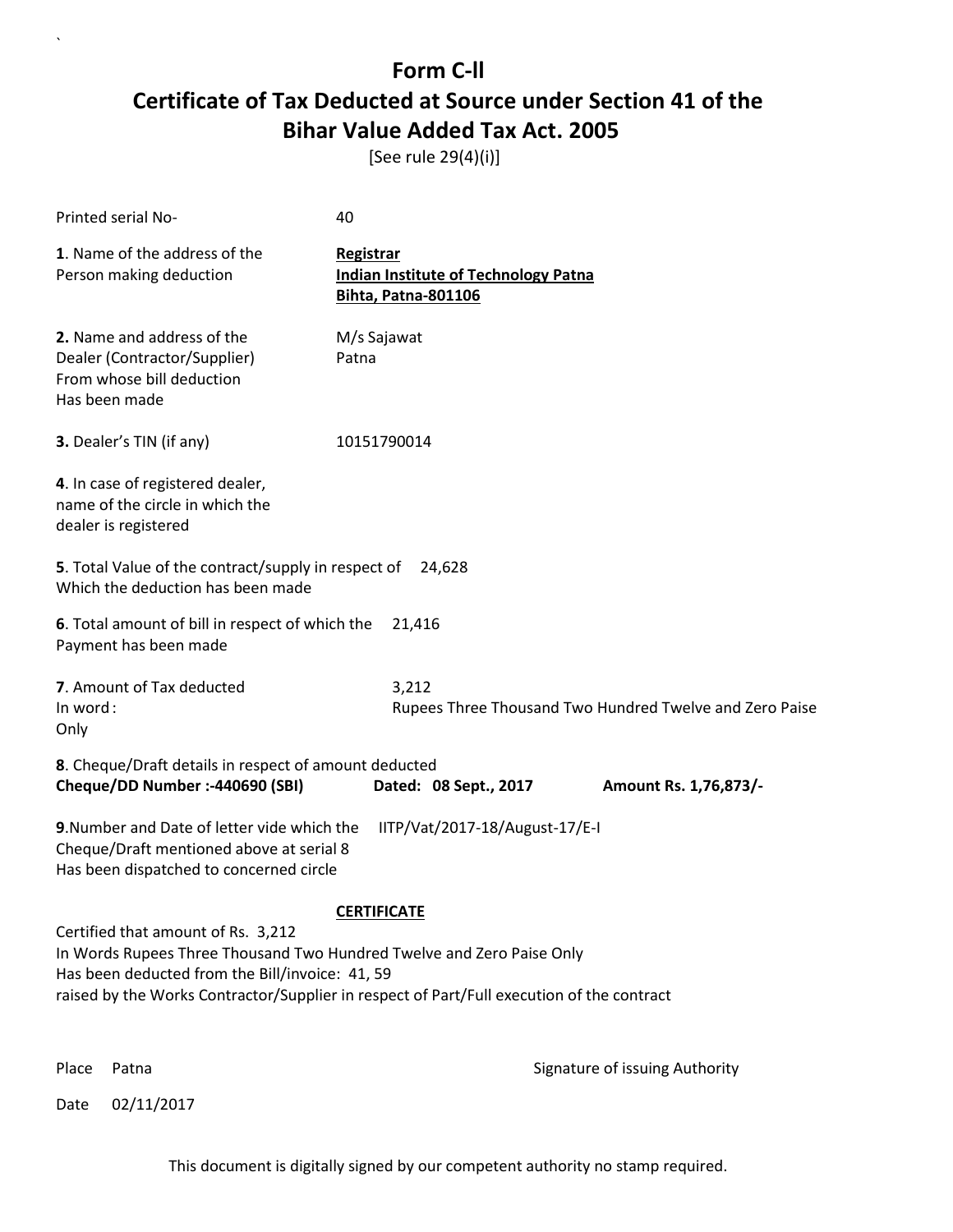[See rule 29(4)(i)]

|                                                                                                                                                                                                                                                                     | Printed serial No-                                                                                       | 41                                                                                     |                                                      |  |
|---------------------------------------------------------------------------------------------------------------------------------------------------------------------------------------------------------------------------------------------------------------------|----------------------------------------------------------------------------------------------------------|----------------------------------------------------------------------------------------|------------------------------------------------------|--|
|                                                                                                                                                                                                                                                                     | 1. Name of the address of the<br>Person making deduction                                                 | Registrar<br><b>Indian Institute of Technology Patna</b><br><b>Bihta, Patna-801106</b> |                                                      |  |
|                                                                                                                                                                                                                                                                     | 2. Name and address of the<br>Dealer (Contractor/Supplier)<br>From whose bill deduction<br>Has been made | <b>Sharma Enterprises</b><br>Bihta, Patna                                              |                                                      |  |
|                                                                                                                                                                                                                                                                     | 3. Dealer's TIN (if any)                                                                                 | 10047786028                                                                            |                                                      |  |
|                                                                                                                                                                                                                                                                     | 4. In case of registered dealer,<br>name of the circle in which the<br>dealer is registered              |                                                                                        |                                                      |  |
|                                                                                                                                                                                                                                                                     | 5. Total Value of the contract/supply in respect of<br>Which the deduction has been made                 | 7.475                                                                                  |                                                      |  |
|                                                                                                                                                                                                                                                                     | 6. Total amount of bill in respect of which the<br>Payment has been made                                 | 6,500                                                                                  |                                                      |  |
| In word:                                                                                                                                                                                                                                                            | 7. Amount of Tax deducted                                                                                | 975                                                                                    | Rupees Nine Hundred Seventy Five and Zero Paise Only |  |
|                                                                                                                                                                                                                                                                     | 8. Cheque/Draft details in respect of amount deducted<br>Cheque/DD Number :- 440690 (SBI)                | Dated: 08 Sept., 2017                                                                  | Amount Rs. 1,76,873/-                                |  |
| 9. Number and Date of letter vide which the<br>IITP/Vat/2017-18/August-17/E-I<br>Cheque/Draft mentioned above at serial 8<br>Has been dispatched to concerned circle                                                                                                |                                                                                                          |                                                                                        |                                                      |  |
| <b>CERTIFICATE</b><br>Certified that amount of Rs. 975<br>In Words Rupees Nine Hundred Seventy Five and Zero Paise Only<br>Has been deducted from the Bill/invoice: 74<br>raised by the Works Contractor/Supplier in respect of Part/Full execution of the contract |                                                                                                          |                                                                                        |                                                      |  |
| Place                                                                                                                                                                                                                                                               | Patna                                                                                                    |                                                                                        | Signature of issuing Authority                       |  |
| Date                                                                                                                                                                                                                                                                | 02/11/2017                                                                                               |                                                                                        |                                                      |  |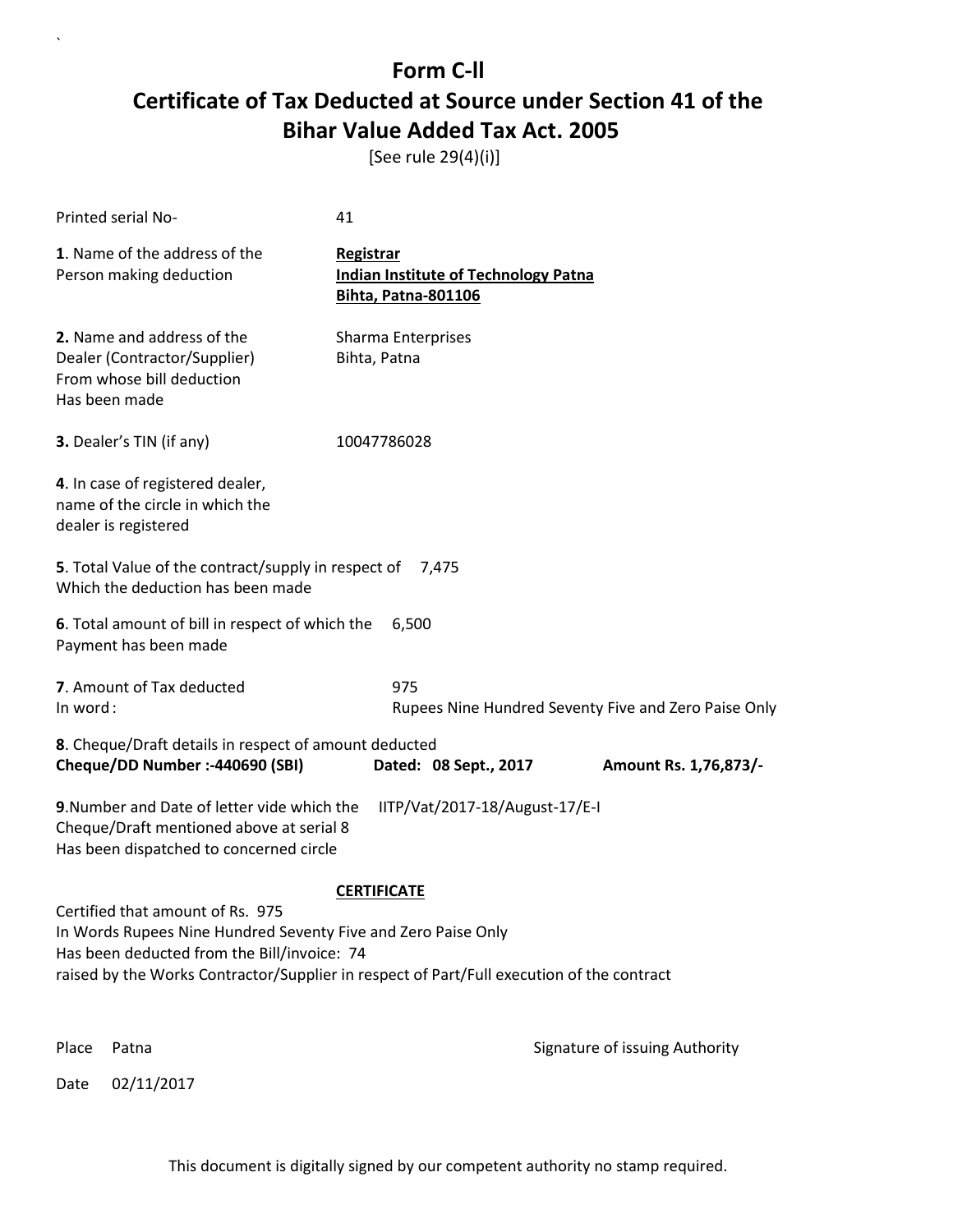[See rule 29(4)(i)]

| Printed serial No-                                                                                                                                                          | 42                                                                                        |
|-----------------------------------------------------------------------------------------------------------------------------------------------------------------------------|-------------------------------------------------------------------------------------------|
| 1. Name of the address of the<br>Person making deduction                                                                                                                    | Registrar<br><b>Indian Institute of Technology Patna</b><br>Bihta, Patna-801106           |
| 2. Name and address of the<br>Dealer (Contractor/Supplier)<br>From whose bill deduction<br>Has been made                                                                    | M/S hubnet Computers<br>Patna                                                             |
| 3. Dealer's TIN (if any)                                                                                                                                                    | 10156529089                                                                               |
| 4. In case of registered dealer,<br>name of the circle in which the<br>dealer is registered                                                                                 |                                                                                           |
| 5. Total Value of the contract/supply in respect of 23,504.00<br>Which the deduction has been made                                                                          |                                                                                           |
| 6. Total amount of bill in respect of which the<br>Payment has been made                                                                                                    | 22,320.00                                                                                 |
| 7. Amount of Tax deducted<br>In word:<br>Only                                                                                                                               | 1,184.00<br>Rupees One Thousand One Hundred Eighty Four and Zero Paise                    |
| 8. Cheque/Draft details in respect of amount deducted<br>Cheque/DD Number :- 440690 (SBI)                                                                                   | Dated: 08 Sept., 2017<br>Amount Rs. 1,76,873/-                                            |
| 9. Number and Date of letter vide which the<br>Cheque/Draft mentioned above at serial 8<br>Has been dispatched to concerned circle                                          | IITP/Vat/2017-18/August-17/E-I                                                            |
|                                                                                                                                                                             | <b>CERTIFICATE</b>                                                                        |
| Certified that amount of Rs. 1,184.00<br>In Words Rupees One Thousand One Hundred Eighty Four and Zero Paise Only<br>Has been deducted from the Bill/invoice: 425, 613, 615 | raised by the Works Contractor/Supplier in respect of Part/Full execution of the contract |
|                                                                                                                                                                             |                                                                                           |

 $\ddot{\phantom{0}}$ 

Place Patna **Property** Place Patna Signature of issuing Authority

Date 02/11/2017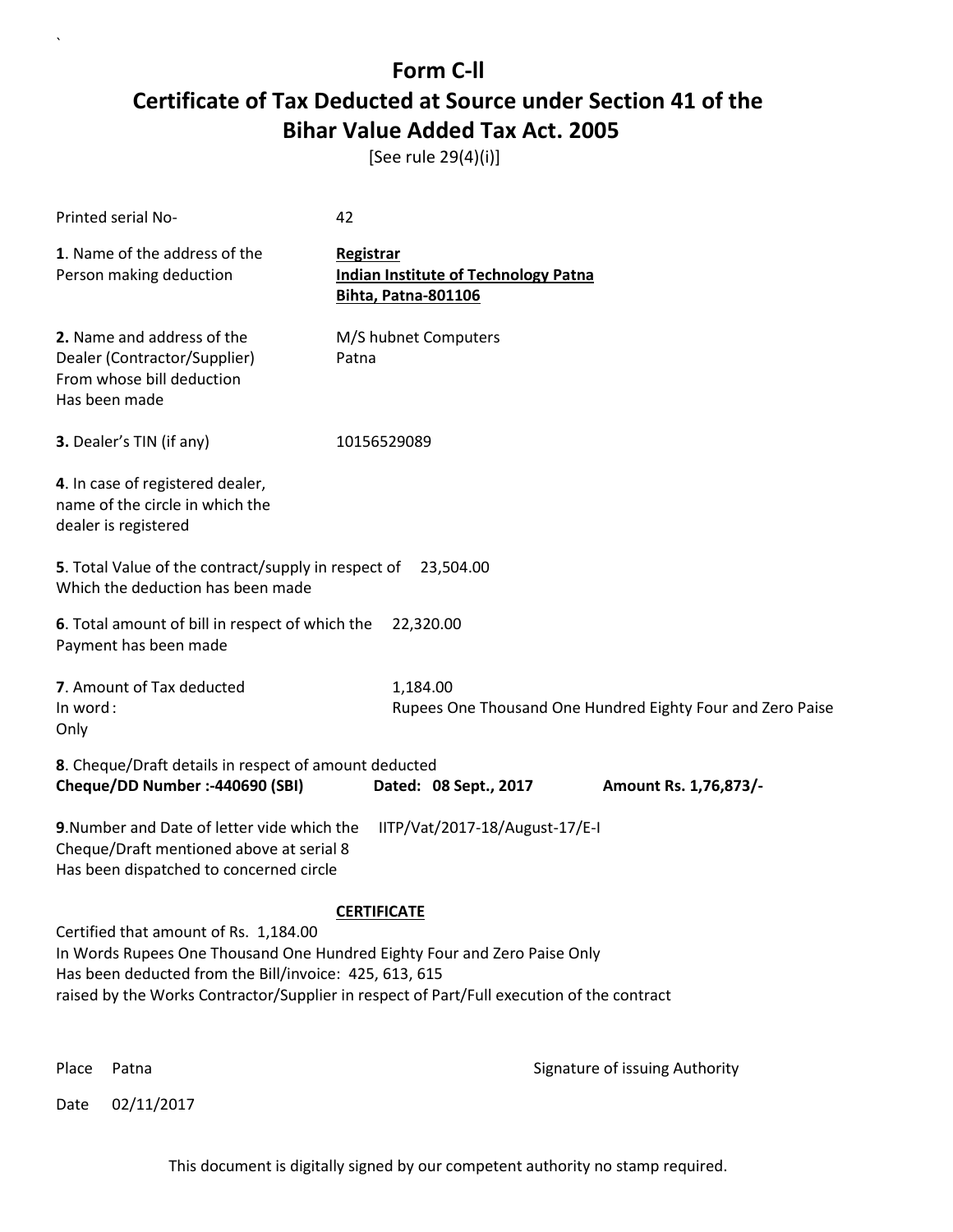[See rule 29(4)(i)]

| <b>Printed serial No-</b>                                                                                                                                            | 43                                                                                                              |
|----------------------------------------------------------------------------------------------------------------------------------------------------------------------|-----------------------------------------------------------------------------------------------------------------|
| 1. Name of the address of the<br>Person making deduction                                                                                                             | Registrar<br><b>Indian Institute of Technology Patna</b><br><b>Bihta, Patna-801106</b>                          |
| 2. Name and address of the<br>Dealer (Contractor/Supplier)<br>From whose bill deduction<br>Has been made                                                             | Gyan Mandir<br>Patna                                                                                            |
| 3. Dealer's TIN (if any)                                                                                                                                             | 10156278020                                                                                                     |
| 4. In case of registered dealer,<br>name of the circle in which the<br>dealer is registered                                                                          |                                                                                                                 |
| 5. Total Value of the contract/supply in respect of<br>Which the deduction has been made                                                                             | 21,497.00                                                                                                       |
| 6. Total amount of bill in respect of which the<br>Payment has been made                                                                                             | 20,280.00                                                                                                       |
| 7. Amount of Tax deducted<br>In word:<br>Only                                                                                                                        | 1,217.00<br>Rupees One Thousand Two Hundred Seventeen and Zero Paise                                            |
| 8. Cheque/Draft details in respect of amount deducted<br>Cheque/DD Number :- 440690 (SBI)                                                                            | Dated: 08 Sept., 2017<br>Amount Rs. 1,76,873/-                                                                  |
| 9. Number and Date of letter vide which the<br>Cheque/Draft mentioned above at serial 8<br>Has been dispatched to concerned circle                                   | IITP/Vat/2017-18/August-17/E-I                                                                                  |
| Certified that amount of Rs. 1,217.00<br>In Words Rupees One Thousand Two Hundred Seventeen and Zero Paise Only<br>Has been deducted from the Bill/invoice: 929, 930 | <b>CERTIFICATE</b><br>raised by the Works Contractor/Supplier in respect of Part/Full execution of the contract |

 $\ddot{\phantom{0}}$ 

Place Patna **Property** Place Patna Signature of issuing Authority

Date 02/11/2017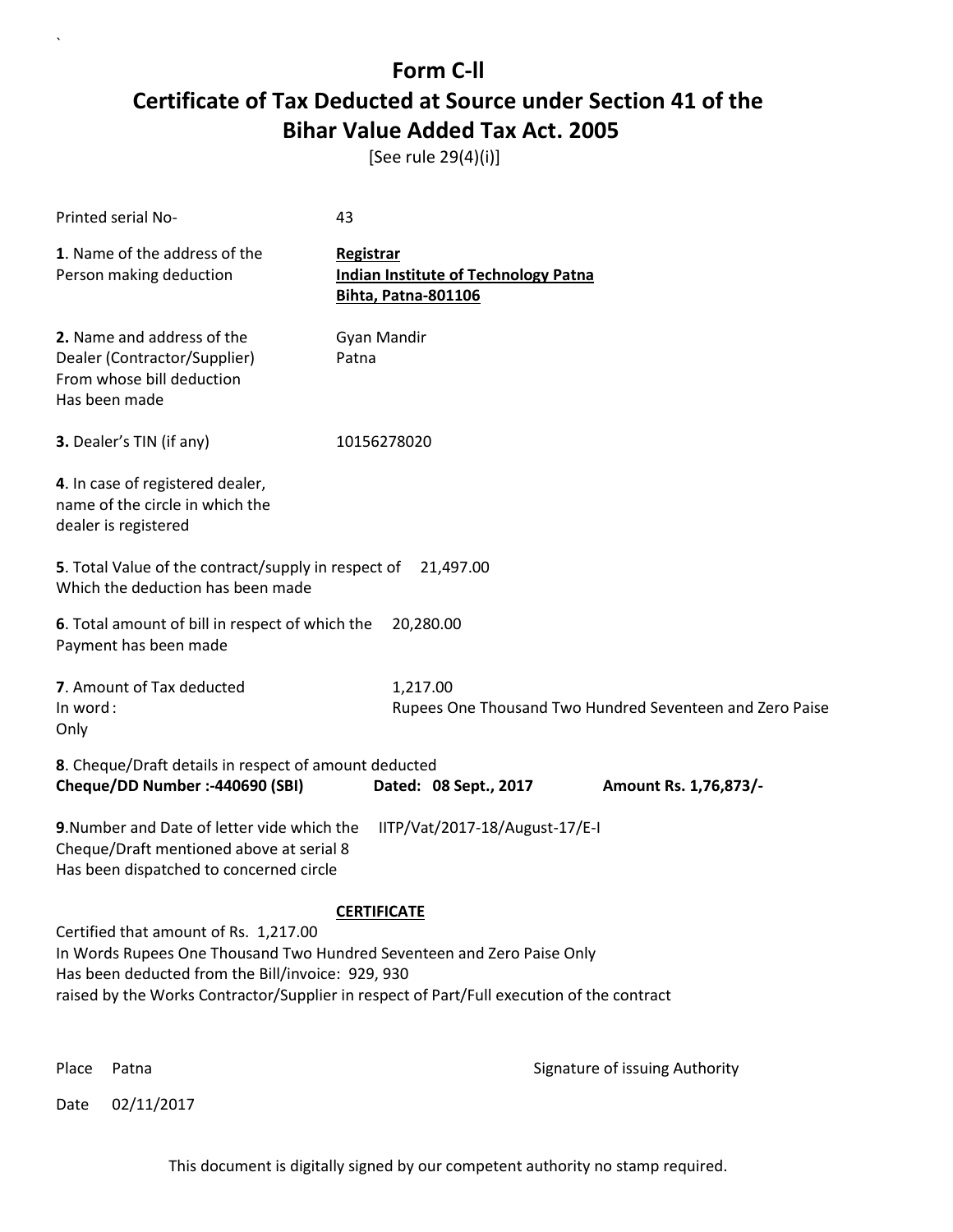[See rule 29(4)(i)]

|                                                                                                                                                                      | Printed serial No-                                                                                       | 44                                                                                     |                                                      |  |
|----------------------------------------------------------------------------------------------------------------------------------------------------------------------|----------------------------------------------------------------------------------------------------------|----------------------------------------------------------------------------------------|------------------------------------------------------|--|
|                                                                                                                                                                      | 1. Name of the address of the<br>Person making deduction                                                 | Registrar<br><b>Indian Institute of Technology Patna</b><br><b>Bihta, Patna-801106</b> |                                                      |  |
|                                                                                                                                                                      | 2. Name and address of the<br>Dealer (Contractor/Supplier)<br>From whose bill deduction<br>Has been made | <b>Kumar Enterprises</b><br>Patna                                                      |                                                      |  |
|                                                                                                                                                                      | 3. Dealer's TIN (if any)                                                                                 | 10080625091                                                                            |                                                      |  |
|                                                                                                                                                                      | 4. In case of registered dealer,<br>name of the circle in which the<br>dealer is registered              |                                                                                        |                                                      |  |
|                                                                                                                                                                      | 5. Total Value of the contract/supply in respect of<br>Which the deduction has been made                 | 5684                                                                                   |                                                      |  |
|                                                                                                                                                                      | 6. Total amount of bill in respect of which the<br>Payment has been made                                 | 5300                                                                                   |                                                      |  |
| In word:                                                                                                                                                             | 7. Amount of Tax deducted                                                                                | 384                                                                                    | Rupees Three Hundred Eighty Four and Zero Paise Only |  |
|                                                                                                                                                                      | 8. Cheque/Draft details in respect of amount deducted                                                    |                                                                                        |                                                      |  |
|                                                                                                                                                                      | Cheque/DD Number :- 440690 (SBI)                                                                         | Dated: 08 Sept., 2017                                                                  | Amount Rs. 1,76,873/-                                |  |
| 9. Number and Date of letter vide which the<br>IITP/Vat/2017-18/August-17/E-I<br>Cheque/Draft mentioned above at serial 8<br>Has been dispatched to concerned circle |                                                                                                          |                                                                                        |                                                      |  |
| <b>CERTIFICATE</b>                                                                                                                                                   |                                                                                                          |                                                                                        |                                                      |  |
| Certified that amount of Rs. 384<br>In Words Rupees Three Hundred Eighty Four and Zero Paise Only                                                                    |                                                                                                          |                                                                                        |                                                      |  |
| Has been deducted from the Bill/invoice: 152, 153                                                                                                                    |                                                                                                          |                                                                                        |                                                      |  |
|                                                                                                                                                                      | raised by the Works Contractor/Supplier in respect of Part/Full execution of the contract                |                                                                                        |                                                      |  |
|                                                                                                                                                                      |                                                                                                          |                                                                                        |                                                      |  |
| Place                                                                                                                                                                | Patna                                                                                                    |                                                                                        | Signature of issuing Authority                       |  |
| Date                                                                                                                                                                 | 02/11/2017                                                                                               |                                                                                        |                                                      |  |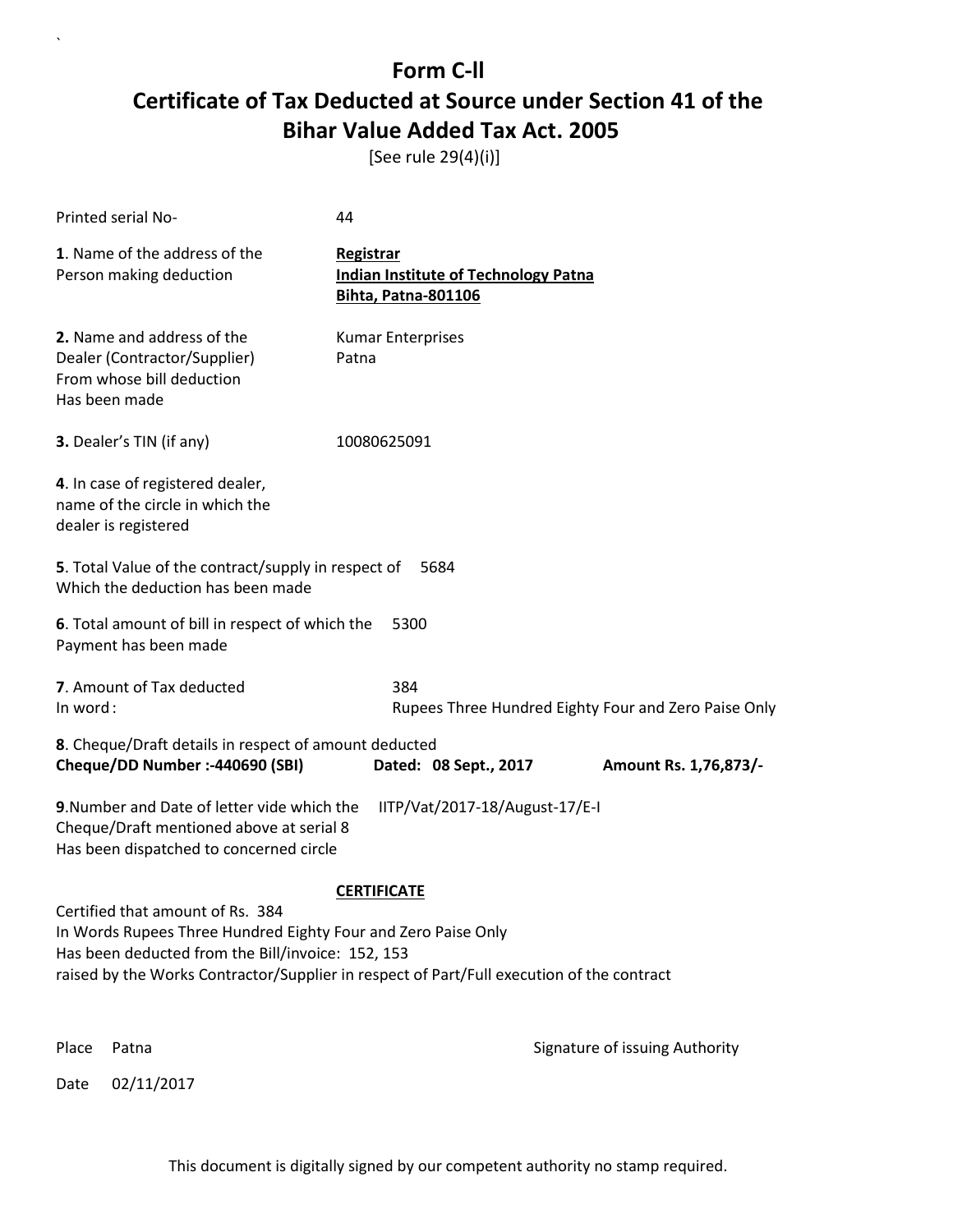[See rule 29(4)(i)]

 $\ddot{\phantom{0}}$ 

| Printed serial No-                                                                                                                             | 45                                                                                                              |                                |
|------------------------------------------------------------------------------------------------------------------------------------------------|-----------------------------------------------------------------------------------------------------------------|--------------------------------|
| 1. Name of the address of the<br>Person making deduction                                                                                       | Registrar<br><b>Indian Institute of Technology Patna</b><br><b>Bihta, Patna-801106</b>                          |                                |
| 2. Name and address of the<br>Dealer (Contractor/Supplier)<br>From whose bill deduction<br>Has been made                                       | M/S hubnet Computers<br>Patna                                                                                   |                                |
| 3. Dealer's TIN (if any)                                                                                                                       | 10156529089                                                                                                     |                                |
| 4. In case of registered dealer,<br>name of the circle in which the<br>dealer is registered                                                    |                                                                                                                 |                                |
| 5. Total Value of the contract/supply in respect of<br>Which the deduction has been made                                                       | 8,480.00                                                                                                        |                                |
| 6. Total amount of bill in respect of which the<br>Payment has been made                                                                       | 8,000.00                                                                                                        |                                |
| 7. Amount of Tax deducted<br>In word:                                                                                                          | 480.00<br>Rupees Four Hundred Eighty and Zero Paise Only                                                        |                                |
| 8. Cheque/Draft details in respect of amount deducted<br>Cheque/DD Number :- 440690 (SBI)                                                      | Dated: 08 Sept., 2017                                                                                           | Amount Rs. 1,76,873/-          |
| 9. Number and Date of letter vide which the<br>Cheque/Draft mentioned above at serial 8<br>Has been dispatched to concerned circle             | IITP/Vat/2017-18/August-17/E-I                                                                                  |                                |
| Certified that amount of Rs. 480.00<br>In Words Rupees Four Hundred Eighty and Zero Paise Only<br>Has been deducted from the Bill/invoice: 616 | <b>CERTIFICATE</b><br>raised by the Works Contractor/Supplier in respect of Part/Full execution of the contract |                                |
| Place<br>Patna                                                                                                                                 |                                                                                                                 | Signature of issuing Authority |
| 02/11/2017<br>Date                                                                                                                             |                                                                                                                 |                                |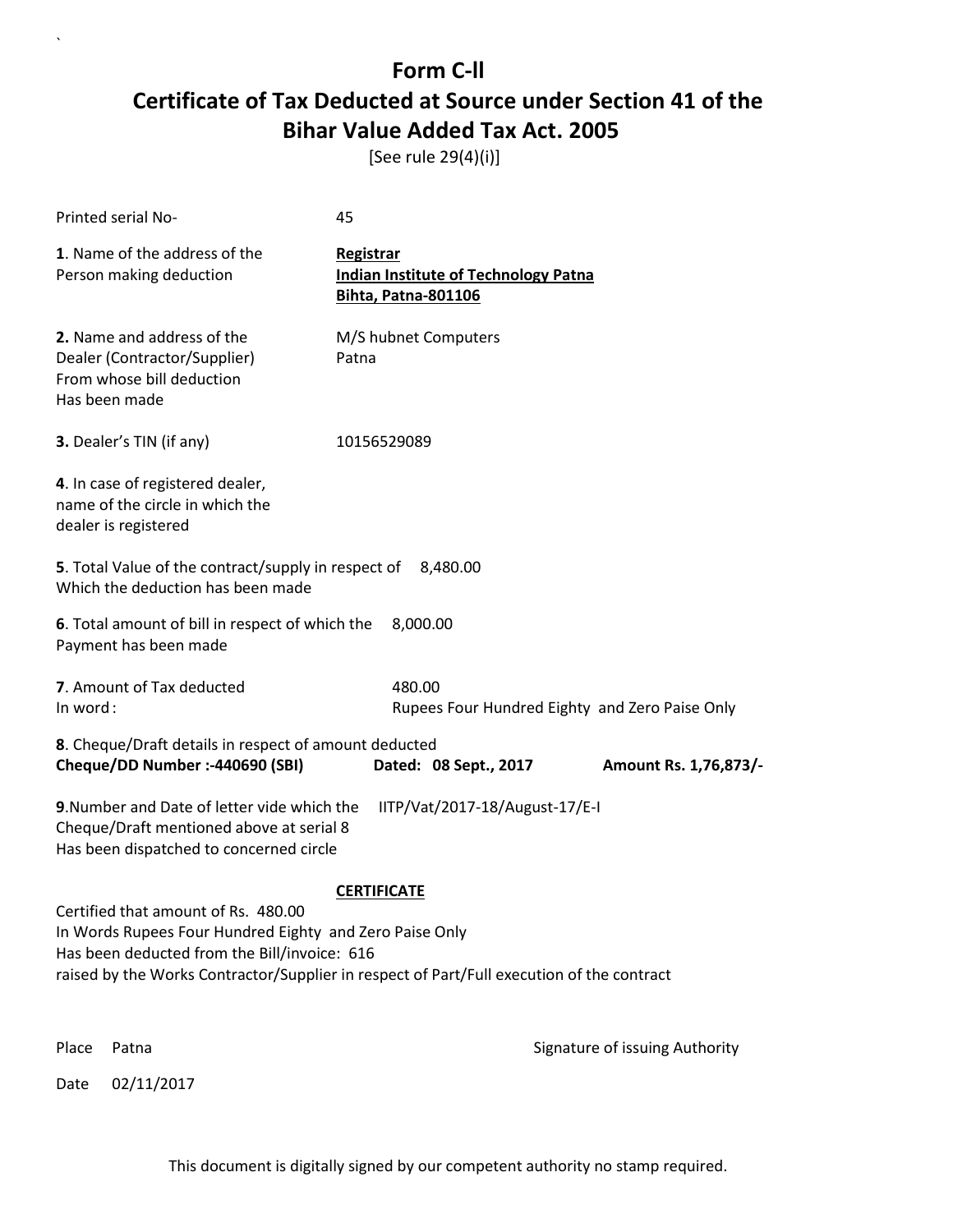[See rule 29(4)(i)]

 $\ddot{\phantom{0}}$ 

| Printed serial No-                                                                                                                                                                                                                                 | 46                                                                              |                                              |
|----------------------------------------------------------------------------------------------------------------------------------------------------------------------------------------------------------------------------------------------------|---------------------------------------------------------------------------------|----------------------------------------------|
| 1. Name of the address of the<br>Person making deduction                                                                                                                                                                                           | Registrar<br><b>Indian Institute of Technology Patna</b><br>Bihta, Patna-801106 |                                              |
| 2. Name and address of the<br>Dealer (Contractor/Supplier)<br>From whose bill deduction<br>Has been made                                                                                                                                           | M/s Sajawat<br>Patna                                                            |                                              |
| <b>3.</b> Dealer's TIN (if any)                                                                                                                                                                                                                    | 10151790014                                                                     |                                              |
| 4. In case of registered dealer,<br>name of the circle in which the<br>dealer is registered                                                                                                                                                        |                                                                                 |                                              |
| 5. Total Value of the contract/supply in respect of<br>Which the deduction has been made                                                                                                                                                           | 54,481                                                                          |                                              |
| 6. Total amount of bill in respect of which the<br>Payment has been made                                                                                                                                                                           | 48,477                                                                          |                                              |
| 7. Amount of Tax deducted<br>In word:                                                                                                                                                                                                              | 6,004                                                                           | Rupees Six Thousand Four and Zero Paise Only |
| 8. Cheque/Draft details in respect of amount deducted<br>Cheque/DD Number :- 440690 (SBI)                                                                                                                                                          | Dated: 08 Sept., 2017                                                           | Amount Rs. 1,76,873/-                        |
| 9. Number and Date of letter vide which the<br>Cheque/Draft mentioned above at serial 8<br>Has been dispatched to concerned circle                                                                                                                 | IITP/Vat/2017-18/August-17/E-I                                                  |                                              |
| Certified that amount of Rs. 6,004<br>In Words Rupees Six Thousand Four and Zero Paise Only<br>Has been deducted from the Bill/invoice: 37, 59(A), 79<br>raised by the Works Contractor/Supplier in respect of Part/Full execution of the contract | <b>CERTIFICATE</b>                                                              |                                              |
| Place<br>Patna                                                                                                                                                                                                                                     |                                                                                 | Signature of issuing Authority               |
| 02/11/2017<br>Date                                                                                                                                                                                                                                 |                                                                                 |                                              |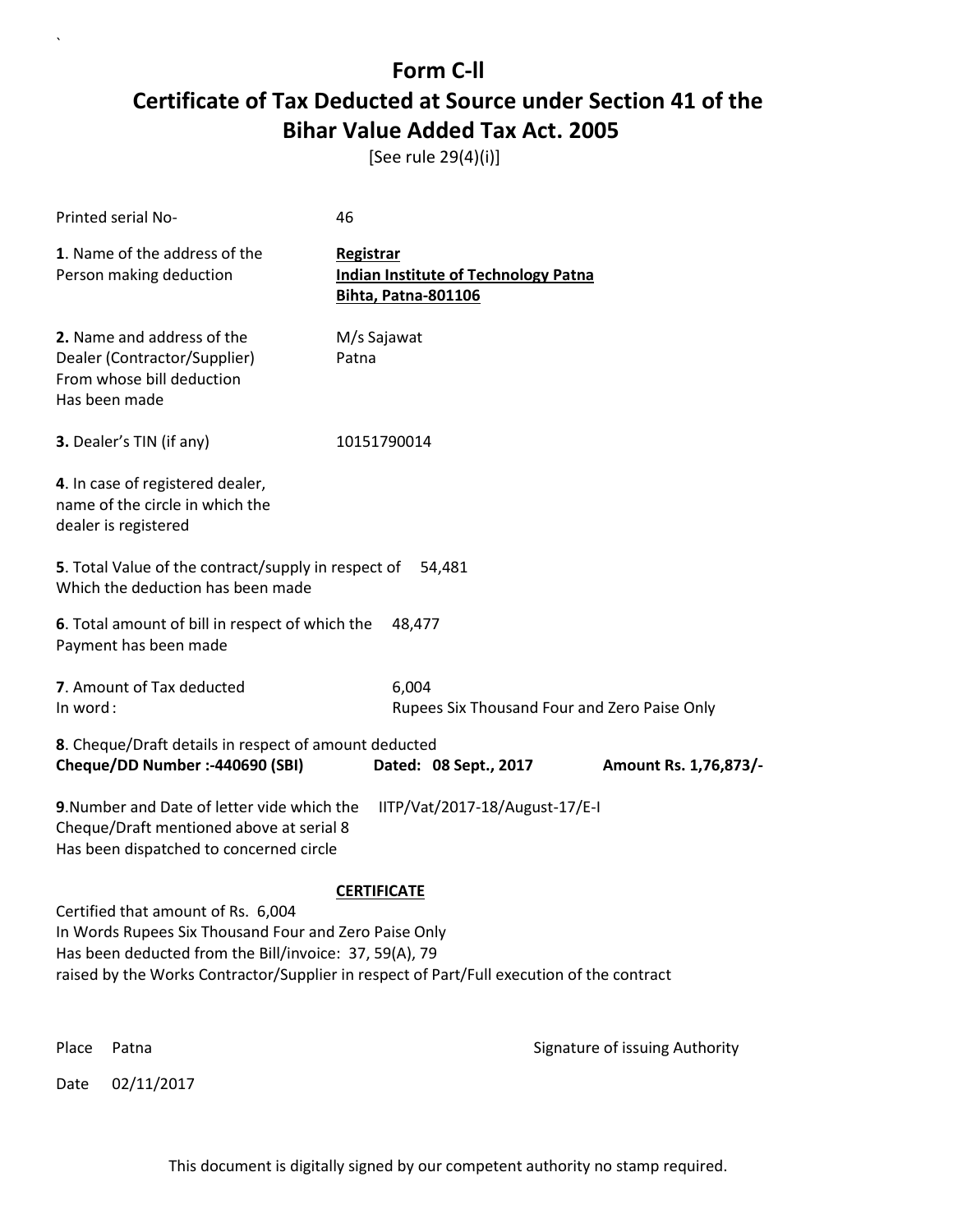[See rule 29(4)(i)]

|          | Printed serial No-                                                                                                                                                                                                                         | 47                               |                                             |                                               |
|----------|--------------------------------------------------------------------------------------------------------------------------------------------------------------------------------------------------------------------------------------------|----------------------------------|---------------------------------------------|-----------------------------------------------|
|          | 1. Name of the address of the<br>Person making deduction                                                                                                                                                                                   | Registrar<br>Bihta, Patna-801106 | <b>Indian Institute of Technology Patna</b> |                                               |
|          | 2. Name and address of the<br>Dealer (Contractor/Supplier)<br>From whose bill deduction<br>Has been made                                                                                                                                   | M/S hubnet Computers<br>Patna    |                                             |                                               |
|          | 3. Dealer's TIN (if any)                                                                                                                                                                                                                   | 10156529089                      |                                             |                                               |
|          | 4. In case of registered dealer,<br>name of the circle in which the<br>dealer is registered                                                                                                                                                |                                  |                                             |                                               |
|          | 5. Total Value of the contract/supply in respect of<br>Which the deduction has been made                                                                                                                                                   |                                  | 3,731.00                                    |                                               |
|          | 6. Total amount of bill in respect of which the<br>Payment has been made                                                                                                                                                                   | 3,520.00                         |                                             |                                               |
| In word: | 7. Amount of Tax deducted                                                                                                                                                                                                                  | 211.00                           |                                             | Rupees Two Hundred Eleven and Zero Paise Only |
|          | 8. Cheque/Draft details in respect of amount deducted<br>Cheque/DD Number :- 440690 (SBI)                                                                                                                                                  |                                  | Dated: 08 Sept., 2017                       | Amount Rs. 1,76,873/-                         |
|          | 9. Number and Date of letter vide which the<br>Cheque/Draft mentioned above at serial 8<br>Has been dispatched to concerned circle                                                                                                         |                                  | IITP/Vat/2017-18/August-17/E-I              |                                               |
|          | Certified that amount of Rs. 211.00<br>In Words Rupees Two Hundred Eleven and Zero Paise Only<br>Has been deducted from the Bill/invoice: 599<br>raised by the Works Contractor/Supplier in respect of Part/Full execution of the contract | <b>CERTIFICATE</b>               |                                             |                                               |
| Place    | Patna                                                                                                                                                                                                                                      |                                  |                                             | Signature of issuing Authority                |
| Date     | 02/11/2017                                                                                                                                                                                                                                 |                                  |                                             |                                               |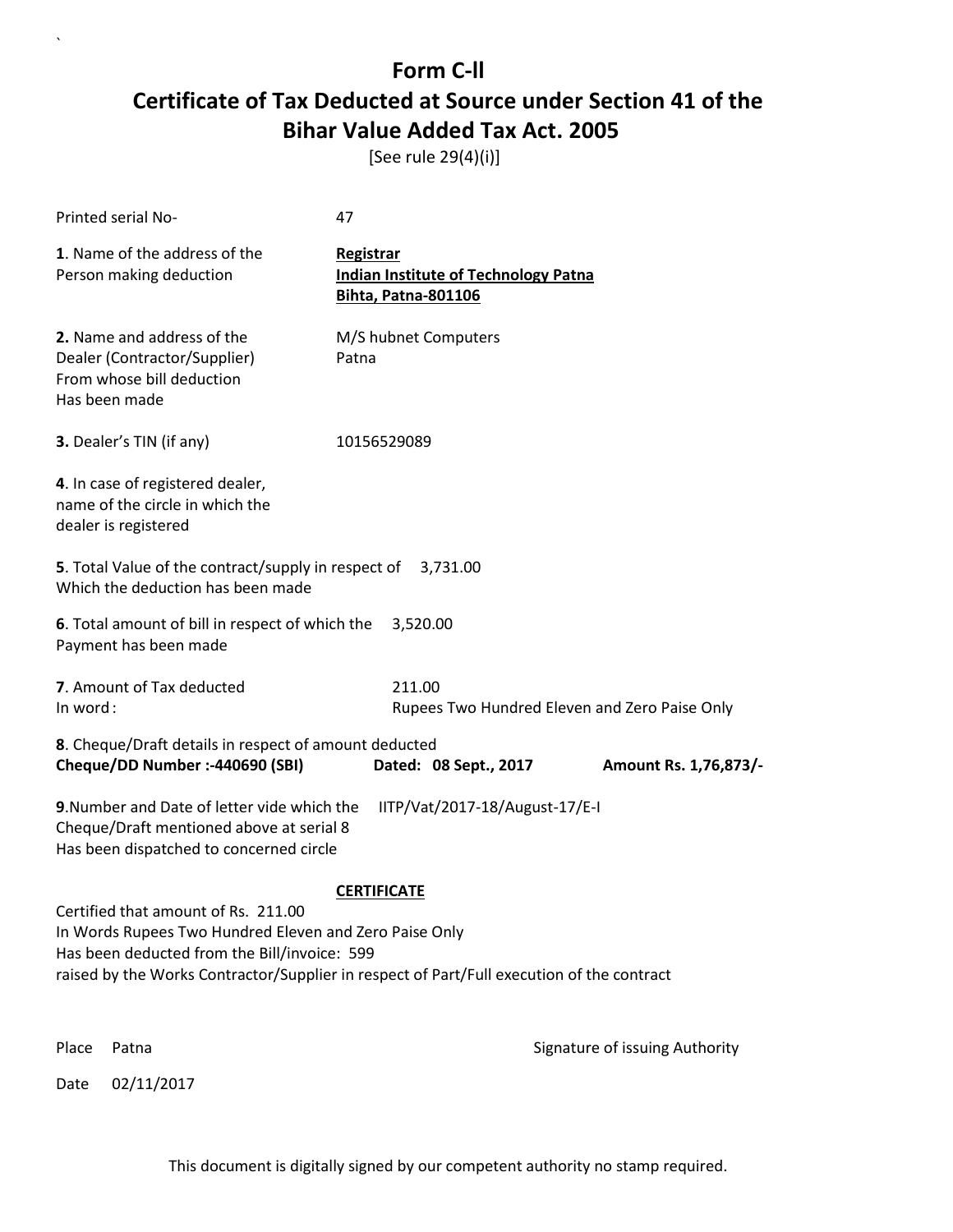[See rule 29(4)(i)]

| Printed serial No-                                                                                                                                                                                                                              | 48                                                                                     |                                |  |  |
|-------------------------------------------------------------------------------------------------------------------------------------------------------------------------------------------------------------------------------------------------|----------------------------------------------------------------------------------------|--------------------------------|--|--|
| 1. Name of the address of the<br>Person making deduction                                                                                                                                                                                        | Registrar<br><b>Indian Institute of Technology Patna</b><br><b>Bihta, Patna-801106</b> |                                |  |  |
| 2. Name and address of the<br>Dealer (Contractor/Supplier)<br>From whose bill deduction<br>Has been made                                                                                                                                        | Sky net<br>162, Patliputra Colony, Patna-13                                            |                                |  |  |
| 3. Dealer's TIN (if any)                                                                                                                                                                                                                        | 10151248075                                                                            |                                |  |  |
| 4. In case of registered dealer,<br>name of the circle in which the<br>dealer is registered                                                                                                                                                     |                                                                                        |                                |  |  |
| 5. Total Value of the contract/supply in respect of 2,333.00<br>Which the deduction has been made                                                                                                                                               |                                                                                        |                                |  |  |
| 6. Total amount of bill in respect of which the<br>Payment has been made                                                                                                                                                                        | 2,201.00                                                                               |                                |  |  |
| 7. Amount of Tax deducted<br>In word:                                                                                                                                                                                                           | 132.00<br>Rupees One Hundred Thirty Two and Zero Paise Only                            |                                |  |  |
| 8. Cheque/Draft details in respect of amount deducted<br>Cheque/DD Number :- 440690 (SBI)                                                                                                                                                       | Dated: 08 Sept., 2017                                                                  | Amount Rs. 1,76,873/-          |  |  |
| 9. Number and Date of letter vide which the<br>IITP/Vat/2017-18/August-17/E-I<br>Cheque/Draft mentioned above at serial 8<br>Has been dispatched to concerned circle                                                                            |                                                                                        |                                |  |  |
|                                                                                                                                                                                                                                                 | <b>CERTIFICATE</b>                                                                     |                                |  |  |
| Certified that amount of Rs. 132.00<br>In Words Rupees One Hundred Thirty Two and Zero Paise Only<br>Has been deducted from the Bill/invoice: 2357<br>raised by the Works Contractor/Supplier in respect of Part/Full execution of the contract |                                                                                        |                                |  |  |
|                                                                                                                                                                                                                                                 |                                                                                        |                                |  |  |
| Place<br>Patna                                                                                                                                                                                                                                  |                                                                                        | Signature of issuing Authority |  |  |

Date 02/11/2017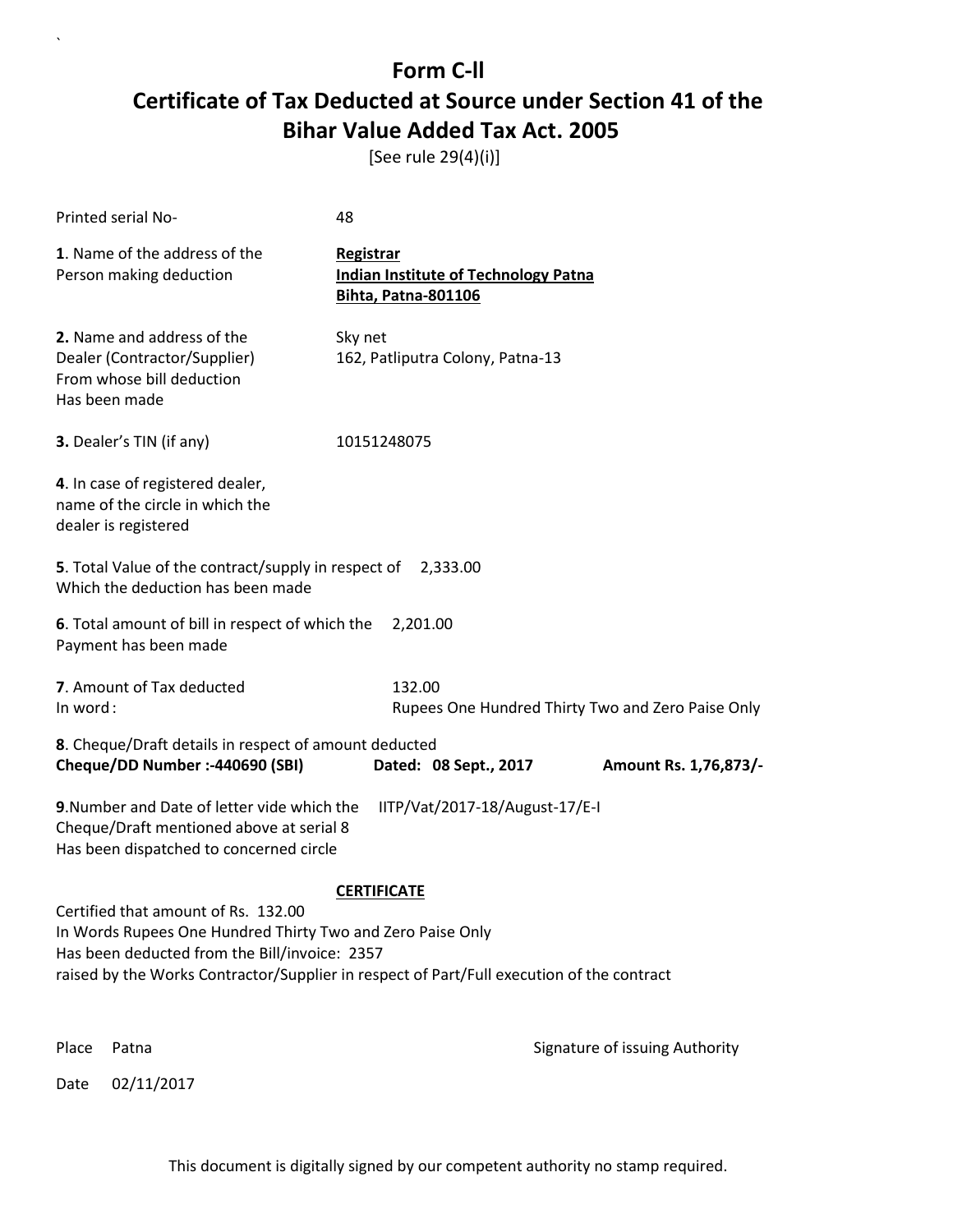`

|                                                                                                                                                                                                                                                                     | [See rule 29(4)(i)]                                                                         |                                                             |
|---------------------------------------------------------------------------------------------------------------------------------------------------------------------------------------------------------------------------------------------------------------------|---------------------------------------------------------------------------------------------|-------------------------------------------------------------|
| Printed serial No-                                                                                                                                                                                                                                                  | 49                                                                                          |                                                             |
| 1. Name of the address of the<br>Person making deduction                                                                                                                                                                                                            | Registrar<br>Indian Institute of Technology Patna<br><b>Bihta, Patna-801106</b>             |                                                             |
| 2. Name and address of the<br>Dealer (Contractor/Supplier)<br>Mithapur, Patna-01<br>From whose bill deduction<br>Has been made                                                                                                                                      | M/s G.R. Distributors<br>133/156 A, Bihari Complex, New Bengali Tola, Bus stand, Main Road, |                                                             |
| 3. Dealer's TIN (if any)                                                                                                                                                                                                                                            | 10128528043                                                                                 |                                                             |
| 4. In case of registered dealer,<br>name of the circle in which the<br>dealer is registered                                                                                                                                                                         |                                                                                             |                                                             |
| 5. Total Value of the contract/supply in respect of<br>Which the deduction has been made                                                                                                                                                                            | 45,516                                                                                      |                                                             |
| 6. Total amount of bill in respect of which the<br>Payment has been made                                                                                                                                                                                            | 42,940                                                                                      |                                                             |
| 7. Amount of Tax deducted<br>In word:<br>Only                                                                                                                                                                                                                       | 2,576                                                                                       | Rupees Two Thousand Five Hundred Seventy Six and Zero Paise |
| 8. Cheque/Draft details in respect of amount deducted<br>Cheque/DD Number :- 440690 (SBI)                                                                                                                                                                           | Dated: 08 Sept., 2017                                                                       | Amount Rs. 1,76,873/-                                       |
| 9. Number and Date of letter vide which the<br>Cheque/Draft mentioned above at serial 8<br>Has been dispatched to concerned circle                                                                                                                                  | IITP/Vat/2017-18/August-17/E-I                                                              |                                                             |
| <b>CERTIFICATE</b>                                                                                                                                                                                                                                                  |                                                                                             |                                                             |
| Certified that amount of Rs. 2,576<br>In Words Rupees Two Thousand Five Hundred Seventy Six and Zero Paise Only<br>Has been deducted from the Bill/invoice: 1454, 1468<br>raised by the Works Contractor/Supplier in respect of Part/Full execution of the contract |                                                                                             |                                                             |
| Place<br>Patna                                                                                                                                                                                                                                                      |                                                                                             | Signature of issuing Authority                              |
| 02/11/2017<br>Date                                                                                                                                                                                                                                                  |                                                                                             |                                                             |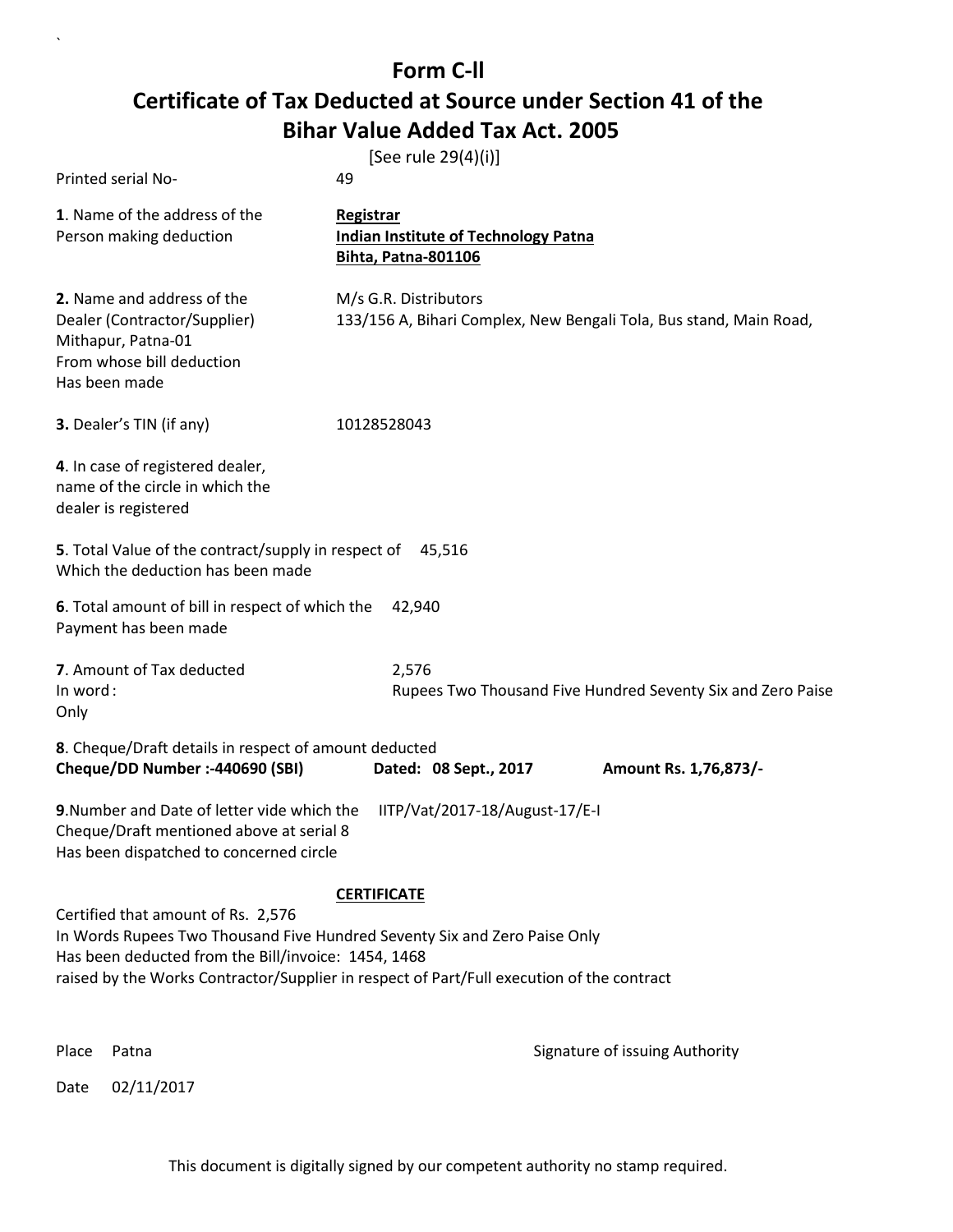[See rule 29(4)(i)]

| Printed serial No-                                                                                                                                                                                                                                             | 50                                                                              |  |
|----------------------------------------------------------------------------------------------------------------------------------------------------------------------------------------------------------------------------------------------------------------|---------------------------------------------------------------------------------|--|
| 1. Name of the address of the<br>Person making deduction                                                                                                                                                                                                       | Registrar<br><b>Indian Institute of Technology Patna</b><br>Bihta, Patna-801106 |  |
| 2. Name and address of the<br>Dealer (Contractor/Supplier)<br>From whose bill deduction<br>Has been made                                                                                                                                                       | Maa Vindhwasini Furniture<br><b>Bitha</b>                                       |  |
| 3. Dealer's TIN (if any)                                                                                                                                                                                                                                       | 10046587052                                                                     |  |
| 4. In case of registered dealer,<br>name of the circle in which the<br>dealer is registered                                                                                                                                                                    |                                                                                 |  |
| 5. Total Value of the contract/supply in respect of<br>Which the deduction has been made                                                                                                                                                                       | 14,945.00                                                                       |  |
| 6. Total amount of bill in respect of which the<br>Payment has been made                                                                                                                                                                                       | 12,996.00                                                                       |  |
| 7. Amount of Tax deducted<br>In word:<br>Only                                                                                                                                                                                                                  | 1,949.00<br>Rupees One Thousand Nine Hundred Forty Nine and Zero Paise          |  |
| 8. Cheque/Draft details in respect of amount deducted<br>Cheque/DD Number :- 440690 (SBI)                                                                                                                                                                      | Dated: 08 Sept., 2017<br>Amount Rs. 1,76,873/-                                  |  |
| 9. Number and Date of letter vide which the<br>IITP/Vat/2017-18/August-17/E-I<br>Cheque/Draft mentioned above at serial 8<br>Has been dispatched to concerned circle                                                                                           |                                                                                 |  |
| <b>CERTIFICATE</b>                                                                                                                                                                                                                                             |                                                                                 |  |
| Certified that amount of Rs. 1,949.00<br>In Words Rupees One Thousand Nine Hundred Forty Nine and Zero Paise Only<br>Has been deducted from the Bill/invoice: 121<br>raised by the Works Contractor/Supplier in respect of Part/Full execution of the contract |                                                                                 |  |
|                                                                                                                                                                                                                                                                |                                                                                 |  |

 $\ddot{\phantom{0}}$ 

Place Patna **Property** Place Patna Signature of issuing Authority

Date 02/11/2017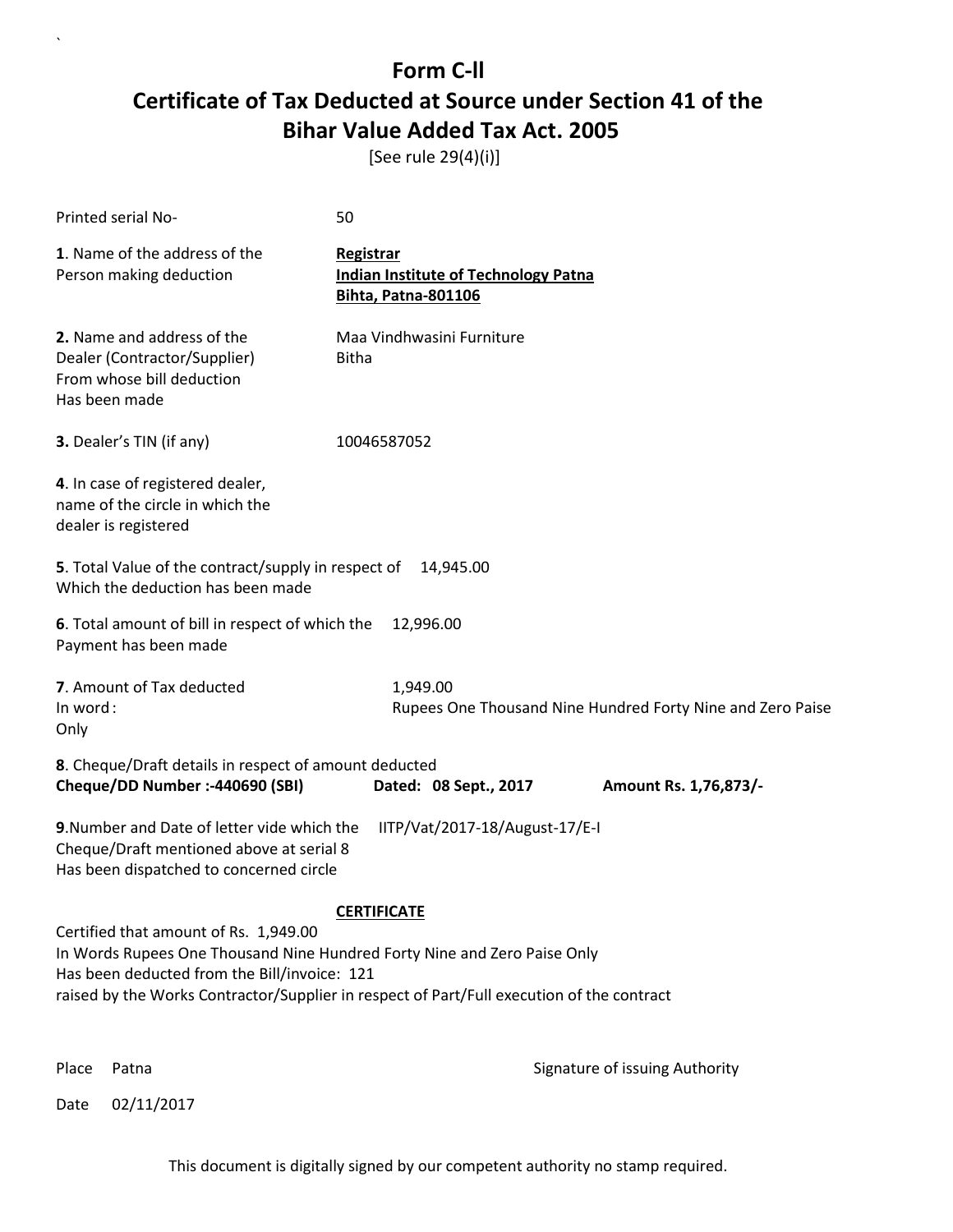[See rule 29(4)(i)]

| Printed serial No-                                                                                                                                                                                                                                                 |                                                                                                                                    | 51                                      |                                             |                                                 |
|--------------------------------------------------------------------------------------------------------------------------------------------------------------------------------------------------------------------------------------------------------------------|------------------------------------------------------------------------------------------------------------------------------------|-----------------------------------------|---------------------------------------------|-------------------------------------------------|
|                                                                                                                                                                                                                                                                    | 1. Name of the address of the<br>Person making deduction                                                                           | Registrar<br><b>Bihta, Patna-801106</b> | <b>Indian Institute of Technology Patna</b> |                                                 |
| Has been made                                                                                                                                                                                                                                                      | 2. Name and address of the<br>Dealer (Contractor/Supplier)<br>From whose bill deduction                                            | M/S hubnet Computers<br>Patna           |                                             |                                                 |
|                                                                                                                                                                                                                                                                    | 3. Dealer's TIN (if any)                                                                                                           | 10156529089                             |                                             |                                                 |
| dealer is registered                                                                                                                                                                                                                                               | 4. In case of registered dealer,<br>name of the circle in which the                                                                |                                         |                                             |                                                 |
|                                                                                                                                                                                                                                                                    | 5. Total Value of the contract/supply in respect of<br>Which the deduction has been made                                           |                                         | 5,501.00                                    |                                                 |
|                                                                                                                                                                                                                                                                    | 6. Total amount of bill in respect of which the<br>Payment has been made                                                           | 5,190.00                                |                                             |                                                 |
| In word:                                                                                                                                                                                                                                                           | 7. Amount of Tax deducted                                                                                                          | 311.00                                  |                                             | Rupees Three Hundred Eleven and Zero Paise Only |
|                                                                                                                                                                                                                                                                    | 8. Cheque/Draft details in respect of amount deducted<br>Cheque/DD Number :- 440690 (SBI)                                          |                                         | Dated: 08 Sept., 2017                       | Amount Rs. 1,76,873/-                           |
|                                                                                                                                                                                                                                                                    | 9. Number and Date of letter vide which the<br>Cheque/Draft mentioned above at serial 8<br>Has been dispatched to concerned circle |                                         | IITP/Vat/2017-18/August-17/E-I              |                                                 |
| <b>CERTIFICATE</b><br>Certified that amount of Rs. 311.00<br>In Words Rupees Three Hundred Eleven and Zero Paise Only<br>Has been deducted from the Bill/invoice: 606<br>raised by the Works Contractor/Supplier in respect of Part/Full execution of the contract |                                                                                                                                    |                                         |                                             |                                                 |
| Place                                                                                                                                                                                                                                                              | Patna                                                                                                                              |                                         |                                             | Signature of issuing Authority                  |
| Date                                                                                                                                                                                                                                                               | 02/11/2017                                                                                                                         |                                         |                                             |                                                 |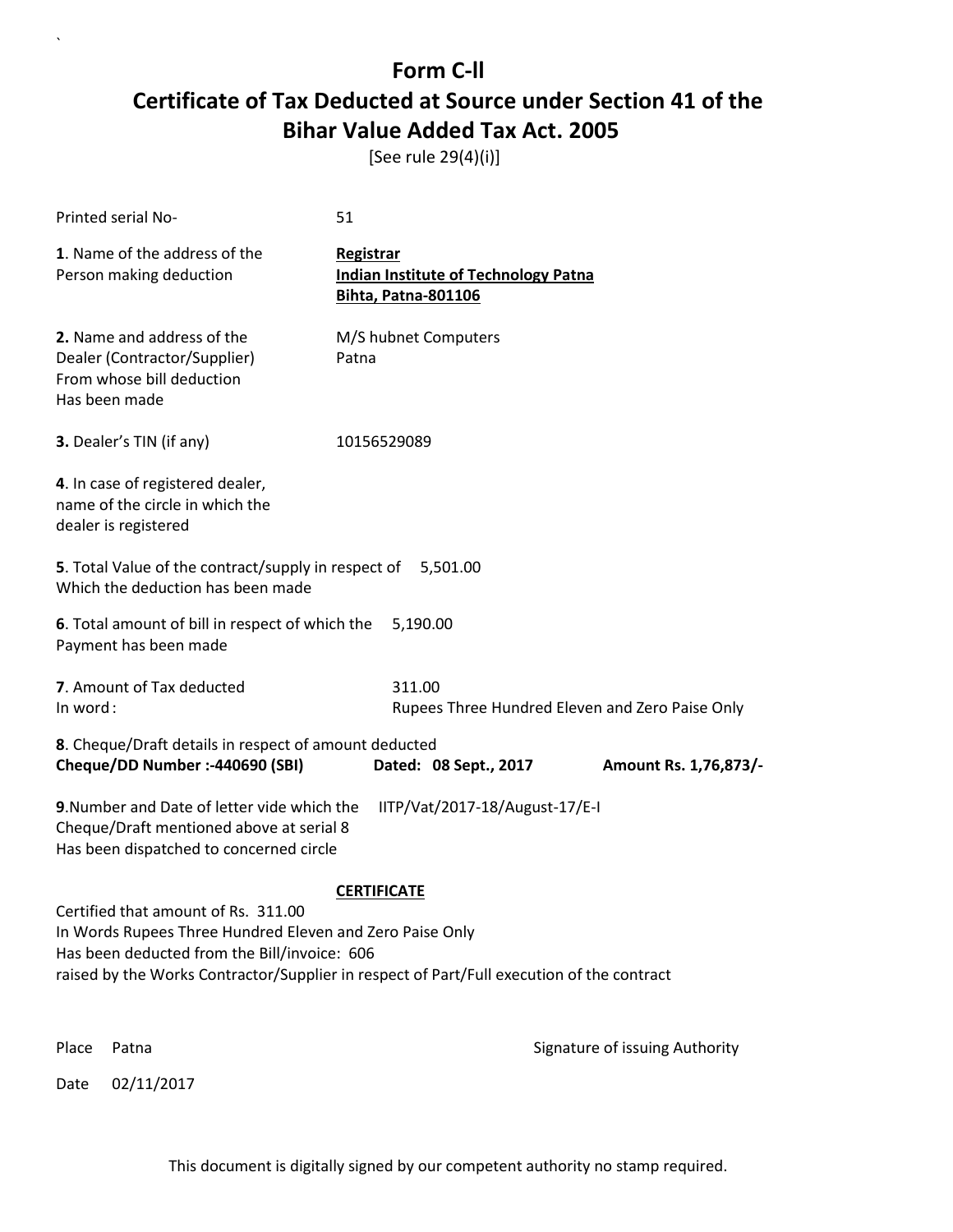[See rule 29(4)(i)]

| Printed serial No-                                                                                                                                                                                                                                                                   | 52                                                                                     |  |
|--------------------------------------------------------------------------------------------------------------------------------------------------------------------------------------------------------------------------------------------------------------------------------------|----------------------------------------------------------------------------------------|--|
| 1. Name of the address of the<br>Person making deduction                                                                                                                                                                                                                             | Registrar<br><b>Indian Institute of Technology Patna</b><br><b>Bihta, Patna-801106</b> |  |
| 2. Name and address of the<br>Dealer (Contractor/Supplier)<br>From whose bill deduction<br>Has been made                                                                                                                                                                             | M/S hubnet Computers<br>Patna                                                          |  |
| 3. Dealer's TIN (if any)                                                                                                                                                                                                                                                             | 10156529089                                                                            |  |
| 4. In case of registered dealer,<br>name of the circle in which the<br>dealer is registered                                                                                                                                                                                          |                                                                                        |  |
| 5. Total Value of the contract/supply in respect of<br>12,412.00<br>Which the deduction has been made                                                                                                                                                                                |                                                                                        |  |
| 6. Total amount of bill in respect of which the<br>Payment has been made                                                                                                                                                                                                             | 11,200.00                                                                              |  |
| 7. Amount of Tax deducted<br>In word:<br>Only                                                                                                                                                                                                                                        | 1,212.00<br>Rupees One Thousand Two Hundred Twelve and Zero Paise                      |  |
| 8. Cheque/Draft details in respect of amount deducted<br>Cheque/DD Number :- 440690 (SBI)                                                                                                                                                                                            | Dated: 08 Sept., 2017<br>Amount Rs. 1,76,873/-                                         |  |
| 9. Number and Date of letter vide which the<br>IITP/Vat/2017-18/August-17/E-I<br>Cheque/Draft mentioned above at serial 8<br>Has been dispatched to concerned circle                                                                                                                 |                                                                                        |  |
| <b>CERTIFICATE</b><br>Certified that amount of Rs. 1,212.00<br>In Words Rupees One Thousand Two Hundred Twelve and Zero Paise Only<br>Has been deducted from the Bill/invoice: 600, 603<br>raised by the Works Contractor/Supplier in respect of Part/Full execution of the contract |                                                                                        |  |

 $\ddot{\phantom{0}}$ 

Place Patna **Property** Place Patna Signature of issuing Authority

Date 02/11/2017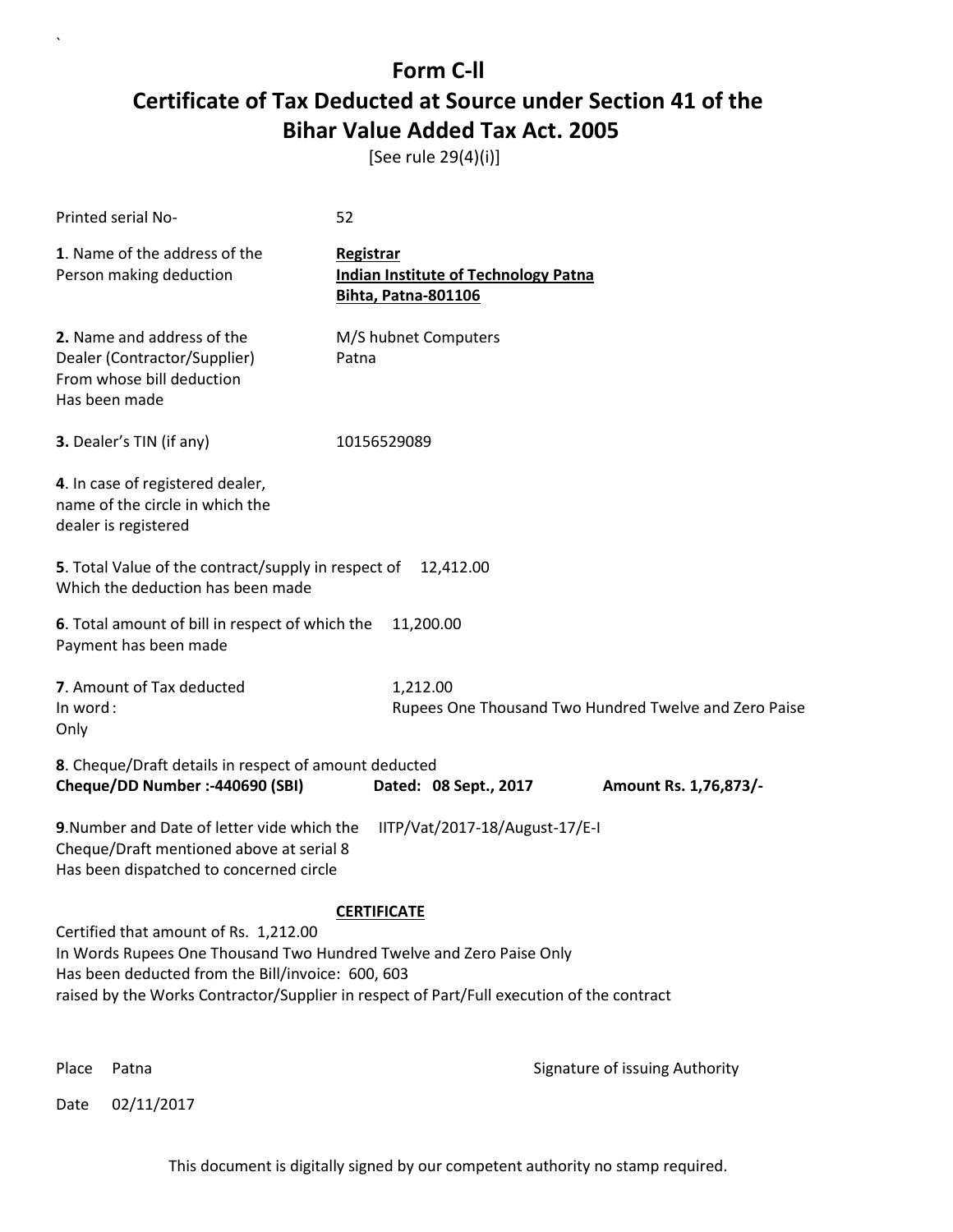[See rule 29(4)(i)]

| Printed serial No-                                                                                                                                     | 53                                                                                                              |
|--------------------------------------------------------------------------------------------------------------------------------------------------------|-----------------------------------------------------------------------------------------------------------------|
| 1. Name of the address of the<br>Person making deduction                                                                                               | Registrar<br><b>Indian Institute of Technology Patna</b><br><b>Bihta, Patna-801106</b>                          |
| 2. Name and address of the<br>Dealer (Contractor/Supplier)<br>From whose bill deduction<br>Has been made                                               | M/S hubnet Computers<br>Patna                                                                                   |
| 3. Dealer's TIN (if any)                                                                                                                               | 10156529089                                                                                                     |
| 4. In case of registered dealer,<br>name of the circle in which the<br>dealer is registered                                                            |                                                                                                                 |
| 5. Total Value of the contract/supply in respect of<br>Which the deduction has been made                                                               | 35,616.00                                                                                                       |
| 6. Total amount of bill in respect of which the<br>Payment has been made                                                                               | 33,600.00                                                                                                       |
| 7. Amount of Tax deducted<br>In word:                                                                                                                  | 2,016.00<br>Rupees Two Thousand Sixteen and Zero Paise Only                                                     |
| 8. Cheque/Draft details in respect of amount deducted<br>Cheque/DD Number :- 440690 (SBI)                                                              | Dated: 08 Sept., 2017<br>Amount Rs. 1,76,873/-                                                                  |
| 9. Number and Date of letter vide which the<br>Cheque/Draft mentioned above at serial 8<br>Has been dispatched to concerned circle                     | IITP/Vat/2017-18/August-17/E-I                                                                                  |
| Certified that amount of Rs. 2,016.00<br>In Words Rupees Two Thousand Sixteen and Zero Paise Only<br>Has been deducted from the Bill/invoice: 595, 611 | <b>CERTIFICATE</b><br>raised by the Works Contractor/Supplier in respect of Part/Full execution of the contract |
| Place<br>Patna                                                                                                                                         | Signature of issuing Authority                                                                                  |
| 02/11/2017<br>Date                                                                                                                                     |                                                                                                                 |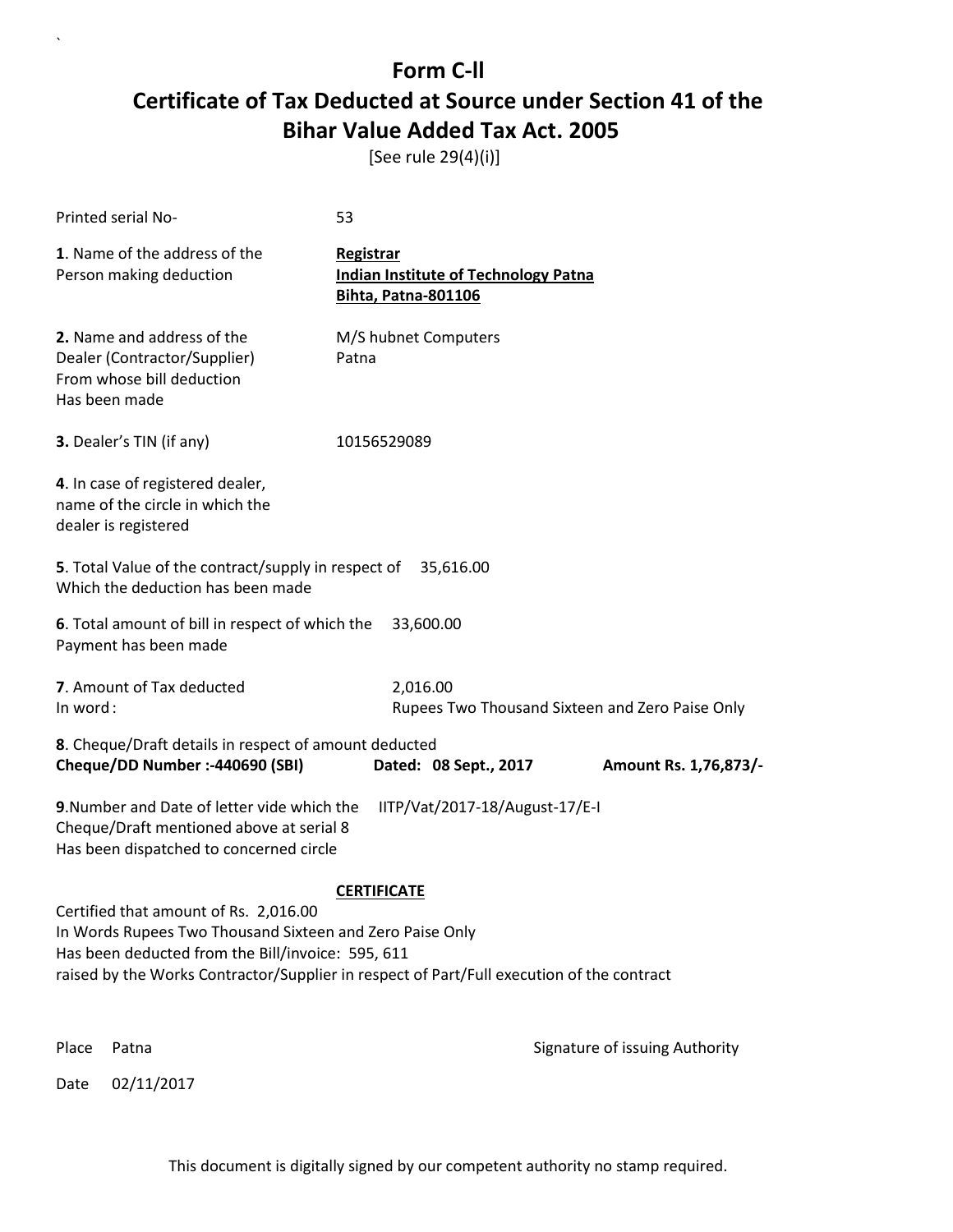[See rule 29(4)(i)]

| Printed serial No-                                                                                                                                                | 54                                                                                                              |                                                   |
|-------------------------------------------------------------------------------------------------------------------------------------------------------------------|-----------------------------------------------------------------------------------------------------------------|---------------------------------------------------|
| 1. Name of the address of the<br>Person making deduction                                                                                                          | Registrar<br><b>Indian Institute of Technology Patna</b><br><b>Bihta, Patna-801106</b>                          |                                                   |
| 2. Name and address of the<br>Dealer (Contractor/Supplier)<br>From whose bill deduction<br>Has been made                                                          | Science tech corporation<br>Patna                                                                               |                                                   |
| <b>3.</b> Dealer's TIN (if any)                                                                                                                                   | 10133333044                                                                                                     |                                                   |
| 4. In case of registered dealer,<br>name of the circle in which the<br>dealer is registered                                                                       |                                                                                                                 |                                                   |
| 5. Total Value of the contract/supply in respect of<br>Which the deduction has been made                                                                          | 9,796.00                                                                                                        |                                                   |
| 6. Total amount of bill in respect of which the<br>Payment has been made                                                                                          | 9,330.00                                                                                                        |                                                   |
| 7. Amount of Tax deducted<br>In word:                                                                                                                             | 466.00                                                                                                          | Rupees Four Hundred Sixty Six and Zero Paise Only |
| 8. Cheque/Draft details in respect of amount deducted<br>Cheque/DD Number :- 440690 (SBI)                                                                         | Dated: 08 Sept., 2017                                                                                           | Amount Rs. 1,76,873/-                             |
| 9. Number and Date of letter vide which the<br>Cheque/Draft mentioned above at serial 8<br>Has been dispatched to concerned circle                                | IITP/Vat/2017-18/August-17/E-I                                                                                  |                                                   |
| Certified that amount of Rs. 466.00<br>In Words Rupees Four Hundred Sixty Six and Zero Paise Only<br>Has been deducted from the Bill/invoice: 24 dated 10.06.2016 | <b>CERTIFICATE</b><br>raised by the Works Contractor/Supplier in respect of Part/Full execution of the contract |                                                   |
| Place<br>Patna                                                                                                                                                    |                                                                                                                 | Signature of issuing Authority                    |
| 02/11/2017<br>Date                                                                                                                                                |                                                                                                                 |                                                   |